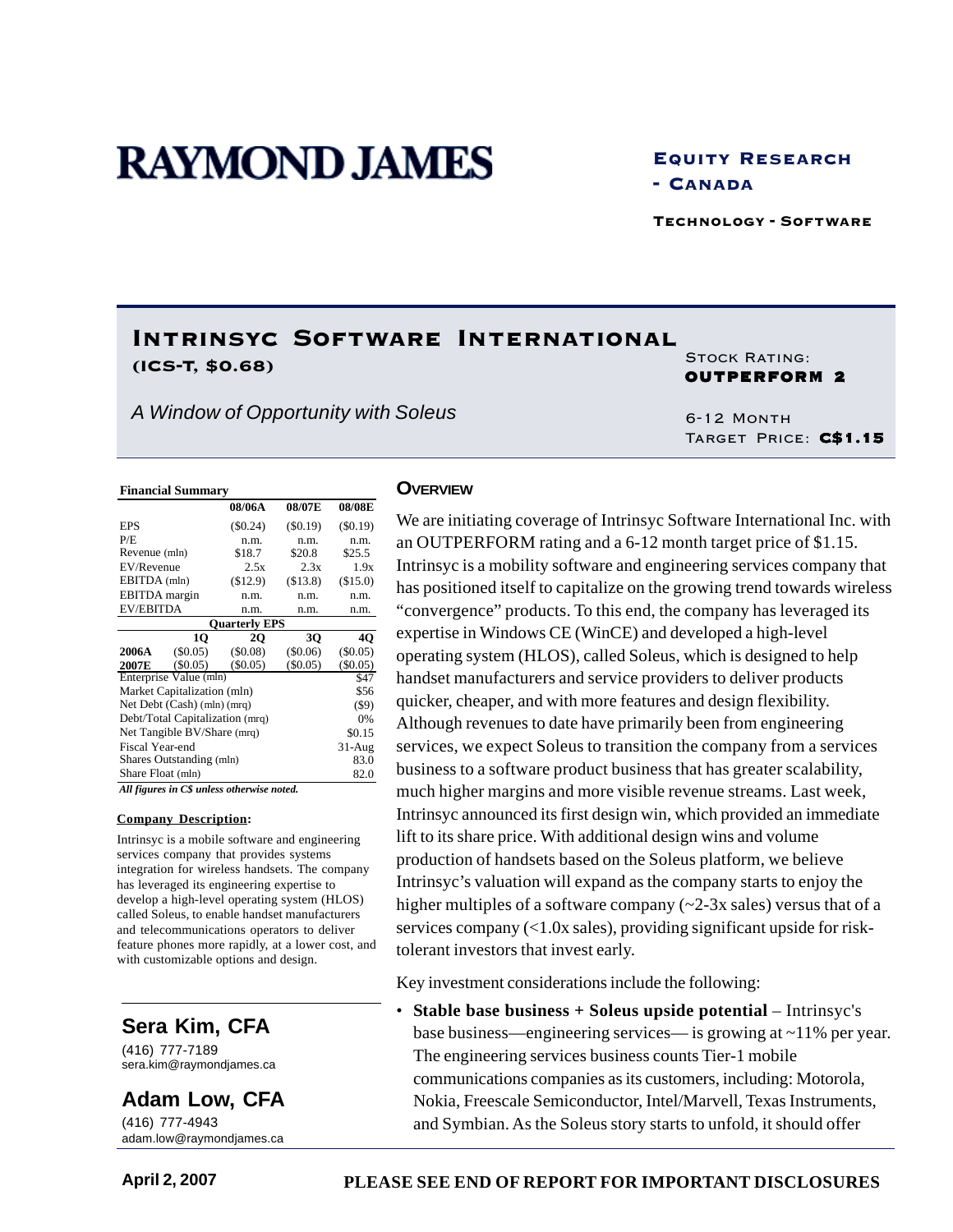## Table of Contents

| Overview                                                                                 | 1  |
|------------------------------------------------------------------------------------------|----|
| Company Profile                                                                          | 5  |
| <b>Investment Perspective</b>                                                            | 8  |
| Window of Opportunity in Feature Phones/Converged<br><b>Mobile Devices for Consumers</b> | 8  |
| Soleus: The Solution?                                                                    | 10 |
| How Big is Intrinsyc's Market Opportunity?                                               | 14 |
| Mobile Products Group ("Soleus")                                                         | 16 |
| <b>Engineering Services Group</b>                                                        | 20 |
| Competitive Landscape                                                                    | 21 |
| Financial Analysis and Outlook                                                           | 24 |
| <b>Stock Valuation and Recommendation</b>                                                | 27 |
| <b>Investment and Business Risks</b>                                                     | 30 |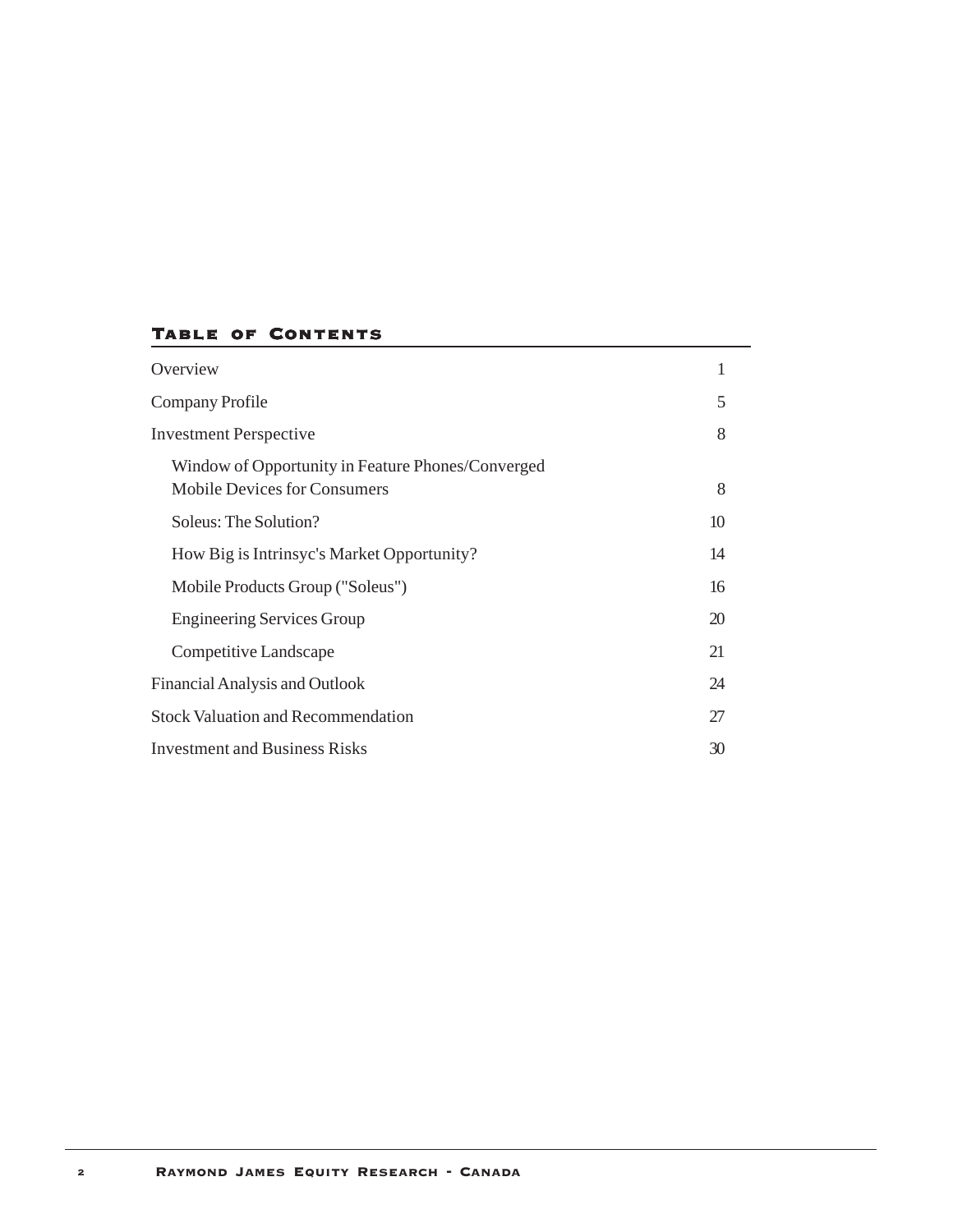

significant upside potential. Soleus, which has been in development since 2004, is a powerful end-to-end software platform for feature phones/ converged mobile devices that is now in production release and is ready for design wins.

- **Soleus addresses a huge volume opportunity** Industry research firms predict more than one billion mobile phones will be shipped in 2007, and this figure is expected to grow to 1.3 billion units by 2010. Soleus is targeting consumer-oriented feature phones/converged mobile devices, a segment that makes up the majority of the overall market. Intrinsyc is currently in active licensing discussions with numerous OEMs/ODMs to license Soleus, and there is potential for multiple design wins per customer.
- **Opportunities for margin expansion once Soleus takes off** Intrinsyc is targeting licensing gross margins of roughly 90% for Soleus, well above the current corporate average of 46%, providing significant potential for Soleus to improve the bottom line. In addition, we believe there is potential for operating leverage between the businesses, which should also help to improve operating margins as Soleus starts to gain traction (i.e., Soleus customers could also become Engineering Services customers).
- **Experienced management team** Glenda Dorchak was appointed Chairman and CEO of Intrinsyc on July 31, 2006. With over 30 years of experience in the technology industry (most recently at Intel), Ms. Dorchak has already implemented new performance measurement metrics, put increased focus on milestone-driven service engagements to improve profit margins, and hired an experienced person to lead Intrinsyc's sales and marketing initiatives and position the company for future growth. In November 2006, Mark Johnston joined Intrinsyc as VP and GM of Worldwide Sales and Business Development. Before joining the company, Mr. Johnston was an executive in Intel's wireless communications business, and brings influential handheld and cellular applications industry contacts in Asia-Pacific—a target market for Intrinsyc and its flagship Soleus platform. Randy Kath, CTO, joined Intrinsyc almost three years ago to lead the development of Soleus. With over 15 years of experience in software development (including 10 years at Microsoft), he was part of the original group that developed the WinCE operating system (OS) at Microsoft.
- **Our outlook** We expect strong growth at Intrinsyc once Soleus revenues start to ramp. For F2007 (in a year with barely any Soleus revenues), we expect 11.3% year-over-year growth to \$20.8 million and FD EPS of (\$0.19). In F2008, we expect revenues of \$25.5 million, reflecting growth of 40.7%, and FD EPS of (\$0.11). We expect Intrinsyc to turn profitable in F2010, and possibly even as early as late F2009 depending on the timing and unit volumes.
- **Attractive valuation and a largely untold story** With only one other analyst providing research coverage on Intrinsyc, this story has not been widely told, and presents an opportunity for investors early to the party. Intrinsyc is currently trading at a C08 EV/Sales of 1.8 times, roughly in line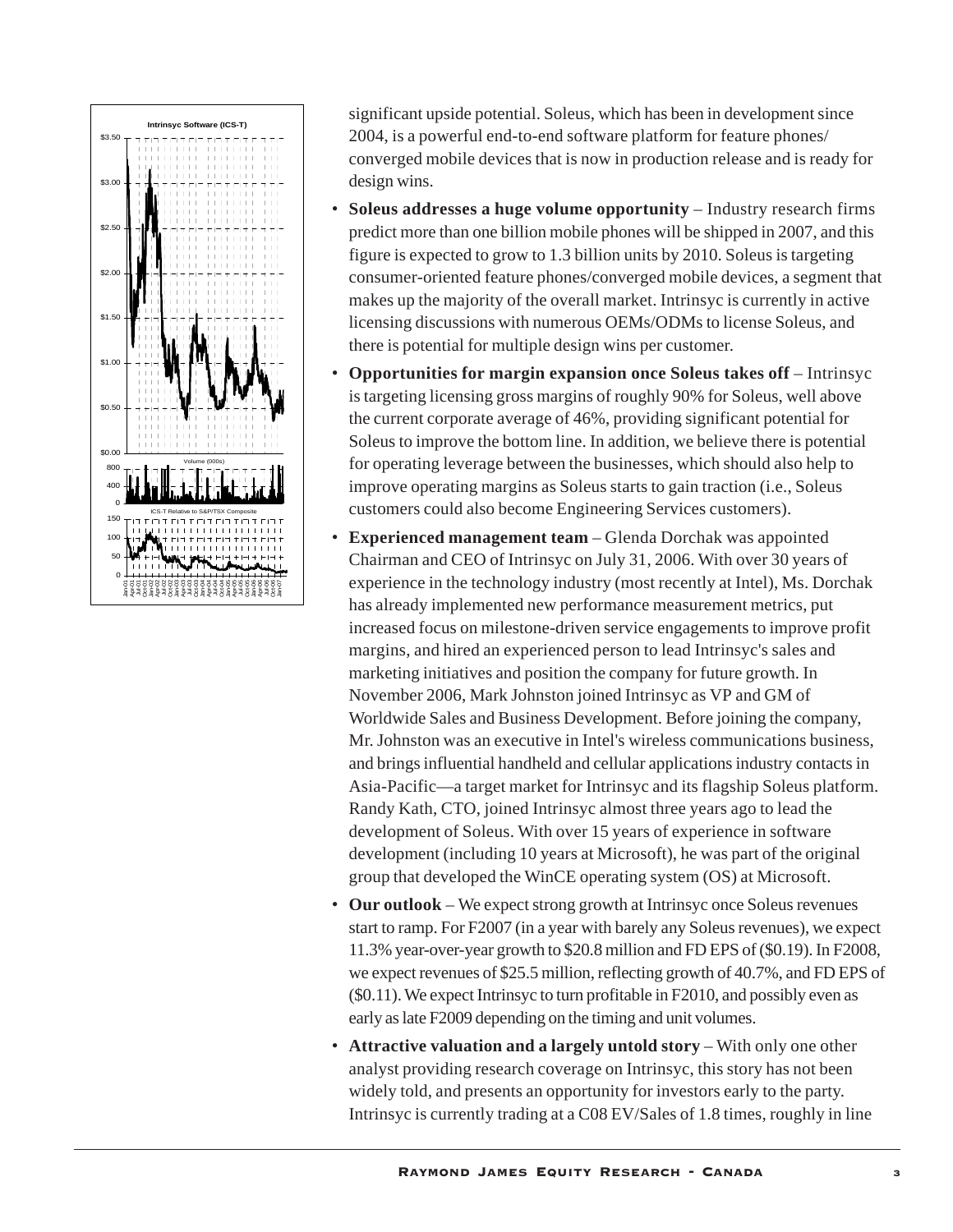with the group average of 1.6 times (which includes lower multiple engineering services companies). As the company starts to generate more of its revenues from Soleus, which is primarily based on royalties, we expect valuation multiples to expand to be more in line with companies with a similar recurring revenue stream business model.

• **Key business and investment risks include:** 1) the likelihood of equity dilution in the event of equity financing; 2) the timing of Soleus design wins given long sales cycles; 3) cross-over of feature phones and smartphones, and competition from competing OS; 4) foreign currency fluctuations; and 5) customer concentration—top two customers accounted for 45% of revenue in F1Q07; and 6) the outcome of the Technology Partnerships Canada (TPC) audit, which may require additional cash outflow.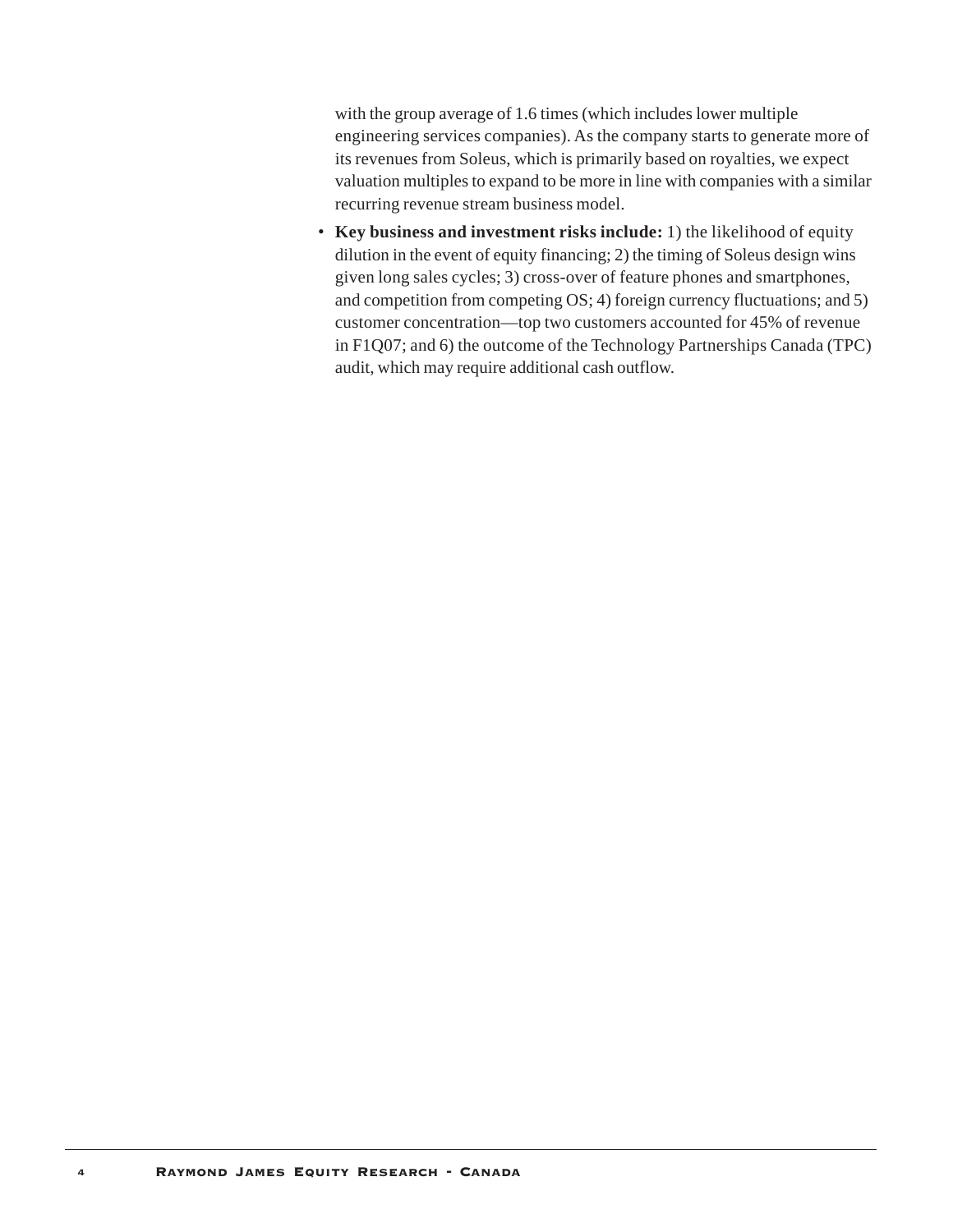## **COMPANY PROFILE**

Intrinsyc Software International is a mobile software and systems integrator. Founded in 1996, the company has over 10 years of systems integration experience for wireless handsets, and has built strong ties with key technology partner, Microsoft. Intrinsyc helps handset manufacturers bring smartphones, feature phones, and other converged mobile devices to market quicker and with more advanced features and functionality. Intrinsyc offers end-to-end mobile ecosystem integration expertise by partnering with silicon vendors (e.g., Freescale, Intel/Marvell, Texas Instruments), mobile application software vendors, wireless carriers, and handset manufacturers. Collaborative technology partners include Freescale, Intel/Marvell, Microsoft, Symbian, and Texas Instruments. Sample customers include: Freescale, Handheld Products, Intel/Marvell, Microsoft, Motorola, Nokia, Symbian, and Texas Instruments. Intrinsyc is headquartered in Vancouver (Canada) with offices in Bellevue (U.S.) - strategically situated close to Microsoft offices - Birmingham (U.K.), and Singapore. The company employs 230 people, 80% of whom are in engineering and R&D roles, highlighting Intrinsyc's strong engineering expertise. Intrinsyc has two business units:

**Engineering Services Group** – This division is Intrinsyc's base business from which the company has developed strong expertise in the wireless handset market. As a wireless handset systems integrator, services include concept design and prototyping through to pre-production and production of handheld devices. Intrinsyc has deep experience in telephony integration, radio interface layers, board support packages, power management, and location-based services. As such, a typical project can include designing and enabling a broad range of handheld products across all operating systems, including Microsoft WinCE, Windows Mobile, Symbian, and Linux. Another example of a typical project is working with major software vendors, such as Microsoft and Symbian, in the development and integration of their smartphone OSs. Intrinsyc leverages its industry experience to help customers reduce development risk and costs by solving problems and reducing time to market. The Engineering Services unit has recently benefited from improving margins after the new CEO increased the company's focus on milestone-driven service engagements.

**Mobile Products Group ("Soleus")** – This division is Intrinsyc's newer business segment, but one that offers huge growth potential as we will discuss in the body of this report. The Mobile Products Group is focused on bringing Soleus—an end-to-end software platform, based on WinCE, for consumeroriented feature phones/converged mobile devices—to market. Soleus has been in development since 2004, and in December of 2006, the production-ready version 1.0 was made commercially available. Soleus has been designed with the needs of next-generation network bandwidth and services in mind. It is a more flexible and efficient OS than the proprietary systems presently being used for most feature phones. Since Soleus is based on a WinCE core, it can be used with a wide array of third party applications, has customizable branding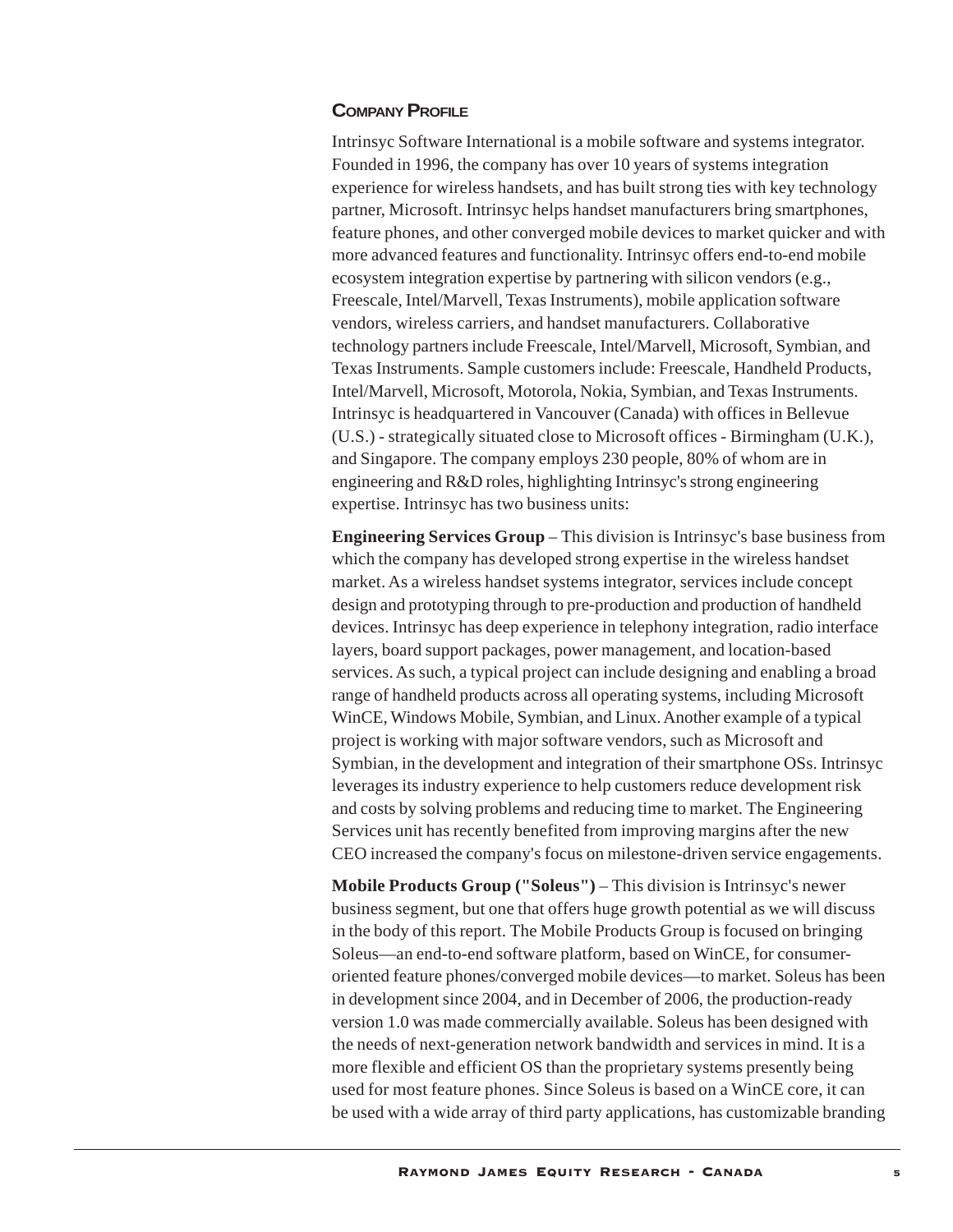and user interface, and allows for lower-cost CPU and memory in consumeroriented handheld devices (versus smartphones). Intrinsyc is the only software provider with a feature phone platform based on WinCE, thus providing an early lead into those handset manufacturers that are already familiar with a Windows-based platform.

#### **EXHIBIT 1: INTRINSYC'S CORPORATE EVOLUTION**

| Date        | Event                                                                                                                                                                                                                                                                                                                                                                                                                                              |
|-------------|----------------------------------------------------------------------------------------------------------------------------------------------------------------------------------------------------------------------------------------------------------------------------------------------------------------------------------------------------------------------------------------------------------------------------------------------------|
| $31-Aug-92$ | The company is founded under the name I.T.C. Microcomponents Inc.                                                                                                                                                                                                                                                                                                                                                                                  |
| 19-Jul-95   | Changed name to Intrinsyc Software Inc.                                                                                                                                                                                                                                                                                                                                                                                                            |
| 04-Nov-99   | Non-brokered private placement of up to \$900,000 at a price of \$1.00/unit. Each unit comprises one common share and one-half of one nontransferable share purchase<br>warrant. Each full share purchase warrant entitles the holder to purchase one additional common share for a term of one year at \$1.15.                                                                                                                                    |
|             | 29-Feb-00 Closed a private placement of up to 3,000,000 special warrants at \$2.00 each. The offering was oversubscribed by 500,000 special warrants. Each special warrant is<br>convertible at no additional costs into 1 unit, each unit consisting of one common share and one-half warrant. Each whole warrant is exercisable for a period of 2 years to<br>acquire one additional common share at a price of \$2.50/sh.                       |
|             | 10-Aug-00 Intrinsyc and MontaVista announced an alliance for embedded Linux solutions aimed at combining research, engineering, and marketing expertise.                                                                                                                                                                                                                                                                                           |
|             | 13-Sep-00 Private placement of up to 3,000,000 special warrants at a price of \$4.50 each for gross proceeds of \$13.5M (increased from 2.5M special warrants and gross proceeds of<br>\$11.25M based on investor demand). Each special warrant is convertible into one unit, with each unit consisting of one common share and one-half warrant. Each whole<br>warrant is exercisable for 18 months to acquire one common share at \$5.85/sh.     |
| 09-Jan-01   | Completed listing on the Toronto Stock Exchange (TSX). Was previously listed on the Canadian Venture Exchange (CDNX), from which it delisted on January 19, 2001.                                                                                                                                                                                                                                                                                  |
| 16-Jan-01   | Acquired Linar Ltd., a developer of Java-based enterprise connectivity software. Purchase price of US\$2.2M consisted of US\$1.5M cash and 323,000 common shares, plus up<br>to an additional \$1.5M based on achieving certain performance criteria.                                                                                                                                                                                              |
| 15-Feb-01   | Intrinsyc's J-Integra, which provides compatability between the Java and Windows operating systems, is licensed by Rational Software (now part of IBM) for inclusion in two of<br>its product lines.                                                                                                                                                                                                                                               |
| 14-Aug-01   | Joined Sun Microsystems' Forte for Java integrated development program, which allowed Intrinsyc to build products on top of the Forte for Java platform and market products<br>from the Forte for Java web portal.                                                                                                                                                                                                                                 |
| 29-Aug-01   | Accepted into the Intel Personal Internet Client Architecture (PCA) Developer Network, which gave Intrinsyc enhanced access to new Intel chip technologies and development<br>resources.                                                                                                                                                                                                                                                           |
| 02-Oct-01   | Achieved Gold member status in Microsoft's Windows Embedded Partner Program (WEP), based on their experience in reference design platforms, networking software and<br>service solutions, as well as development of embedded Windows technologies. Gold level status gives Intrinsyc priority in strategic leads and referrals, joint technical,<br>marketing and sales activities, and enhanced branding through the dedicated WEP Gold web page. |
| 03-Dec-01   | Selected as the Microsoft Windows Embedded Partner of the Year in the Independent Software Vendor (ISV) category. The company received the award for its Windows CE<br>3.0 networking and remote management software solution, development of Microsoft .NET technology, and promotion of Windows CE 3.0 and Windows CE. NET devices.                                                                                                              |
| 29-Jan-02   | Closed a \$10M equity financing comprising of 4,166,700 special warrants at a price of \$2.40 each. Each special warrant is exercisable into into one common share by June 3,<br>2002 at the latest.                                                                                                                                                                                                                                               |
| 26-Jun-02   | Completed acquisition of UK-based NMI Electronics Ltd., which is a Microsoft Windows Embedded Partner (WEP) Gold-level member in the development of Windows CE-<br>based wireless and smartphone solutions. Purchase price of C\$6M with additional performance-based payments of C\$9M (revenue of C\$7.1M in year one, and revenue of<br>C\$8.6M in year two).                                                                                   |
|             | 12-Aug-02 Received a \$6.4M conditionally repayable investment from the Government of Canada through Technology Partnerships Canda (TPC). Repayable through royalties on<br>incremental sales.                                                                                                                                                                                                                                                     |
|             | 22-Oct-02 Selected as the Microsoft Windows Embedded Partner of the Year for the 2nd consecutive year.                                                                                                                                                                                                                                                                                                                                             |
|             | 26-Feb-03 Announced an agreement with IBM to develop and distribute products based on IBM's PowerPC 405EP embedded processor.                                                                                                                                                                                                                                                                                                                      |
| 30-Apr-03   | Completed a corporate restructuring with a 25% reduction in headcount and a restructuring charge of \$800K to result in estimated annual savings of \$2.5M.                                                                                                                                                                                                                                                                                        |
|             | 14-Oct-03 Joined the Symbian Platinum Program to provide embedded software development solutions and engineering services to licensees of the Symbian OS.                                                                                                                                                                                                                                                                                          |
|             | 28-Oct-04 Completed a rights offering (fully subscribed). The rights were exercised for a total of 11,246,743 common shares for gross proceeds of \$5,632,671. Existing shareholders<br>received one right for each common share with four rights entitling the holder to purchase one common share at an exercise price of \$0.50.                                                                                                                |
| 04-Oct-05   | Completed an \$8M debenture financing for net proceeds of \$7M. Issued Wellington Financial 3,870,968 special warrants, each exercisable for one common share purchase<br>warrant. Each common share purchase warrant has an exercise price of \$0.62 per share at any time prior to October 3, 2010.                                                                                                                                              |
| 14-Nov-05   | Selected as the Microsoft Windows Mobile 5.0 integrator for Texas Instruments OMAP2420 application processor.                                                                                                                                                                                                                                                                                                                                      |
| 05-Jan-06   | Demonstrated Soleus (the Microsoft Windows CE-based feature phone platform) at the 2006 Consumer Electronics Show.                                                                                                                                                                                                                                                                                                                                 |
|             | 13-Feb-06 Pre-release version of Soleus was made available. Also announced the development and demonstration of Soleus-based feature phone reference designs and handsets at the<br>3GSM World Congress 2006.                                                                                                                                                                                                                                      |
|             | 30-Mar-06 Closed an offering of 26,796,401 units at a price of \$0.90/unit. Each unit is comprised of one common share and one half of one common share purchase warrant. Each whole<br>warrant entitles the holder to acquire one common share at a price of \$1.05 for four years. Gross proceeds were \$24,117,000, and net proceeds are \$22,029,000.                                                                                          |
| 05-Apr-06   | Demonstrated Soleus at the CTIA Wireless 2006 conference.                                                                                                                                                                                                                                                                                                                                                                                          |
|             | 12-Jun-06 Announced Wistron Corporation, a leading ODM for communications products, as the 1st licensee for Soleus.                                                                                                                                                                                                                                                                                                                                |
|             | 29-Jun-06 Signed a MOU with Ginwave Technologies Ltd., an independent handset design centre, to evaluate Soleus for mobile phone designs.                                                                                                                                                                                                                                                                                                          |
| 18-Jul-06   | Signed a MOU with Cellon International, a designer & systems integrator in the wireless handset industry, to evaluate Soleus for feature phone designs.                                                                                                                                                                                                                                                                                            |
| 24-Jul-06   | Appointed Glenda Dorchak, a board member of the company, as CEO of the company to succeed CEO & founder Derek Spratt. Ms. Dorchak is also appointed as Chairman<br>of the board of directors.                                                                                                                                                                                                                                                      |
|             | 02-Aug-06 Freescale Semiconductor named Soleus as the Freescale Partner Solution of the Year.                                                                                                                                                                                                                                                                                                                                                      |
|             | 02-Nov-06 Hired Mark Johnston to be VP & GM of Worldwide Sales and Technical Marketing. Mr. Johnston, a former Intel executive, brings relevant handheld and cellular industry<br>contacts in Asia.                                                                                                                                                                                                                                                |
|             | 21-Dec-06 Completed the production release of Soleus version 1.0.                                                                                                                                                                                                                                                                                                                                                                                  |
| 12-Feb-07   | Announced the availability of Soleus for Marvell's PXA3xx application processor platform - to speed the adoption of Soleus with ODMs/OEMs in Asia.                                                                                                                                                                                                                                                                                                 |
| 21-Feb-07   | Appointed Joe Heel, SVP of Sun Microsystems Industries and Partnerships, to the Board of Directors.                                                                                                                                                                                                                                                                                                                                                |

*Source: Company reports, RJ Research estimates and analysis*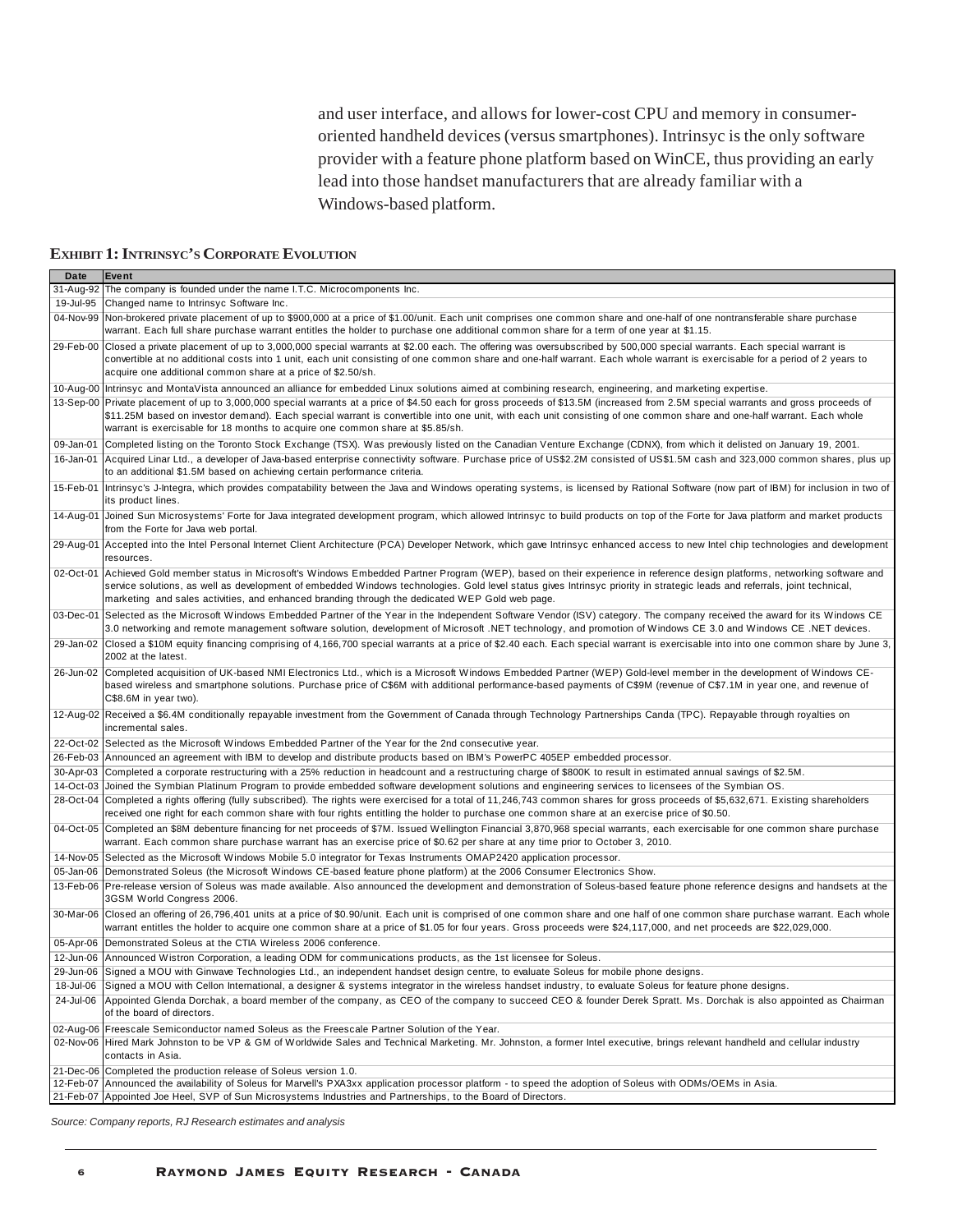## **Strong management to lead Intrinsyc's growth**

Intrinsyc has assembled an executive team that has extensive experience working with the company's current and future partners in the mobile ecosystem. On July 31, 2006 Glenda Dorchak, who has been a director of the company since March 16, 2004, was appointed Chairman and CEO, which has allowed for a smooth transition. She has more than 30 years of experience in the technology industry, most recently as VP and COO of Intel's Communications Group, VP and GM for Intel's Broadband Products, and VP and GM of Intel's Consumer Electronics Group. In her past roles at Intel, Ms. Dorchak drove the strategic direction and product development for embedded communications and consumer electronics devices. With her solid business background and past track record, we believe Ms. Dorchak will be able to successfully lead Intrinsyc in its next phase of growth with Soleus. After only a short time at the helm, Ms. Dorchak has already implemented new performance measurement metrics, increased the company's focus on milestone-driven service engagements to improve profit margins, and hired an experienced person to lead Intrinsyc's sales and marketing initiatives and position the company for future growth.

Mark Johnston, VP and GM of Worldwide Sales and Business Development, was Ms. Dorchak's first pertinent hire upon joining Intrinsyc as the company's CEO. Mr. Johnston was a 22-year veteran at Intel in its wireless communications business, and brings influential handheld and cellular applications industry contacts in Asia-Pacific—a region which is a target market for Intrinsyc and its flagship Soleus platform. After only a few short months in his role, Mr. Johnston has already added value by establishing sales teams in Asia/Pacific and the Americas, and is using his existing relationships to open up opportunities for Soleus.

Randy Kath, joined Intrinsyc almost three years ago to lead the development of Soleus. He has more than 15 years of experience in software development, including 10 years at Microsoft where he attained Partner status as GM of the Embedded Platform Group and was part of the original team that developed the WinCE OS. Under Mr. Kath's direction, Intrinsyc opened its Bellevue office, allowing for convenient co-location and collaboration with Microsoft. We believe Mr. Kath has been and will continue to be an integral part of the development team due to his expertise with WinCE and his strong ties to Microsoft.

We estimate that management and the Board of Directors currently own 1.2% of the basic shares outstanding. In addition, insiders hold roughly 3.4 million options with exercise prices ranging from \$0.39 to \$3.21 depending on when the options were issued.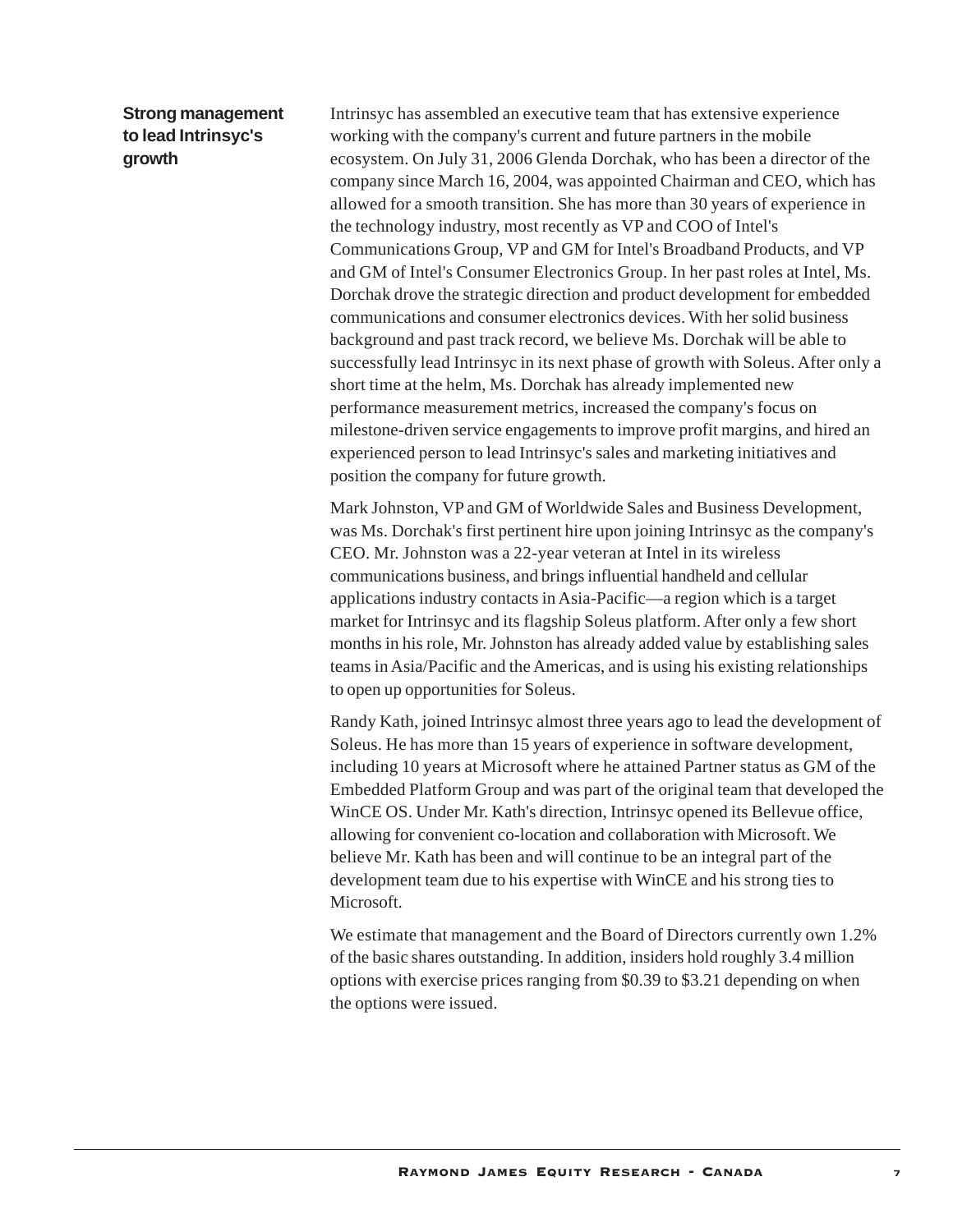## **INVESTMENT PERSPECTIVE**

## **Intrinsyc is at the cusp of a major transformation**

**Success with Soleus could**

**upside**

**provide significant**

Intrinsyc was formed 11 years ago as a systems integrator for the mobile industry. Today, the company is at the cusp of a major transformation as it evolves into a software product company that addresses the enormous and growing consumer handheld device market from its roots as a services company—which can typically be characterized as lacking the ability to scale (for each incremental dollar of revenue, there are incremental costs), lower margins, and choppy unpredictable revenues with high fixed costs (i.e., engineering head count). This natural evolution has been made possible by leveraging the company's engineering expertise and resources built over a decade of helping customers bring leading-edge wireless handset devices to market. Soleus, a HLOS platform that is based on the WinCE OS for consumer mobile devices, is driving this transformation. With Soleus, Intrinsyc now has the ability to enjoy the benefits of scalability, higher margins, and greater predictability of the software licensing business model. Moreover, the company is targeting a large and attractive market with significant volume potential. We believe Intrinsyc has a window of opportunity to get a foot hold with handset manufacturers as they start to incorporate HLOS into their feature phones. We further believe that Intrinsyc's ability to leverage its existing relationships/ channels developed through its engineering services business will play a critical role in the company's ability to realize Soleus' potential as one of the HLOS platforms of choice for handset vendors.

We believe now is the time for growth investors with some appetite for risk to consider investing in Intrinsyc. Not only is the company's systems integration business enjoying respectable growth, investors have an opportunity to invest before significant share appreciation occurs as the Soleus story starts to unfold. We believe timing, and in particular the timing of design wins, will be critical since once a handset manufacturer selects a HLOS, it would be difficult for them to switch. Now that the company has secured a design win with a leading manufacturer of personal navigation and handheld devices, we believe this is the start of positive momentum for additional customer and design wins. This will drive explosive revenue growth through significant volumes for Intrinsyc going forward. With a higher rate of revenue growth and better margins, Intrinsyc should enjoy the higher multiples that come with being a software company with strong growth. We believe that the stock could double from current levels, providing risk-tolerant investors with potential for significant upside.

## *Window of Opportunity in Feature Phones/Converged Mobile Devices for Consumers*

Feature phones are essentially consumer-oriented mobile handsets with built-in features (e.g., personal information manager (PIM), messaging, cameras, and media players) and average selling prices (ASPs) less than \$200. One example of a feature phone that is popular worldwide is the Motorola RAZR. Mobile phones sold today are rarely voice-only products, except for the ultra-low-cost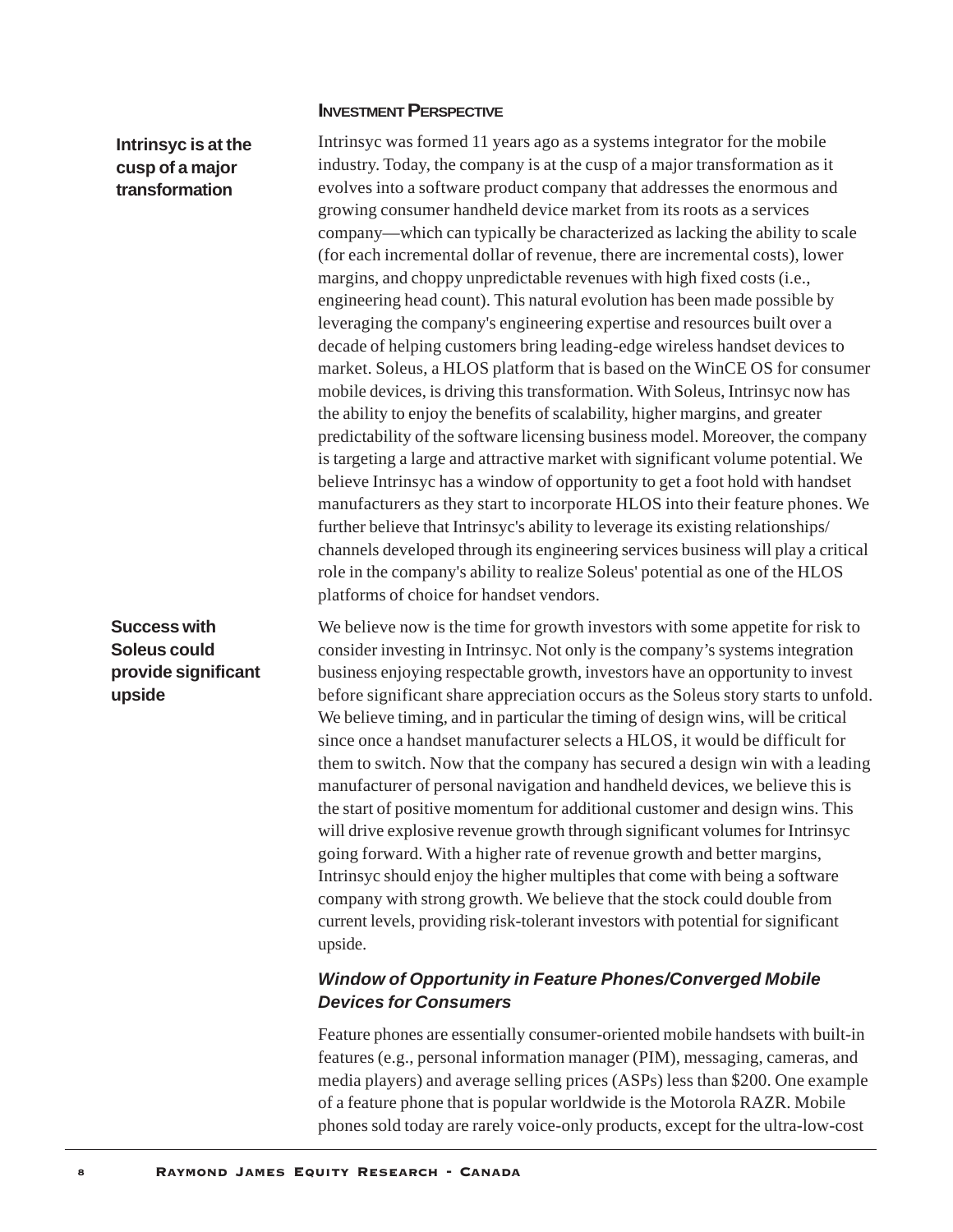handsets that are targeted at emerging markets. The majority come bundled with camera features and/or MP3 capabilities. Some even incorporate GPS, gaming, and/or mobile-TV functions.

To remain competitive, it is becoming increasingly important for feature phone vendors to be able to: 1) increase the number of innovative and appealing designs (with an ever increasing number of features) they can offer; 2) shorten the time to market; 3) reduce costs – both bill of materials (BOM) and design costs; and 4) add features that demand greater processing power (e.g., 3G data, multi-media, and music). Currently, most feature phone operating systems are based on RTOS (real-time operating systems), which are proprietary systems based on simple instructions. Although RTOSs are inexpensive, they are highly inflexible as software code must be re-written for each device, resulting in poor economies of scale. It is believed by industry experts that the existing software/hardware combinations for feature phones are proving inadequate to meet the above demands. These proprietary OSs are dated (over 10 years old) and the tools to support them have not kept pace with demands of the next generation feature phones. Perhaps even more relevant, in most cases, these proprietary OSs are unable to support the growing demands of the new multi-media features that require multi-tasking capabilities and higher processing power. Currently, some handset manufacturers are spending incremental R&D to tweak their proprietary systems in order to integrate these new features – but at significantly increased development costs and time. To remain competitive and relevant, feature phone manufacturers will need to retool. We believe these manufacturers are in the process of carefully evaluating future platforms and software tools to support their next generation of feature phones and to address these issues.

## **Mobile handsets have become a fashion accessory for most consumers**

**Carriers are looking for ways to increase ARPU and product differentiation**

Smaller device sizes and feature-rich handset designs have become a key trend in recent years. In fact, mobile handsets have become a fashion accessory for most consumers, and the trend is to have the "coolest" new devices with more functions integrated onto a single device. In keeping up with these demands, handset vendors face growing pressures to increase the number of handset designs introduced to the market and to launch new products even faster to maintain momentum and market share. The availability of increased choice with greater features and functionality is resulting in shorter product life cycles, and more frequent replacement of handset devices by consumers.

At the same time, carriers are constantly looking for ways to differentiate themselves from the competition, including securing exclusive deals with handset vendors for the supply of popular designs, such as the Motorola Q at Verizon Wireless or the new iPhone at Cingular. In addition, there is a growing trend for carriers to brand their own handsets, or to customize devices to have a common "look and feel" across their product offering.

Moreover, if this was not enough, carriers are increasing the types of mobile services offered to subscribers to increase average revenue per user (ARPU) as revenues from basic voice services are dropping due to competition. This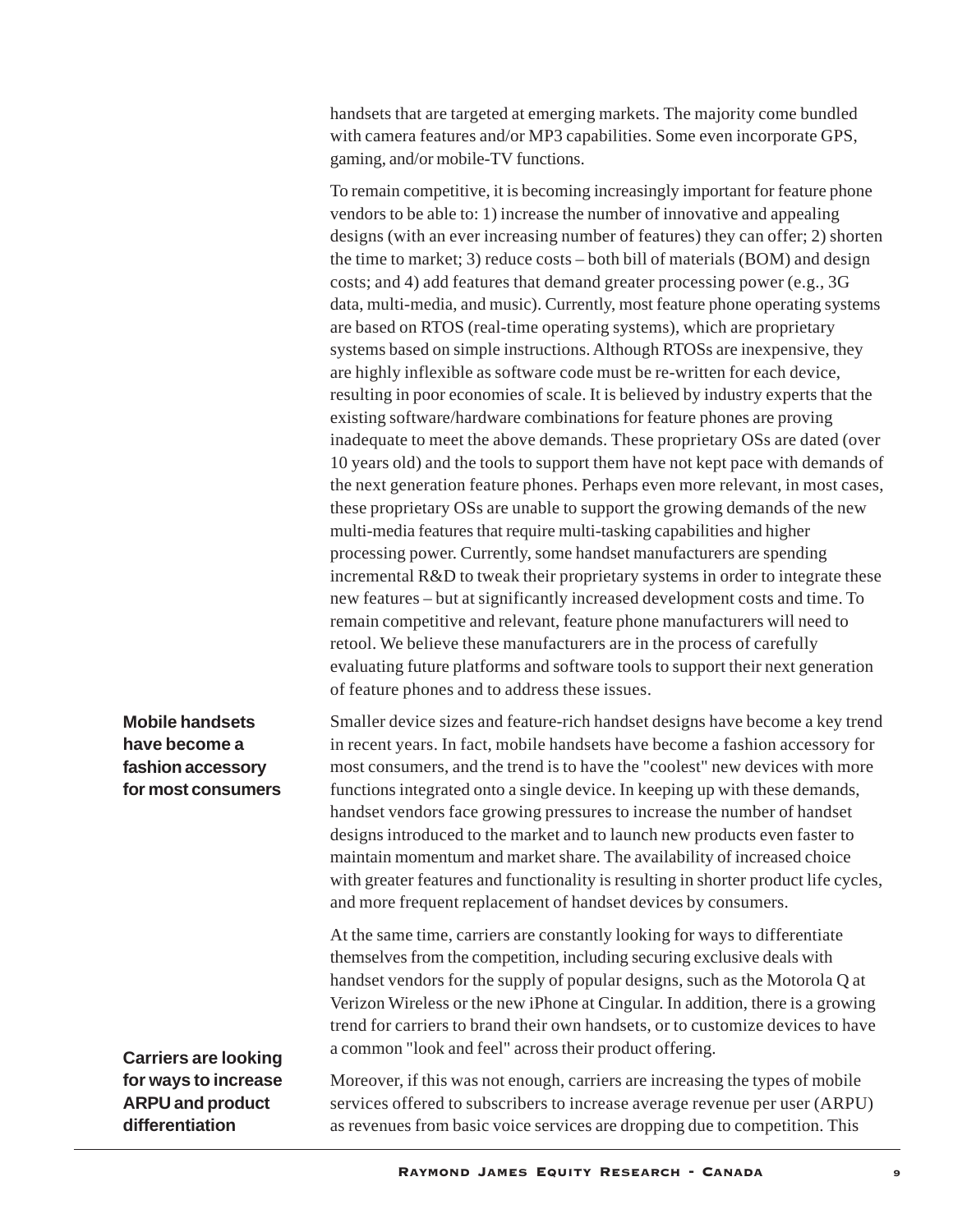has been a clear trend, particularly in regions with higher mobile subscriber penetration. As Panagrossi, the VP of U.S. operations at Symbian, so aptly puts it, "We've seen that play out in Japan and other regions…there's a clear connection between market saturation and the uptake of services." To offer new mobile services, new applications need to be loaded onto mobile handset devices, and thus, carriers have become key influencers in the handset manufacturers' product roadmap. Operators are looking to deliver increasingly complex solutions at ever decreasing prices, and are pushing these requirements onto the handset vendors, who need to balance the need to maximize their investments as they attempt to deliver these value-added offerings while maintaining the flexibility to meet customer demands.

**Rising development costs for mobile handsets have become a key industry issue**

As a result of these trends, handset designs have become increasingly complex which, in turn, has resulted in higher development costs. Rising development costs for new mobile handset devices have become a key industry issue, particularly amid mounting ASP pressures, tighter margins, and a push by the carriers and end-consumers for the accelerated introduction of new products and services. In particular, the addition of new features to a handset design (e.g., GPS, entertainment, multi-media, camera) can be taxing on both the hardware as well as the OS itself, making it even more challenging to build new handsets from scratch. There are over a thousand designs introduced to the market each year, and each one needs to be customized, thereby taking a toll on the development phase. The amount of customization work that is required for these feature-rich phones results in increased complexity and higher incremental R&D costs. We believe these trends will drive the adoption of HLOSs that are capable of handling multiple features for mass-market phones (and perhaps drive increased demand for engineering services, such as those offered by Intrinsyc).

## *Soleus: The Solution?*

Soleus, a HLOS, was designed with the goal of addressing the very issues facing the consumer feature phone industry discussed above. Soleus is a complete mobile handset software platform that was developed to bring the benefits of a HLOS to the feature phone value chain, including: 1) increased ability of handset manufacturers to respond to features demanded by endconsumers and carriers; 2) accelerated time to market for new products; 3) while at the same time at a reduced cost; and 4) allowing carriers to better control user experience, branding and customization of applications.

At the heart of Soleus is the WinCE 5.0 OS kernel, which Intrinsyc has optimized for use in designing and developing mass market converged mobile devices by building its own telephony stack and related features to control the device (e.g., alarm, calculator, calendar, call history, camera, PIM, dialer, media player, phone settings, SMS, and theme manager). Soleus provides a turnkey development platform, which allows a modular approach to configuring handset software with a set of standard software components (see Exhibit 2).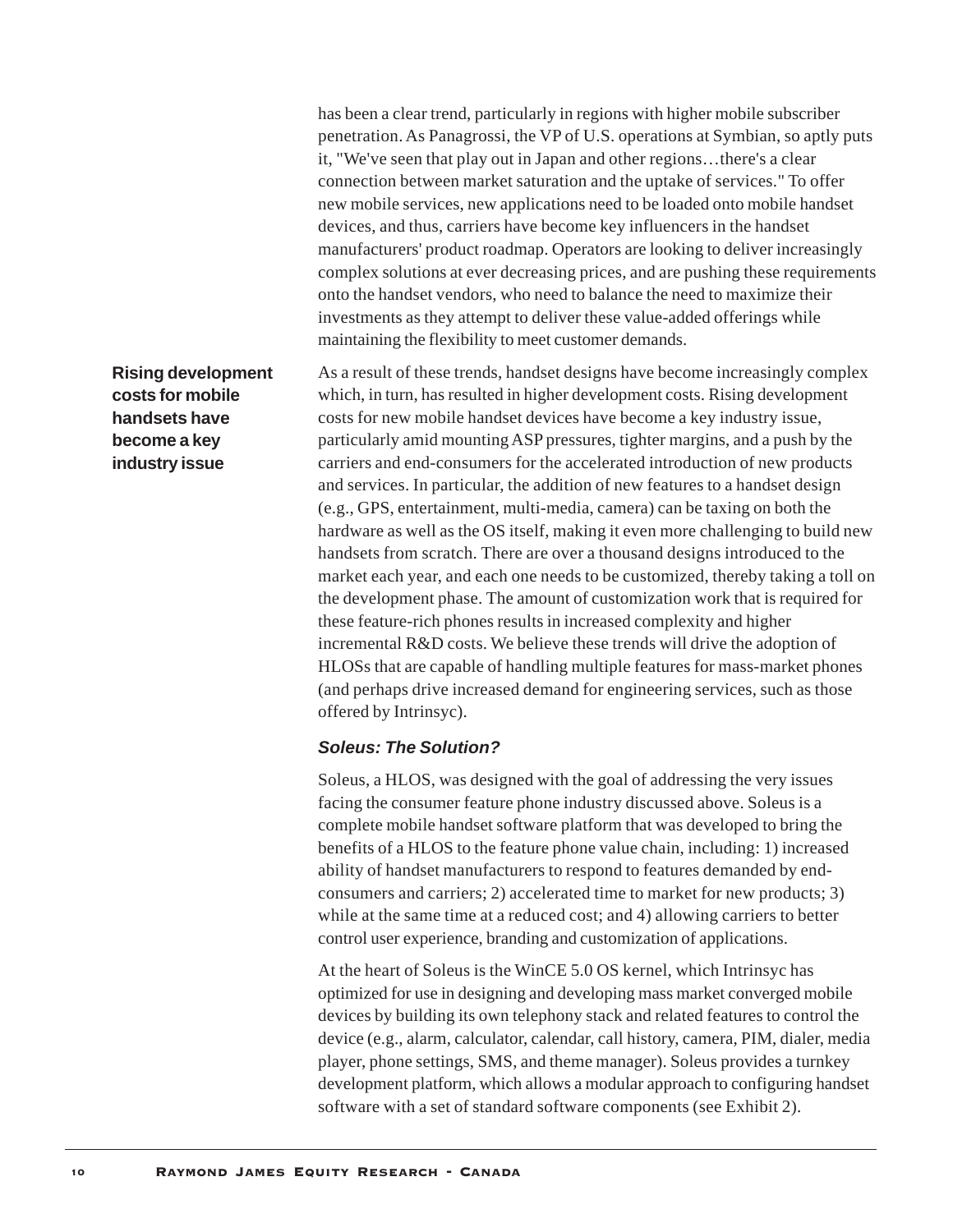#### **EXHIBIT 2: THE SOLEUS PLATFORM**



*Source: Intrinsyc*

These software components can be used in any number of combinations, allowing easy development of handset designs. In addition, Soleus is equipped with a user interface (UI) design framework that is easy to use, allows a high degree of customization, and minimizes the amount of custom code required. Soleus, with these characteristics, enables handset manufacturers to design multiple handsets more cost-effectively and with shortened time lines, and provides them the ability to customize for branding and/or product differentiation to meet the requirements of wireless carriers. Below, we list some of the specifics that make Soleus an attractive platform for consumeroriented mobile devices:

- 1) **WinCE at its core** WinCE is a reliable and proven Microsoft OS that has been on the market for more than a decade, and has a large community of developers, as well as a wide array of third-party applications. In addition, Soleus is integrated into the Microsoft tool chain and takes full advantage of the advanced features found in the Microsoft Platform Builder and Microsoft Visual Studio for platform development, which minimizes the amount of custom code required—even as multiple models are developed from the same base hardware platform. A report released by Embedded Market Forecasters in July 2003 concluded that projects based on Windows Embedded, including WinCE were completed 43% faster and at 68% lower cost versus those of similar projects based on Linux. Currently, Soleus is the only platform available based on WinCE.
- 2) **Real-time-event driven personalization** A unique benefit of the Soleus platform is the ability to allow carriers to offer—in real-time event-driven personalization to drive incremental value-added revenue based on the user's preferences and/or proximity to events (e.g., concerts or sporting events). For example, in one scenario, a handset user enters a Wi-Fi hotspot, and a Soleus-based mobile device can ask the user if he/she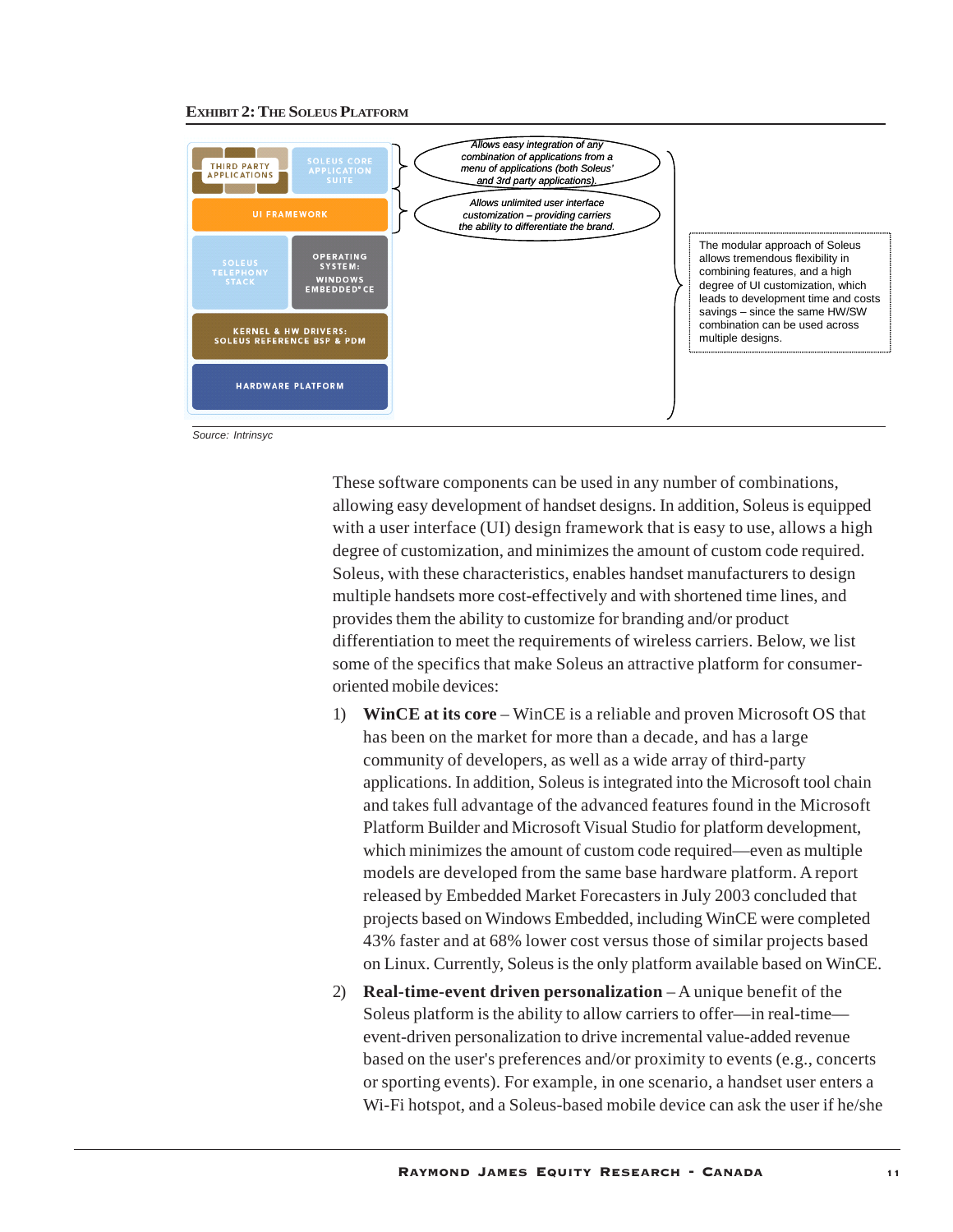would like to change to the Wi-Fi theme. Upon changing the theme, new applications, such as video conferencing, streaming media and a broadband browser, are exposed and made available.

3) **Optimized for mass market consumer phones** – Soleus has a small footprint that allows for a lower cost CPU and less memory, enabling multimedia functions at a fraction of the cost relative to a smart phone. For example, end-to-end software for a feature phone is an estimated \$8 versus \$15 to \$20 for a smart phone. Unlike Linux, which was ported from a desktop/server operating system, WinCE was built from the ground up to run on a smaller footprint than other OSs. This translates into lower BOM costs for a mobile device, while still providing the benefits of a HLOS.

#### *Soleus is not the only HLOS, so why Soleus?*

We believe Soleus could be one of the platforms of choice, particularly for those handset device manufacturers that are already familiar with the Windows software (IDC projects that Windows Mobile will be the second most prevalent OS for smartphones). As discussed above, there are a number of good reasons (including time, cost, and ease-of-use benefits, and a strong Windows developer community) for switching to the WinCE software platform. In addition, we believe—once Soleus secures design wins—it will be difficult for manufacturers to switch out because OS selection is a major decision, and switching platforms involves significant time and cost. As the first and only WinCE-based HLOS, Soleus should enjoy the benefits of being the first to the market. A design win with a given customer should mean Soleus will be incorporated across multiple designs at the same customer since the handset OEM/ODM wants a positive ROI to make the switch worthwhile. Once again, this should increase the stickiness of Soleus. **Soleus – saves time, easy to use, sticky . . .**

**. . . leverages strong Windows community, and is cost-effective**

The fact that WinCE is the foundation upon which Soleus was built should provide Intrinsyc's potential customers some comfort given WinCE's reliable track record. This is important because while Intrinsyc is reputable for its work on other developers' OS, the company is a new entrant with respect to offering its own solution. Windows is perhaps the most ubiquitous software brand in the world as a result of its massive installed base in both the home and office. The growing success of Windows Mobile (it has more than 50 licensees) has deepened the credibility of Microsoft in the handset market, and by building Soleus on WinCE, Intrinsyc will be able to leverage some of this brand power and reap the benefits in the consumer market—a segment that Microsoft is not currently targeting with Windows Mobile. As Exhibit 3 shows, Soleus enables handset manufacturers to cost-effectively reach a broader set of market opportunities—through increased number of models at a fixed R&D budget.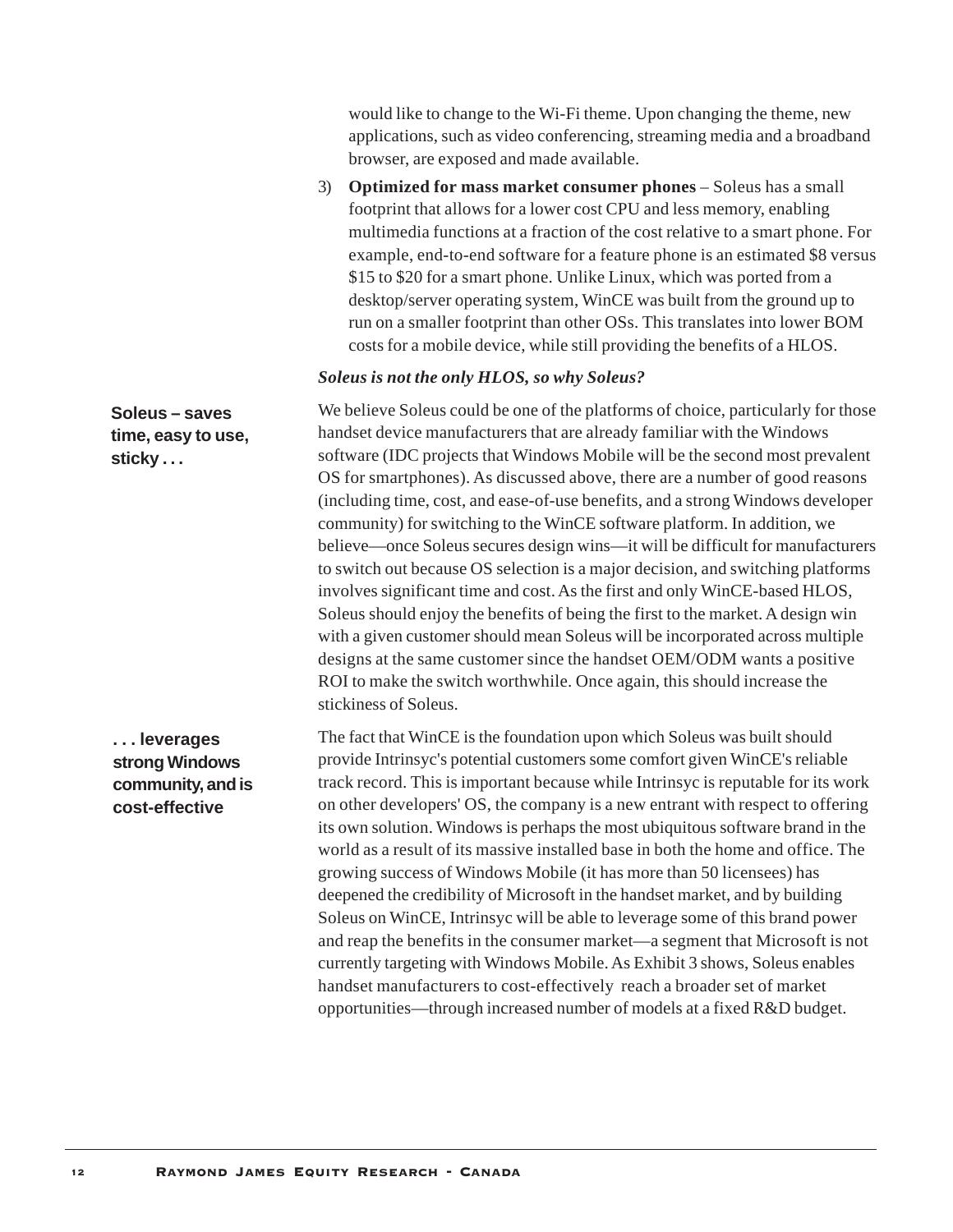



*Source: Intrinsyc*

**Competing HLOS each have their advantages, but also have drawbacks**

The primary competing HLOS, such as Linux and Symbian, are credible alternatives and while each have their advantages (as discussed later in the Competitive Landscape section), they also have significant hurdles to overcome. Although Linux is open-source, meaning that developers have free access to the license, it has hit a major stumbling block in that it is not easy to transfer the software code from one handset to another—even within the same manufacturer. Linux is an inflexible OS that requires customization for each vendor's handset (i.e., requires software code to be re-written for each model). This ultimately increases development costs and makes it an expensive alternative that has limited ability to enjoy economies of scale. In addition, this inflexibility leads to longer development times and delayed time-to-market for new designs. Not only does each new design require new software programming, carriers need to test each device, which can also be timeconsuming and costly. Recognizing these inherent problems, device manufacturers, carriers, and Linux software developers have begun to create development groups to form common standards to address these issues.

Symbian is focused on the higher-end smartphone segment of the market, for which the company holds the largest market share. Symbian has increased its licensing revenues through the use of a volume-focused business model. To further its growth, it is likely that Symbian will move downstream from smartphones to feature phones to capture a greater share of the mass market. However, in order to make the transition from smartphones to feature phones, Symbian must scale down its OS to a lower price-point (trim BOM costs), and in particular, it will need to improve performance, reduce its footprint (cut memory usage), and lower its power consumption.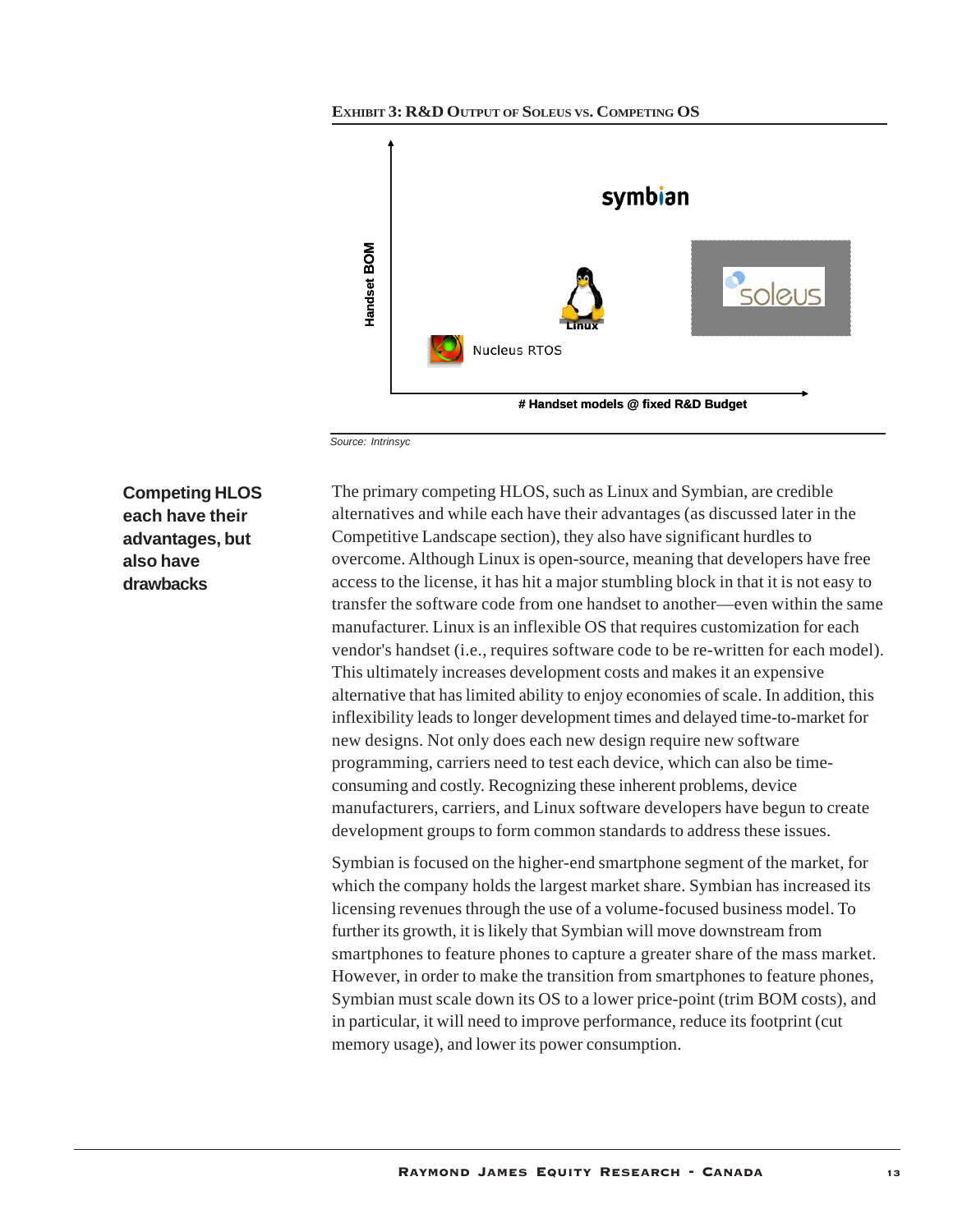## *How Big is Intrinsyc's Market Opportunity?*

According to IDC, there were 1 billion mobile phones shipped in 2006 and this number is expected to grow to 1.3 billion by 2010. As Exhibit 4 shows, the overall mobile handset industry growth rate is now stabilizing at approximately 7% per year. This follows robust double-digit growth rates in the past several years. Other than increasing penetration of mobile handset users in emerging markets, the bulk of today's shipments are comprised of replacements. The availability of increased choice with lots of features and functionality is resulting in shorter product life cycles, and more frequent replacement of handset devices by consumers.



**EXHIBIT 4: WORLDWIDE MOBILE PHONE SHIPMENT FORECAST (IN MLN UNITS)**

*Source: IDC (December 2006)*

Feature phones account for the largest segment of this enormous market. Intrinsyc's management estimates this segment represents roughly 65% of the overall handset market (see Exhibit 5). However, IDC believes that "…the market for feature phones even as it grows in unit terms, will tend to be squeezed in percentage terms between the converged mobile devices [smartphones] on the one end and low-end basic phones on the other." IDC is estimating smart phones will grow at a CAGR of 33.4% from 2006 to 2010. Based on IDC's smartphone forecast, along with the overall market growth expectations of 7% (as shown in Exhibit 4) over the same period, and our assumption that the growth in the low-cost handset segment will account for the balance of the growth (due to increasing penetration in emerging regions), we estimate flat to marginal growth for the feature phone market of roughly 660 million units per year. Based on this analysis, we believe that by 2010, feature phones as a percentage of the overall handset market will decline from 66% to 50%. We believe this trend will hold true in the next several years, as growth in the use of basic mobile phones in emerging markets and the emergence of prosumers who may choose smart phones will both encroach into the feature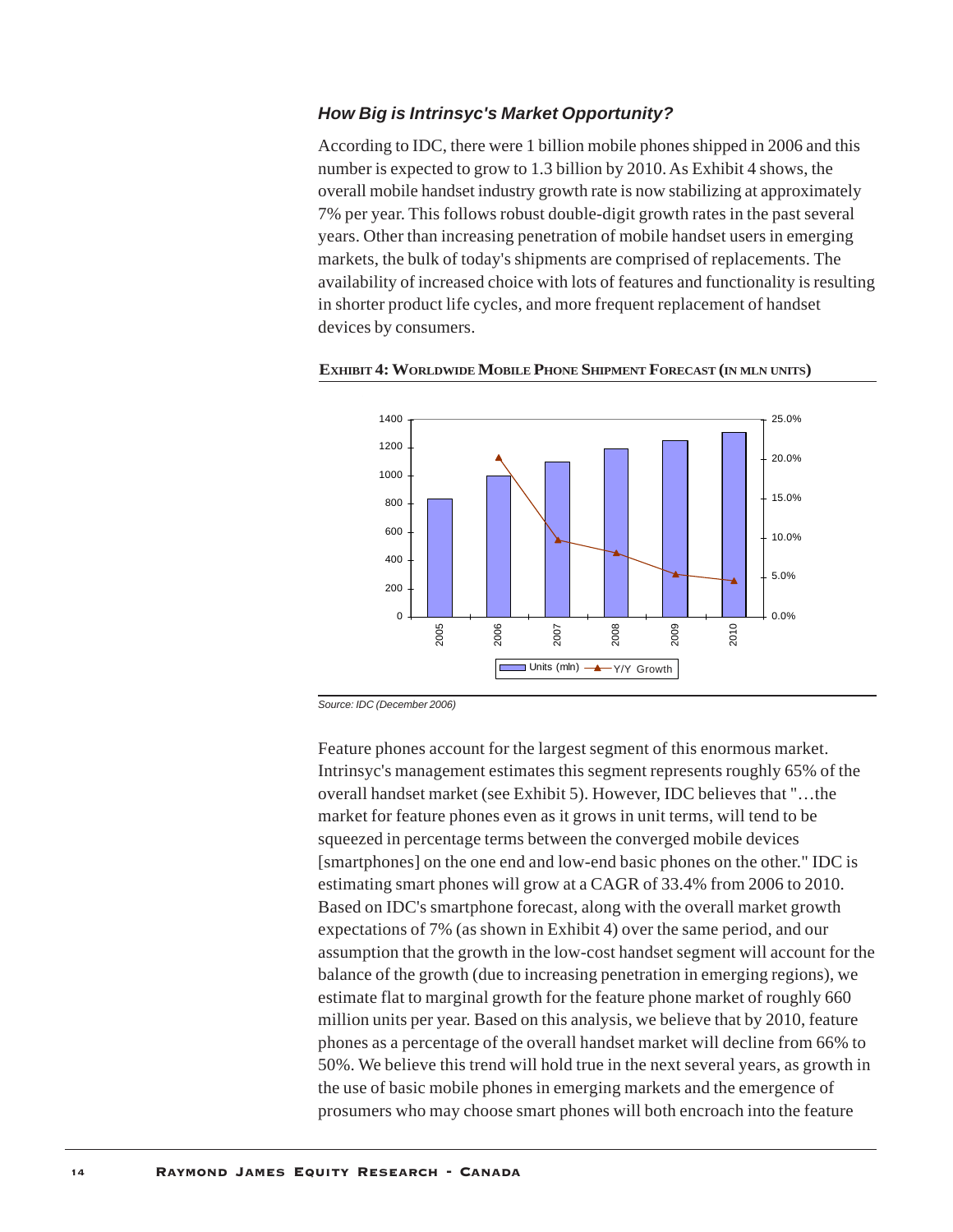phone market. However, as the emerging markets become more affluent, we believe the feature phone market will start to regain share as basic phones are replaced by feature phones, especially among the younger population. Furthermore, we believe innovative product designs, such as Apple's iPhone (with the touch-screen display) and the LG Prada phone at the \$500-\$700 price points (which we would characterize as high-end feature phones), will put pressure on and incent handset manufacturers to develop similar phones at lower price points (sub-\$200) to compete and drive adoption by the mass consumer base. These developments should serve to increase the market opportunity for Soleus.





*Source: Intrinsyc*

## **Even a small piece of the pie could mean success for Intrinsyc**

Despite the intense competition, the high-volume consumer market for feature phones is a compelling target market for Intrinsyc. Given the flexibility of the Soleus platform, and the easy-to-use and customizable UI application framework, we believe that Intrinsyc has the ability to capture a significant market share. As discussed above, we estimate the feature phone market to be roughly 660 million units. Thus, excluding Nokia's market share of approximately 23% for feature phones (given its commitment to its own OS), we estimate that the addressable market for companies, such as Intrinsyc who target this market, will be roughly 510 million units. Even if Intrinsyc were to attain a modest 1% market share of this market opportunity (or 5.1 million units), we project revenues of \$15.3 million to \$23.0 million (depending on volumes and per unit royalty fees), essentially doubling the size of Intrinsyc's business.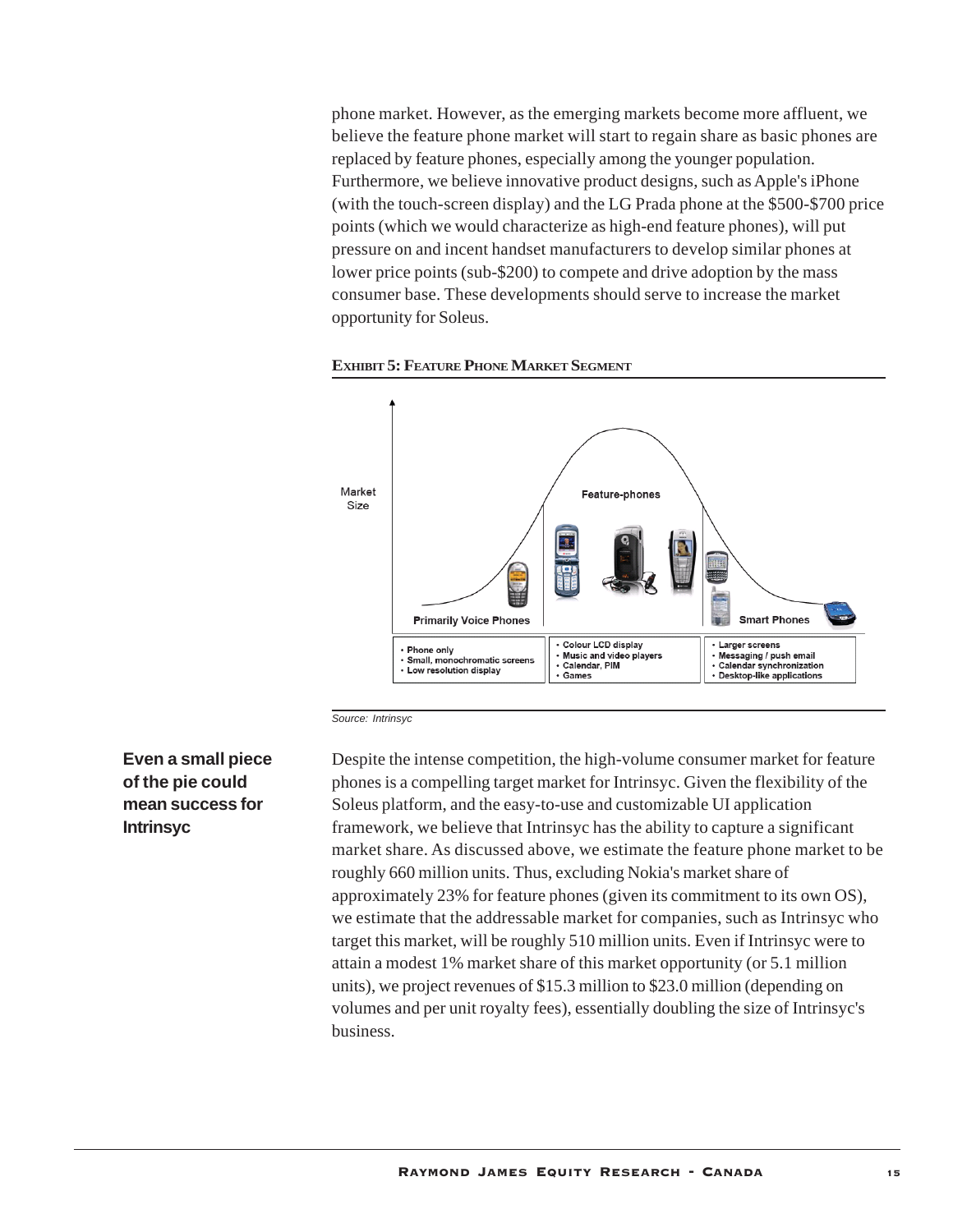## *Mobile Products Group ("Soleus")*

As discussed throughout this report, Intrinsyc's Mobile Products Group is the growth engine for the company. Now that the company has crossed the hurdle of securing its first design win with a path to volume production, we expect additional wins to follow. Upon signing of a licensing agreement with a new customer, Intrinsyc will charge an up-front licensing fee which is intended to act as a hurdle to ensure that licensees are serious about developing handsets using Soleus, and to cover costs to Intrinsyc during the 6 to 9 months of development time before product volumes ship. In addition, the company will charge an annual fee to cover maintenance and support of Soleus. We expect the vast majority of the revenue potential to be derived from royalties earned on each handset shipped featuring Soleus. Royalty fees will vary depending on volumes. In general, customers will earn the right to the lower end of the company's targeted range with higher volumes.

Soleus licensees would also require a WinCE core license from Microsoft at a cost of \$3.00 per unit (source: Microsoft website), or lower depending on volumes. We note that most of Intrinsyc's early customers will already be heavy users of WinCE, putting them at the low end of the price points for WinCE licenses. Microsoft's ability to share in the revenue from the success of the Soleus platform should provide a strong base of support to Intrinsyc from Microsoft. Overall, Intrinsyc estimates that handset vendors using Soleus will have a total BOM cost of roughly \$8, including software from third-party software developers for additional applications, which is competitively priced lower than BOM costs for smartphones (at roughly \$15 to \$20 per unit), and even for devices based on Linux and Symbian.

#### *Go-to-Market Strategy for Soleus*

Until last week, Intrinsyc only had established relationships with Wistron, Cellon International, and Ginwave. However, these partners do not have a path to market for a Soleus-based product. As such, the company recently started to focus on securing design wins with a volume mobile handheld device manufacturer that already has a path to market for new handset designs. Last week's win with a leading manufacturer of personal navigation and handheld devices (which we believe is Mitac) is the result of Intrinsyc's more focused sales and marketing strategy. We estimate that there are at least a dozen companies currently evaluating Soleus, and expect additional design wins to follow. The company's up-front licensing fee (as discussed above) is a vehicle to garner immediate developer commitment from new licensees. Based on the evaluations to date, we estimate that volume production (and thus, Soleus revenues) will likely commence 9 months after signing a licensing agreement. Our view is that if Intrinsyc can successfully generate enough support for Soleus—sooner, rather than later—then, faster and deeper penetration for the platform becomes more of a reality. Essentially, we believe this is the perfect time for Intrinsyc to launch Soleus. Not only is the software platform now ready

**Targeting design wins with manufacturers that already have a path to market**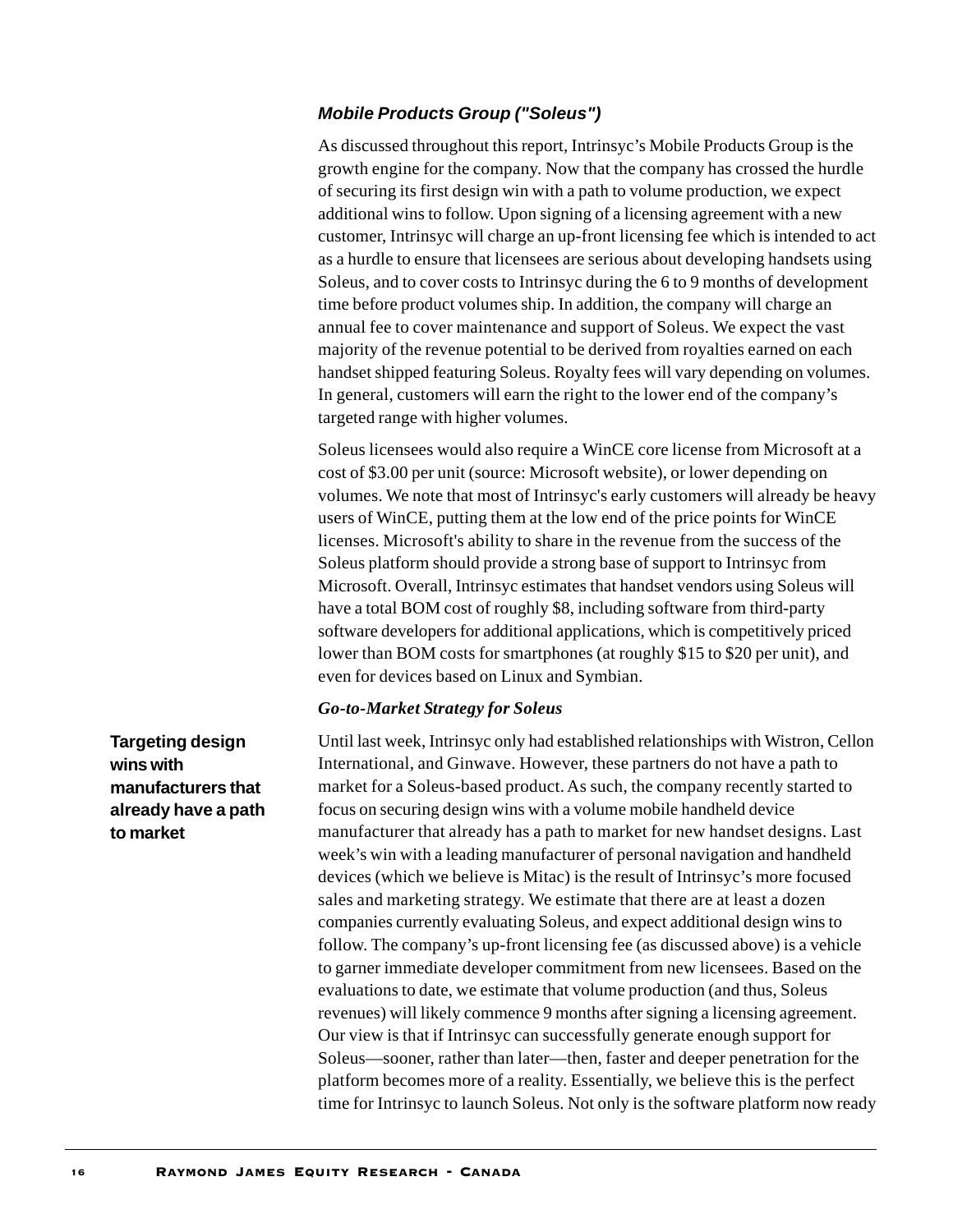(and in the hands of various potential customers), the industry is ready to buy it (given industry trends described earlier). Intrinsyc's management is currently in various stages of discussions with potential customers spanning all four of its target customer groups. We have listed these target markets in order of when we expect design wins to occur.

**Intrinsyc is in various stages of discussions with potential customers in all target customer groups**

- 1) **Manufacturers of Win-CE based handheld devices that want to add telephony capability** – e.g., personal navigation devices, mobile TV, VoIP phones. We believe these customers can benefit from Soleus because they will be building on their WinCE investment, allowing them faster time to market for new products.
- 2) **Smartphone manufacturers (using Windows Mobile) that want to move downstream to mass market consumer-oriented handsets** – Since Soleus is based on WinCE, developers can easily port features from Windows Mobile into the Soleus platform. We believe this set of customers will represent a higher volume opportunity than the first wave of customers as discussed above.
- 3) **Consumer electronics OEMs that want to expand their product portfolio into the mobile phone space** – e.g., Toshiba and Panasonic. These types of companies are looking to leverage their IP and their significant brand equity for consumer electronics products by entering the converged mobile device market. We note that many of the consumer electronics products today are based on the WinCE OS, which means that Soleus would be an ideal choice due to the familiarity of the WinCE platform and the tools to produce a branded product without having to start from scratch internally.
- 4) **Top-tier consumer handset OEMs focused on rich multi-media devices** – Intrinsyc already has established relationships with three of the top five Tier 1 manufacturers through its engineering services business. We believe this target market will likely take the longest for Intrinsyc to secure design wins due to longer decision-making cycles, as well as the fact that they have already invested considerably in other OS platforms. For example, currently Nokia is backing Symbian, and while Motorola is working with Windows Mobile for its enterprise handsets (e.g., Q), the company has also expended considerable effort in developing Linux as its HLOS for consumer handsets, primarily in the Asia-Pacific region. However, it is a possibility that even groups such as Motorola who are backing Linux, may switch to Soleus—if Soleus starts to experience an accelerated uptake. In other words, if Soleus takes off with the first three target markets, Tier 1 OEMs may feel compelled to consider Soleus much quicker due to time to market pressures, and the flexibility that the platform offers.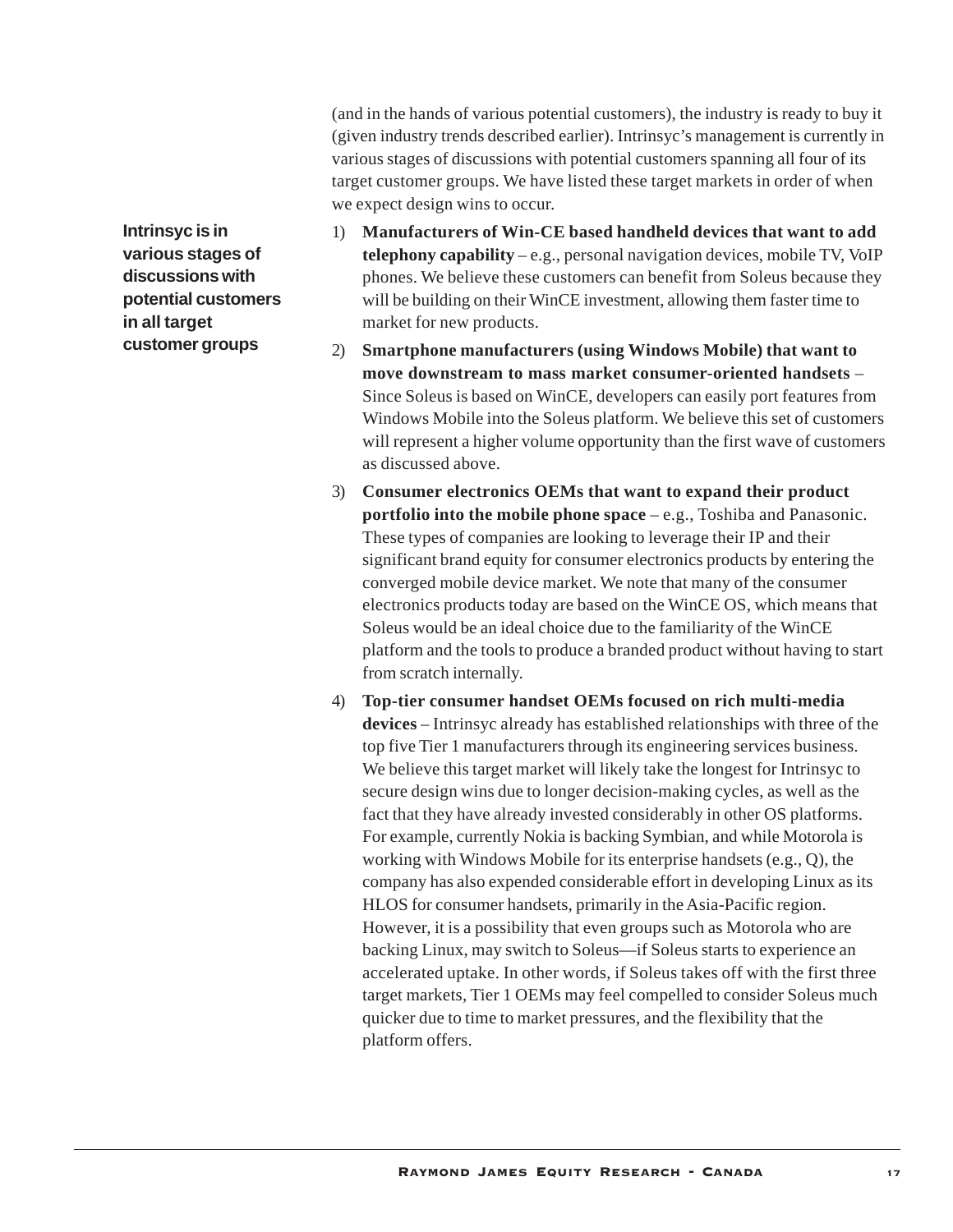#### *Generating Support from Industry Stakeholders*

**Buy-in along the entire value chain will be critical to the success of Soleus**

As Intrinsyc looks to gain traction with Soleus, having buy-in along the entire value chain will be critical since selecting an OS involves many factors that can be influenced by each member of the value chain. With this in mind, a key element of Intrinsyc's go to market strategy is to align itself with key partners along the entire mobile handset supply chain, which includes (see Exhibit 6): silicon vendors, ISVs (independent software vendors), handset manufacturers (OEMs/ODMs), and wireless carriers (including MVNOs). Intrinsyc should be able to leverage the Engineering Services Group's existing relationships with key partners along this value chain. We believe Intrinsyc will have success with this strategy because Soleus was designed with all stakeholders in mind and provides something for everyone. As discussed thus far, Soleus allows handset vendors to stay competitive and allows carriers to benefit from the increased ability to respond to features demanded by the market and ease of customization/ branding. Perhaps not as obvious is the potential benefits Soleus brings to silicon vendors and ISVs and in turn, why buy-in from them is critical.

#### **EXHIBIT 6: HANDSET INDUSTRY VALUE CHAIN**



*Source: Raymond James estimates and analysis*

**Silicon vendors** – Silicon vendors provide the hardware foundation on which Soleus and the other OS software must run. Thus, co-operative engineering effort by both parties is required to ensure that Soleus is able to run on a given silicon vendor's new hardware or reference platform. The co-operation does not stop here. A co-ordinated effort on the sales and marketing front is needed to bring certified designs to handset manufacturers. Thus, as there are considerable investments required by both the OS provider (such as Intrinsyc) and silicon vendors, both parties must take care in selecting the right partners. Due to the large upfront investment required for new platform designs, handset manufacturers will make changes as infrequently as possible. Thus, future product roadmaps are important. Handset manufacturers tend to align their product roadmaps with their chipset vendor's roadmaps. Selection of chipset vendors and OS vendors are made at the same time to ensure that all parties involved are aligned and are compatible. As such, it is imperative for Intrinsyc to partner with the silicon vendors that have a strong customer base. Similarly,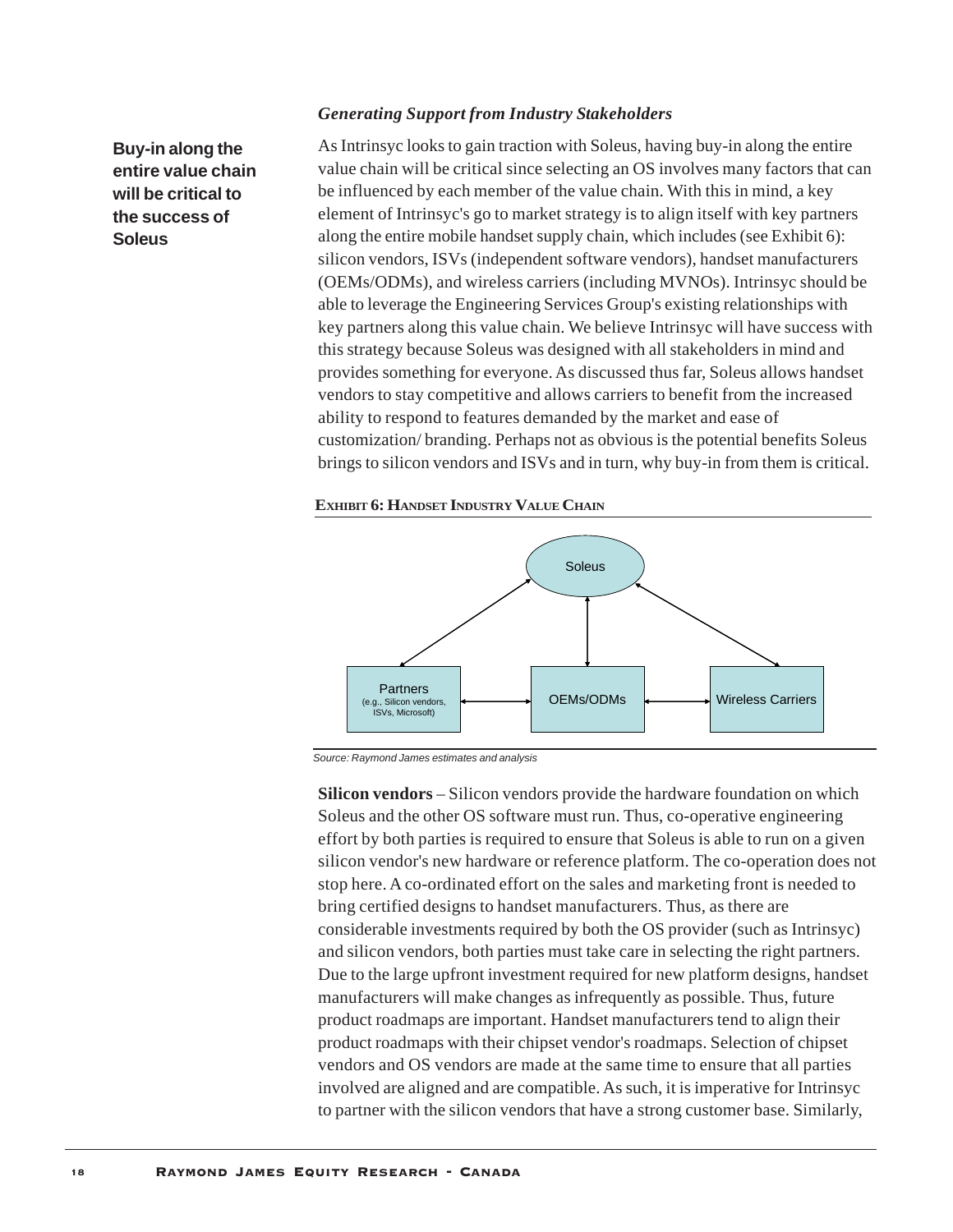the silicon vendor must ensure that they have partnered with an OS vendor that has a solid product and strong traction with customers. In the fight to reduce costs, handset manufacturers are increasingly putting pressure on their chipset suppliers and "shopping around" for cheaper chipsets. This is causing fierce competition among the silicon vendors, and there has been some shuffling of silicon vendors at the top handset manufacturers. With this backdrop, it would be quite advantageous to partner with Intrinsyc, which not only offers a compelling solution to address the competitive market pressures, but does so at a reduced cost. At the recent 3GSM trade show held in February 2007 (world's largest annual wireless conference), Intrinsyc and its silicon vendor partners demonstrated a development platform using Freescale's i.MX31 multi-media application processor and Marvell's PXA3xx application processors. Just as Intrinsyc can benefit from its silicon vendors existing relationships, silicon vendors can equally benefit from the strong push by Intrinsyc to make the Soleus platform a success.

**Independent software vendors (ISVs)** – As mentioned earlier, Soleus provides the basic core applications such as the dialer, SMS messaging, phone book, and basic media player components. To supplement the core applications available through Soleus with additional components typically required for feature phones, Intrinsyc will need to depend on third-party ISVs. Thus, it is critical that Soleus also has buy-in from as many ISVs as possible. To this end, Intrinsyc has announced several ISV relationships to fill application gaps for a fully-featured Soleus-based product. These include: Esmertec's Jbed software solution for JVM (java virtual machine); Avanquest Software's Mobile Sync software to enable synchronization between the mobile device and PC data and applications; SHAPE Services for a complete messaging solution for mobile devices; Nuance Communications for handwriting and voice dial; Implicit Solutions for gaming; WinWap for browser and multi-media; WebIS for email; and AOL/Tegic for predictive text. As Soleus gains more traction, we expect other ISVs to follow suit and develop applications for Soleus-based handset devices. For those ISVs that are already developing software for devices that run on Windows Mobile, they have an opportunity to expand their addressable market to the feature phone segment. Recall, Windows Mobile is also based on WinCE, which means that applications that run on Windows Mobile can also run on Soleus with only minor modifications (i.e., target an expanded addressable market with little incremental development). For those ISVs that don't currently have software that address WinCE or Windows Mobile, they have an opportunity to open up their business to include both Windows Mobile for smartphones and Soleus for mass market consumer devices. Moreover, since Soleus is built on WinCE, ISVs can use the same Microsoft development tools (Visual Studio and Platform Builder) to integrate their applications with the handset device, allowing developers to produce higher quality applications faster than they otherwise could. We view these as important benefits since quality and speed to market are key factors for the success of ISVs.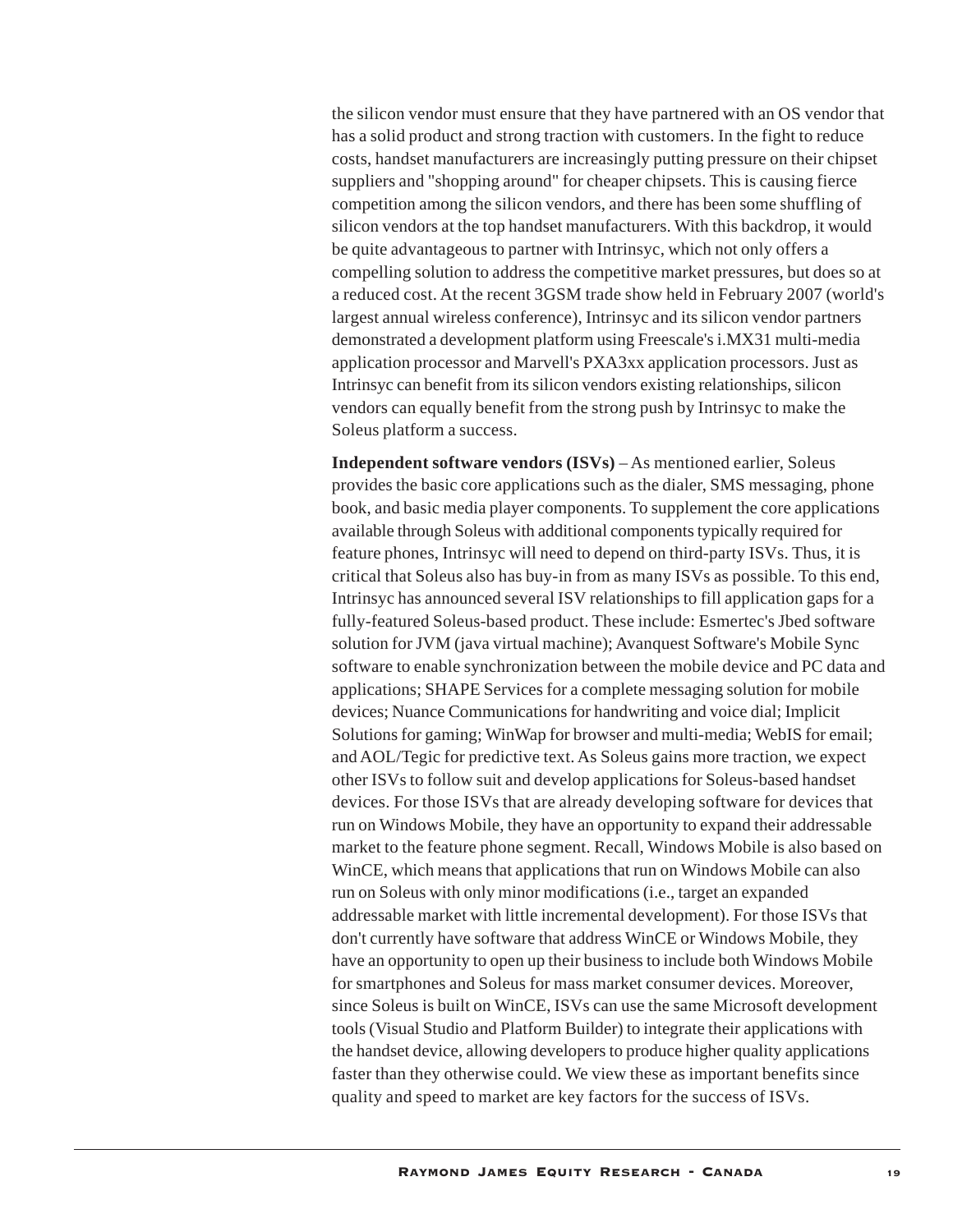## *Engineering Services Group*

As previously discussed, Intrinsyc's Engineering Services Group provides systems integration services to OEMs and handset manufacturers such as Motorola and Nokia. In delivering these services, they also partner with silicon vendors (e.g., Texas Instruments and Freescale) and ISVs. In addition, they have provided assistance to major software vendors, including Microsoft and Symbian, in the development of their smartphone OSs. As such, the company has a wide breadth of OS expertise, including Microsoft WinCE, Windows Mobile, Symbian, and Linux. Despite the company's work across these OS, we note that the majority of Intrinsyc's projects are based on Windows-based OS (roughly 75%), with 25% to 30% on Symbian, and the balance on other types of OS, such as Linux.

With over 10 years of experience providing systems integration services across the wireless handset value chain, we believe Intrinsyc has intimate knowledge of the key industry trends and the key issues facing the industry today. Our discussions with a couple of key customers confirm that Intrinsyc has strong expertise, particularly in the Microsoft WinCE and Windows Mobile OS, and the company has been identified as one of the top five systems integrators for Windows-based operating systems. Microsoft's website lists Intrinsyc as a WEP (Windows Embedded Partner) Gold-level member, which means that the company is considered best-of-breed due to its demonstration of excellence in building and enabling Windows-powered solutions.

The Engineering Services Group has specific strengths in the areas of telephony and radio interface layers, the development of board support packages (BSPs), power management, and more recently has added strength in location-based services. Power management is critical, particularly for mobile devices. The limited success of the first release of Motorola's Q due to limited battery life (3 to 4 hours) is a perfect example. Intrinsyc's expertise in optimizing battery life on mobile and embedded handheld devices has allowed them to successfully assist their customers to address power management. For example, they were able reduce power consumption by as much as 58% to improve battery life on Windows Mobile devices that operate on ARM (CPU).

Intrinsyc's Engineering Services Group has been growing at a CAGR of 11%, however with unattractive EBITDA margins. With the measurement metrics implemented by the new CEO, and an increased focus on milestone-driven approach to service engagements, we believe the division is beginning to and will continue to benefit from improving margins (see Exhibit 7). In addition, we believe that this division will benefit from the same trends (as discussed previously) that Soleus is expecting to exploit (including development cost and time to market pressures). We believe these issues will drive increased demand for Intrinsyc's systems integration services and allow this group to enjoy stronger and longer term relationships with customers. We have already started to see this trend materialize – Intrinsyc's latest services contract with a Tier 1

**Intrinsyc has strengths in telephony, radio interface layers, BSPs, and power management**

**Steady, stable business with improving margin profile**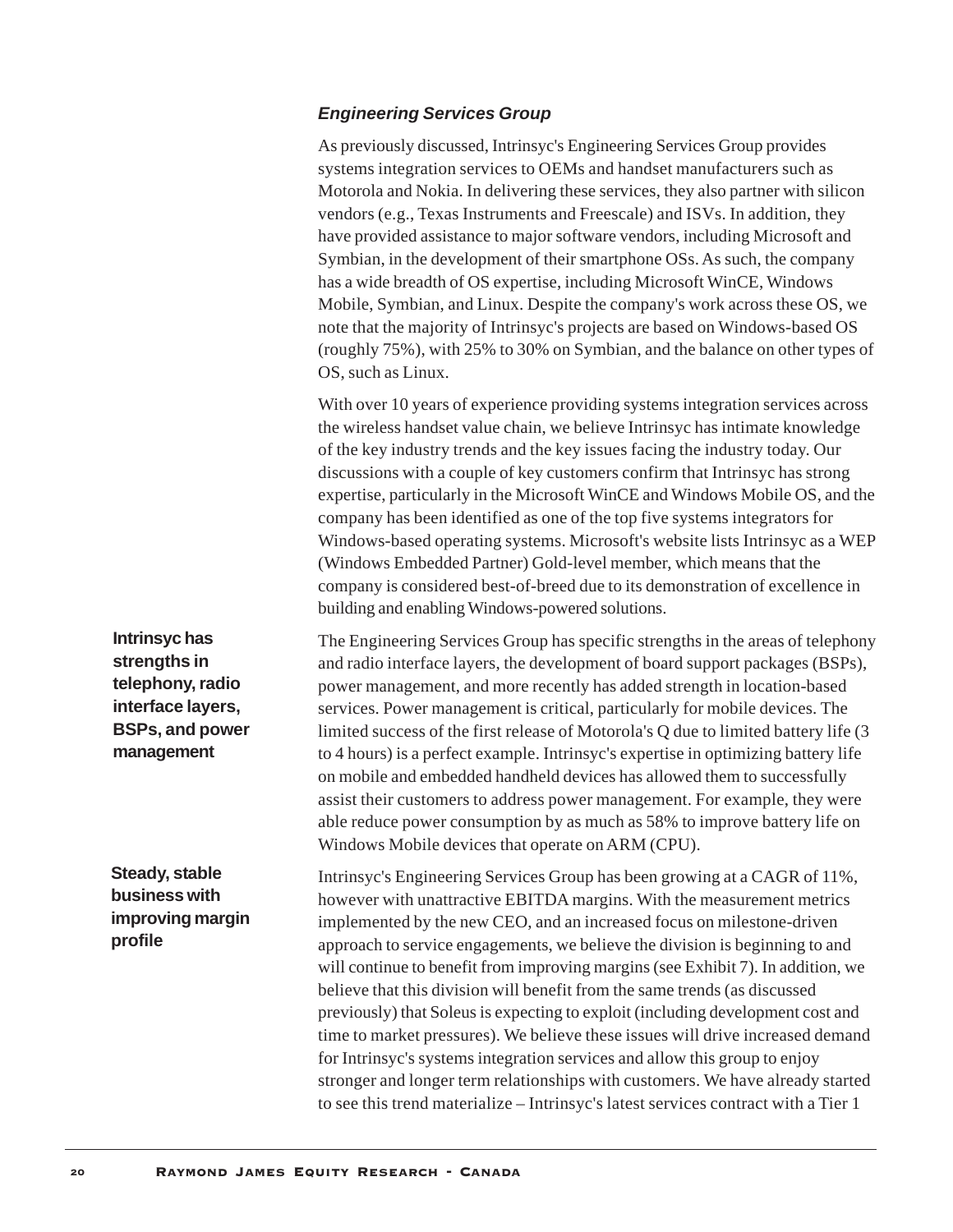OEM involves helping this customer bring to market its next-generation smartphones. Moreover, we see opportunities for incremental service engagements as Soleus secures design wins. In particular, we believe Soleusadopters will retain the services of Intrinsyc's Engineering Services Group to help bring new devices to market faster.

|                          | <b>F1Q05</b> | F2Q05 | F3Q05 | <b>F4Q05</b> | F1Q06 | F2Q06    | F3Q06   | <b>F4Q06</b> | F1Q07 |
|--------------------------|--------------|-------|-------|--------------|-------|----------|---------|--------------|-------|
| Revenue                  | 3.7          | 4.2   | 4.3   | 5.4          | 4.6   | 4.8      | 4.4     | 4.9I         | 5.0   |
| <b>Gross profit</b>      | 1.7          | 2.1   | 2.0   | 2.8          | 1.9   | 1.6      | 1.5     | 2.3          | 2.3   |
| Gross margin %           | 45.8%        | 49.6% | 45.7% | 50.8%        | 41.4% | 33.6%    | 35.2%   | 46.7%        | 46.1% |
| <b>EBITDA</b>            | 0.1          | 0.5   | 0.2   | 0.7          | 0.1   | (0.5)    | (0.4)   | 0.3          | 0.4   |
| EBITDA (as a % of sales) | 2.2%         | 11.0% | 5.6%  | $13.2\%$     | 2.2%  | $-10.3%$ | $-9.5%$ | 5.9%         | 7.5%  |

#### **EXHIBIT 7: BASE BUSINESS FINANCIAL METRICS (EXCLUDING SOLEUS EXPENSES)**

Note: excludes Soleus-related expenses, and stock-based compensation expenses.

*Source: Company reports, RJ Research estimates and analysis*

## *Competitive Landscape*

As a systems integrator, the most common competitors include the likes of B-Squared, Taproot Systems, Teleca AB, and Elektrobit. In the HLOS market for consumer mobile devices, Intrinsyc's Soleus platform has no direct competitors. By this, we mean there are no other companies out there that currently have a platform based on WinCE. However, Soleus does compete with alternative HLOS, primarily Linux, Symbian, and even Windows Mobile to some extent (although it targets the higher-end smartphone market). Please refer to Exhibit 8 on page 22.

**Mobile Linux** – Mobile Linux is used in cell phones, PDAs, media player handsets and other consumer electronics devices. The key advantages of Linux include the following: 1) open source, which means no royalty costs and the manufacturer is not held captive to any OS vendor's release schedule; 2) small footprint (takes up only 2MB for a minimal installation); 3) mature and stable (used for over 10 years in many devices); 4) well-supported (i.e., large development community for middleware and applications because it is free, which drives innovative applications), with strong interest from device manufacturers (e.g., Motorola) and carriers that value the flexibility and freedom from reliance upon proprietary OS vendors; and 5) easy to differentiate, which in turn, helps carriers to design unique data services that can help to increase ARPU. However as discussed previously, Linux has a key drawback: inflexibility of the software that requires new software code to be re-written for each handset model. This results in higher costs—both in terms of development and time-to-market. Mobile Linux is Soleus' closest competing HLOS as it is targeted at the feature phone market segment by multiple companies, such as MontaVista with its Mobilinux product which is already on version 4.1, versus Soleus which is on version 1.0.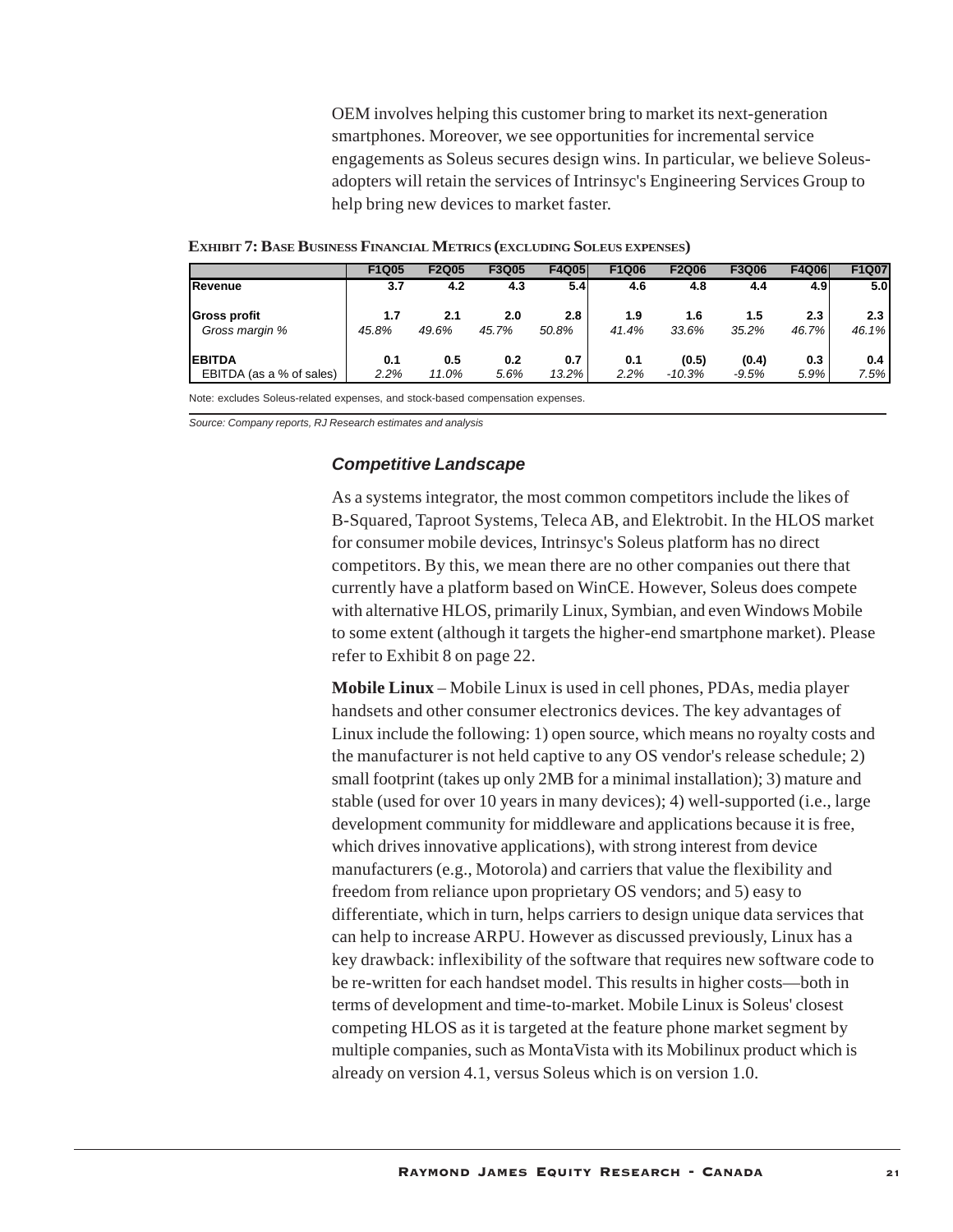## **EXHIBIT 8: SOLEUS COMPETITOR MATRIX**

|                              |                                                                                                            |                      |                         | <b>Target Phone Market</b> |                             |                  |                                                                                         |                                                                                                                                                                                                                                                                                                                                                                                                                                                                                                                                                                                                                                                                                                                                                                                                                                                                                                               |
|------------------------------|------------------------------------------------------------------------------------------------------------|----------------------|-------------------------|----------------------------|-----------------------------|------------------|-----------------------------------------------------------------------------------------|---------------------------------------------------------------------------------------------------------------------------------------------------------------------------------------------------------------------------------------------------------------------------------------------------------------------------------------------------------------------------------------------------------------------------------------------------------------------------------------------------------------------------------------------------------------------------------------------------------------------------------------------------------------------------------------------------------------------------------------------------------------------------------------------------------------------------------------------------------------------------------------------------------------|
| Company                      | <b>Product</b>                                                                                             | Core OS              |                         | <b>Consumer Enterprise</b> | Ownership                   | <b>Employees</b> | <b>LFY Sales</b>                                                                        | Other                                                                                                                                                                                                                                                                                                                                                                                                                                                                                                                                                                                                                                                                                                                                                                                                                                                                                                         |
| Intrinsyc                    | Soleus                                                                                                     | <b>Windows</b><br>CE | X                       |                            | ICS:TSX                     | 230              | C\$18.7M                                                                                | Built using the Windows CE kernel, Soleus is a complete mobile handset development platform<br>that includes an operating system, development tools, telephony layers, user interface designer<br>tools, and applications. Can port Windows Mobile 3rd party applications. Wistron is a licensee<br>and Ginwave Technologies and Cellon International have signed MOUs to evaluate Soleus.                                                                                                                                                                                                                                                                                                                                                                                                                                                                                                                    |
| Microsoft                    | Windows Mobile                                                                                             | Windows<br>CE        |                         | $\overline{\mathsf{x}}$    | MSFT:<br>Nasdaq             | 71,000           | <b>US\$43.3B</b><br>(US\$365M<br>from Mobile<br>and<br>Embedded<br>Devices<br>division) | Windows Mobile is a widely used operating system for smartphones. Windows Mobile is not<br>optimized for low-end CPUs and devices with small memory footprints but is available in a<br>number of different versions: Pocket PC Phone Edition for telephony-enabled data-centric<br>devices, and Smartphone for telephony-enabled voice-centric devices. Manufacturer support<br>includes Acer, BenQ, Dell, Flextronics, Fujitsu, Garmin, HP, HTC, Intermec, Itronix, Lenovo,<br>LG, Motorola, NEC, Palm, Samsung, Sharp, Siemens, Symbol, UTStarcom, and ViewSonic.<br>The potential exists for Microsoft to scale down Windows Mobile to make it available not only<br>for smartphones but for feature phones as well.                                                                                                                                                                                      |
| Symbian                      | Symbian                                                                                                    | Symbian              |                         | $\overline{\mathsf{x}}$    | Privately Held              | 1,366            | £114.8M                                                                                 | Symbian makes the most prominent mobile high-level operating system that is used in smart<br>phones. The company has significant backing by Nokia and Sony Ericsson (which also have<br>substantial ownership stakes of the company). Similar to Nokia's strategy, Symbian's<br>technology is geared more to GSM than CDMA. Shareholders include: Nokia, Ericsson, Sony<br>Ericsson, Siemens, and Samsung. Over 100M Symbian smartphones have been sold<br>worldwide. Other manufacturers that support the Symbian platform include Fujitsu, Mitsubishi,<br>Sharp, LG, BenQ, Arima, and Lenovo. The potential exists for Symbian to scale down its<br>operating system to make it available not only for smartphones but for feature phones as well.                                                                                                                                                          |
| a la Mobile                  | Convergent Linux<br>Platform (CLP),<br>Hardware Mobility<br>Engine (HME), Network<br>Mobility Engine (NME) | Linux                | $\overline{\mathsf{x}}$ |                            | Privately Held              | N/A              | N/A                                                                                     | a la Mobile provides a fully integrated software stack for Linux devices. Its platform covers the<br>core operating system through to applications. Its integrated mobile Linux operating system<br>has been built using partnerships with MontaVista, Trolltech and others. The company's<br>strategy differs from many of the competitors in that it provides integration of the independent<br>software vendors that make the components of the software stack.                                                                                                                                                                                                                                                                                                                                                                                                                                            |
| <b>ACCESS</b>                | <b>Access Linux Platform</b><br>(ALP)                                                                      | Linux                |                         | $\overline{\mathsf{x}}$    | 4813:TSE                    | 1,402            | ¥14.8B                                                                                  | ACCESS has developed the Access Linux Platform (ALP) that comprises an open-source Linux<br>kernel, as well as the middleware and applications required for a smartphone. The company's<br>software foundation is based on PalmSource, which it acquired, and has been transitioning from<br>the Palm operating system to Linux. Their technology is able to leverage the large Palm<br>developer base, and it supports Palm OS applications. ALP has a fully integrated software<br>stack running Linux. The company's manufacturer support includes Aceeca, AlphaSmart,<br>Fossil, Garmin, GSPDA, Kyocera, Lenovo, LG, Palm, PiTech, Samsung, Sony, and Symbol<br>Technologies.                                                                                                                                                                                                                             |
| MontaVista                   | Mobilinux                                                                                                  | Linux                | $\overline{\mathsf{x}}$ |                            | <b>Privately Held</b>       | N/A              | N/A                                                                                     | Open source Linux-based operating system, with a focus on the kernel. Partners with other<br>companies for the middleware and applications. Reduced cost through a single chipset for<br>baseband and applications. A flexible architecture enables handset manufacturers or carriers to<br>customize the user interface and applications. MontaVista has partnerships with Motorola,<br>NEC, Panasonic, Trolltech, and a la Mobile.                                                                                                                                                                                                                                                                                                                                                                                                                                                                          |
| <b>SKY</b><br>MobileMedia    | SKY-MAP                                                                                                    | Linux                | X                       |                            | Privately Held              | N/A              | N/A                                                                                     | SKY MobileMedia has developed mobile applications and middleware including a browser,<br>MMS, 2D graphics, and a multimedia framework among other features. The company's<br>technology has been deployed in more than 20M phones worldwide. Partners include Mentor<br>Graphics, Trolltech, Sun Microsystems and MontaVista. Manufacturer support includes BenQ<br>and Compal Communications.                                                                                                                                                                                                                                                                                                                                                                                                                                                                                                                |
| Trolltech                    | Qtopia, Qt                                                                                                 | Linux                | $\overline{\mathsf{x}}$ |                            | TROLL:OSE                   | >200             | <b>NOK</b><br>118.5M                                                                    | Does not have an operating system, but does provide an application development platform and<br>the middleware that lies above the kernel and device drivers for Linux-based devices. Competes<br>with Soleus in applications and middleware. Trolltech has created middleware for the<br>MontaVista core operating system. The company has two application platforms: Qt for cross-<br>platform software development (Windows, Mac, Unix/Linux), and Qtopia (an application platform<br>for Linux devices). The user interfaces are fully customizable. The company has a partnership<br>with MontaVista, and there are more than 100 manufacturers building Linux devices using the<br>Qt platform (40 of these building mobile phones). Manufacturer support for Trolltech includes<br>Motorola and Samsung.                                                                                                |
| <b>Wind River</b><br>Systems | Wind River Platform for<br>Consumer Devices,<br>Linux Edition                                              | Linux                | $\overline{\mathsf{x}}$ |                            | WIND:<br>Nasdaq             | 163              |                                                                                         | US\$266.3M Wind River plans to increase its focus on Linux for mobile devices. Its platform is offered to<br>carriers and device manufacturers and includes a Linux kernel and set of integrated open<br>source tools. The company's partners include Trolltech, Taproot, Opera, Espial, and Esmertec<br>to provide the middleware and applications on the operating system foundation.                                                                                                                                                                                                                                                                                                                                                                                                                                                                                                                       |
| Research In<br>Motion        | BlackBerry                                                                                                 | Java<br>(J2ME)       |                         | $\overline{\mathsf{x}}$    | RIM:TSX,<br>RIMM:<br>Nasdaq | 4,700            | <b>US\$2.1B</b><br>(US\$157M<br>from<br>software<br>revenue,<br>primarily<br>BES)       | The BlackBerry operating system is proprietary and commonly available only on BlackBerry<br>devices. It does have open APIs for interoperability linkages and 3rd party applications.<br>BlackBerry Connect is software developed on top of other OSs such as Symbian, Palm, or<br>Windows Mobile, and BlackBerry Built-In (currently only available with a Siemens handset)<br>refers to the use of the BlackBerry OS on non-BlackBerry devices. Only a small proportion of<br>RIM's revenue comes from the software and OS. The BlackBerry OS has a small footprint with<br>a J2ME kernel that is designed for fast response and power conservation. Major software<br>releases for the BlackBerry OS are brought to market in conjunction with upgrades to the<br>BlackBerry Enterprise Server (BES). RIM has made a slight, partial move downstream from<br>smartphones to feature phones with the Pearl. |

*Source: Company reports, Raymond James estimates and analysis*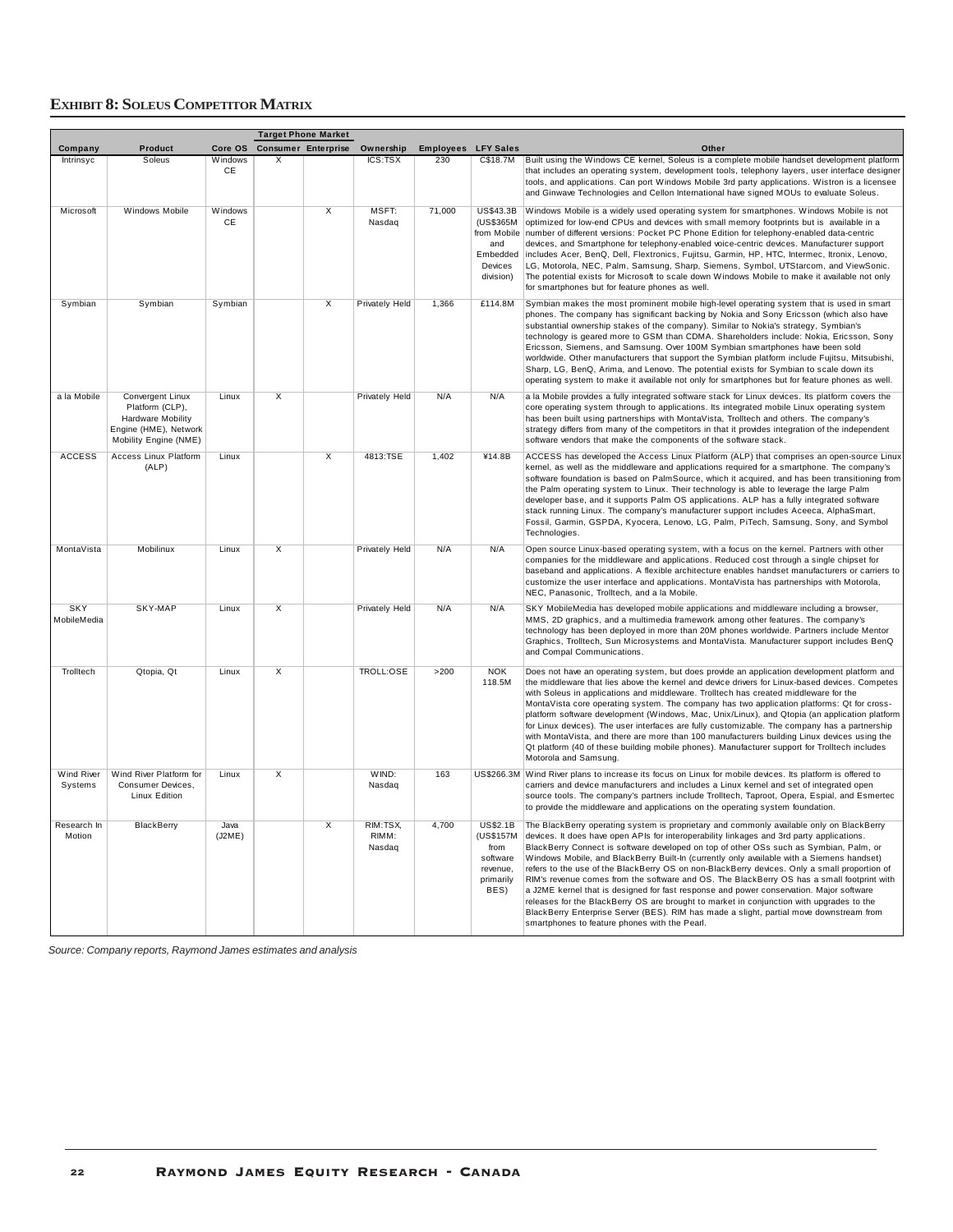**Symbian** – Symbian is the market-leading OS for smartphones with a market share of 63.9% in 2006, according to IDC. The company's OS also has a large support base in the development community with more than 30,000 developers, and greater than 5,300 third-party applications. As mentioned earlier, Symbian is moving downstream into the consumer segment to expand their addressable market by targeting the higher volume feature phones. To succeed, Symbian will need to scale down its OS (and lower BOM costs) to make it accessible for lower-cost handset devices. In addition, Symbian will have to address other significant issues, including, improving performance, reducing footprint, and reducing power consumption. Symbian is owned by Nokia (47.9%), Ericsson (15.6%), Sony Ericsson (13.1%), Panasonic (10.5%), Siemens (8.4%), and Samsung (4.5%). User interfaces designed for Symbian's OS include Nokia's S60 and Series 80, NTT DoCoMo's MOAP user interface for its FOMA 3G network, and UIQ designed by UIQ Technology (a wholly-owned subsidiary of Symbian). Given the strong influence by Nokia, we question if there could be some hesitation by other handset manufacturers to adopt the Symbian OS for higher-volume products.

**Windows Mobile** – Windows Mobile is a widely used OS for smartphones (e.g., Motorola Q, Palm Treo 700, Samsung Blackjack, and HTC's Dash) that is gaining market share in the enterprise segment. According to IDC, Windows Mobile has 9.8% of the smartphone market share, and this is projected to grow to 22.1% by 2010. The growth of Windows Mobile based mobile devices could have a potentially good or negative impact on Intrinsyc. On the negative side, Windows Mobile (similar to Symbian) may opt to move downstream into the high-volume feature phone market as this HLOS continues to gain share in the enterprise segment, potentially creating a significant competitor for Soleus. However, Windows Mobile was designed specifically for the enterprise market, and does not allow for much customization (if any). Assuming that Soleus gains significant traction, we believe it would be quicker and easier for Microsoft to acquire the Soleus platform and retain companies such as Intrinsyc to provide the customization and systems integration services. On the positive side, higher penetration of Windows Mobile devices will increase the number of potential customers for Soleus. As manufacturers of Windows Mobile devices opt to move downstream to higher-volume segments, Soleus would be the obvious platform of choice due to the minimal incremental development know-how. Utilizing a WinCE-based software platform means that vendors can quickly port key features from their high-end Windows Mobile smartphone to consumer-oriented mobile devices. This gives Intrinsyc's Soleus a perch from which to make inroads with the Tier 1 device makers.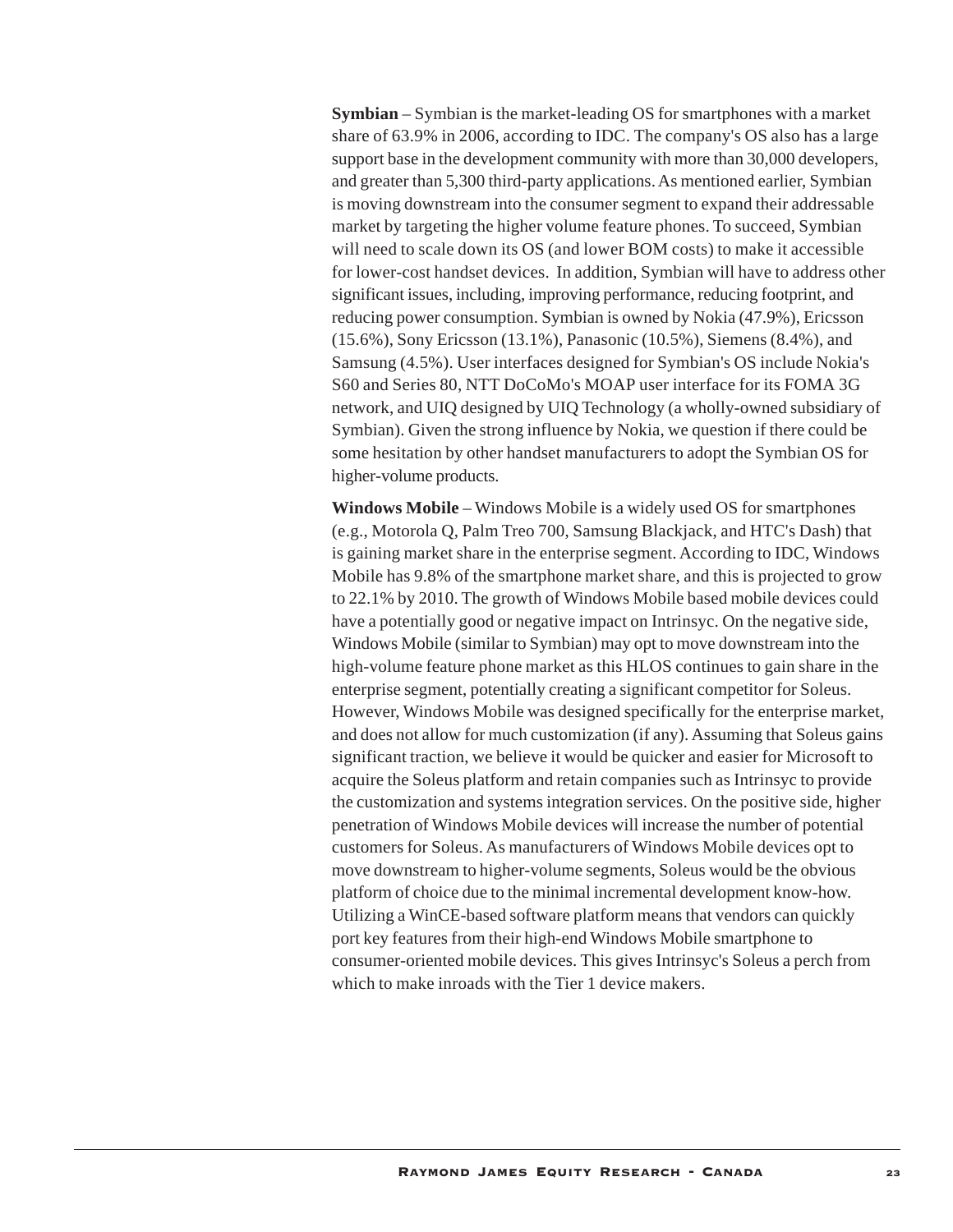## **FINANCIAL ANALYSIS AND OUTLOOK**

On January 11, 2007 Intrinsyc reported F1Q07 results (for the period ended November 30, 2006). The company had record first quarter revenue of \$5.0 million, up 2% sequentially and 10% year-over-year. The bottom line loss during the quarter was \$4.3 million, or \$0.05 per share. The year-over-year revenue growth was achieved despite an appreciation in the Canadian dollar, which negatively impacted growth by approximately 5% (or \$0.2 million in sales). The majority of revenue currently comes from engineering services (84% of F1Q07 sales), a segment which has experienced robust growth in recent periods. During the quarter, the progress in Engineering Services was driven by a new contract with a leading global mobile phone manufacturer, as well as a stable base of repeat customers. Combined, legacy software and hardware sales made up 16% of F1Q07 sales, a proportion which has been declining as sales have decreased in these parts of the business. Starting in F2008, we expect Mobile Products revenue to ramp up following the commercial adoption of Soleus.

# **Quarterly revenue and EBITDA trend**

Over the last two years, revenue has shown steady but moderate growth (refer to Exhibit 9). We believe revenue growth will accelerate going forward with contribution from Soleus. EBITDA losses grew markedly in F2006 with the development of Soleus and were \$2.4 million in F1Q07.



#### **EXHIBIT 9: HISTORICAL QUARTERLY PERFORMANCE**

*Source: Company Reports, RJ Research estimates & analysis*

Intrinsyc reported a gross margin of 46.1% in F1Q07, compared to 46.7% in F4Q06 and 41.4% in F1Q06. Changes in gross margin can be a function of revenue mix considering that software licensing revenue generally has gross margins of 75% to 85% while services have margins of 30% to 45% (although they are improving to the top end of the range with recent changes in pricing of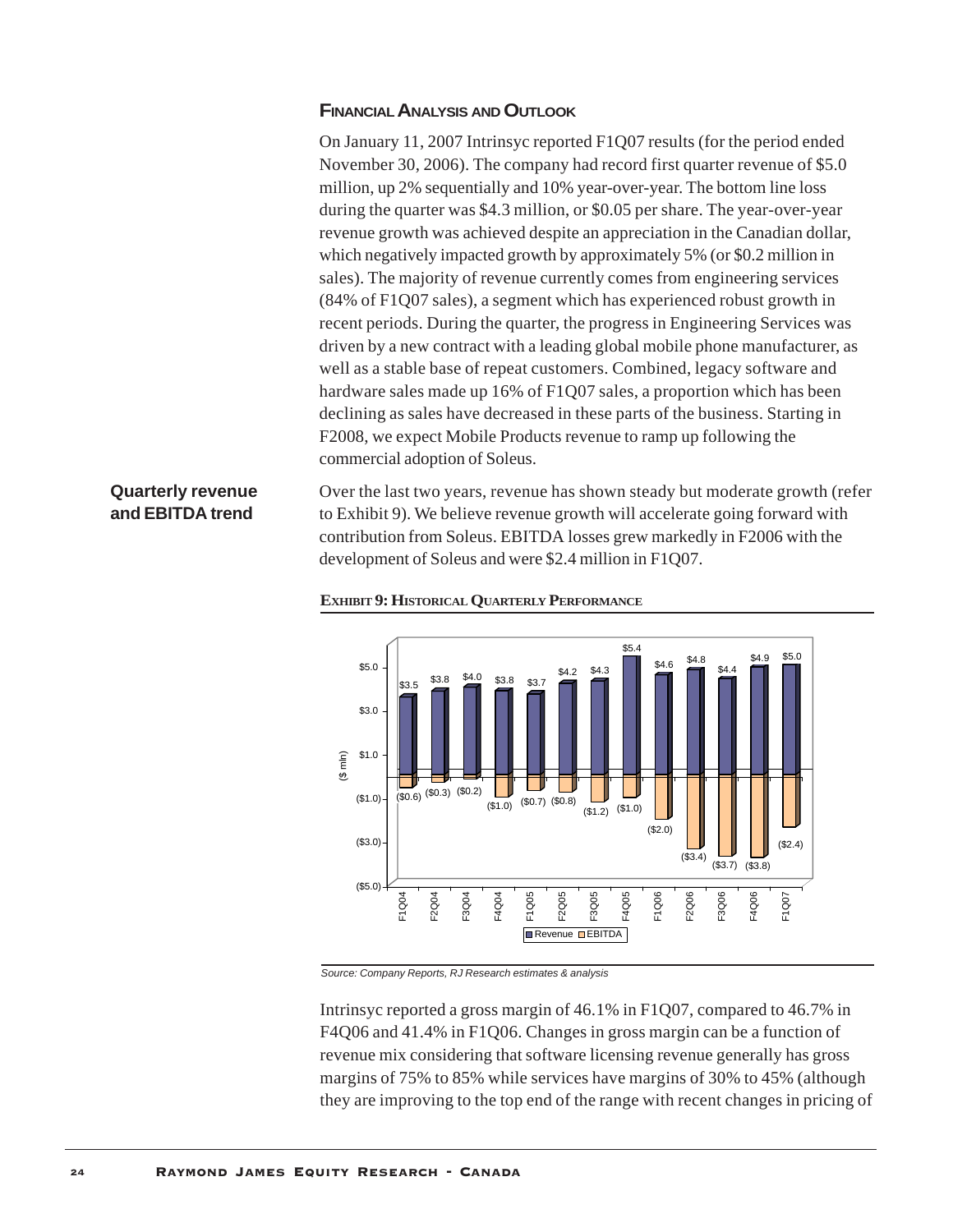| service engagements). The substantial year-over-year improvement in the gross |
|-------------------------------------------------------------------------------|
| margin is the result of an extenuating circumstance in F1Q06 during which     |
| Intrinsice performed work for a customer but did not receive payment. Once    |
| Soleus starts to ramp up, we expect gross margins to increase accordingly due |
| to the higher margin contribution of approximately 90%.                       |

Operating expenses were \$5.8 million (115.7% of sales) in F1Q07, compared to \$6.5 million in F4Q06 and \$4.3 million in F1Q06. Administration expenses dropped to \$1.1 million (22.4% of sales) from \$1.4 million in F4Q06 due to a one-time severance cost of \$0.3 million to former CEO, and \$1.4 million in F1Q06 due to less resources being required to support Intrinsyc's engineering services and R&D projects. Marketing and sales expenses rose substantially to \$1.3 million (26.5% of sales) from \$0.9 million in F4Q06 and \$0.8 million in F1Q06 as the company heightened its promotional efforts on Soleus now that it is nearing market readiness. In F1Q07, sales and marketing expenses related to Soleus amounted to \$0.4 million of the total. R&D costs, which make up the majority of operating expenses, were \$3.0 million (59.3% of sales), down from \$3.7 million in F4Q06 and nearly double the \$1.6 million incurred in F1Q06. Almost all of the R&D expense was attributable to the development of Soleus. Our calculation of operating expenses includes amortization, stock-based compensation, and TPC funding investment—all of which were negligible in the quarter. An additional expense in F1Q07 was the amortization and accretion of long-term debt of \$0.9 million. This was related to the debentures that were repaid during the quarter. As such, this expense will not recur in future quarters.

**Balance sheet and liquidity** Intrinsyc ended F1Q07 with \$9.2 million in cash (\$0.11 per share). This is down from \$22.5 million in F4Q06 (ended August 2006). The majority of the decrease was due to the repayment of \$8.0 million in debentures, with additional outflow related to funds used in the development of Soleus. Following the debenture repayment, Intrinsyc has no debt on its balance sheet.

> Since Soleus is in pre-revenue stage and there are still considerable investments being made in the technology platform, cash flow in most quarters has been negative. Cash used in operations was unusually high at \$5.9 million in F1Q07 due to investments in working capital of \$2.2 million that were higher than normal. The largest component in working capital was \$1.2 million in accounts receivable, which was related to the timing of a large contract (in the Engineering Services business). This amount has since been recovered in the following month, and will be reflected in the company's F2Q07 financial statements.

> Given that Intrinsyc currently generates nearly all of its revenue from Engineering Services, inventory is negligible. In past quarters, the cash outflow has come almost entirely from operations given that capital equipment requirements are very low. For example, over the last three quarters Intrinsyc's quarterly capital expenditure has averaged only \$0.1 million.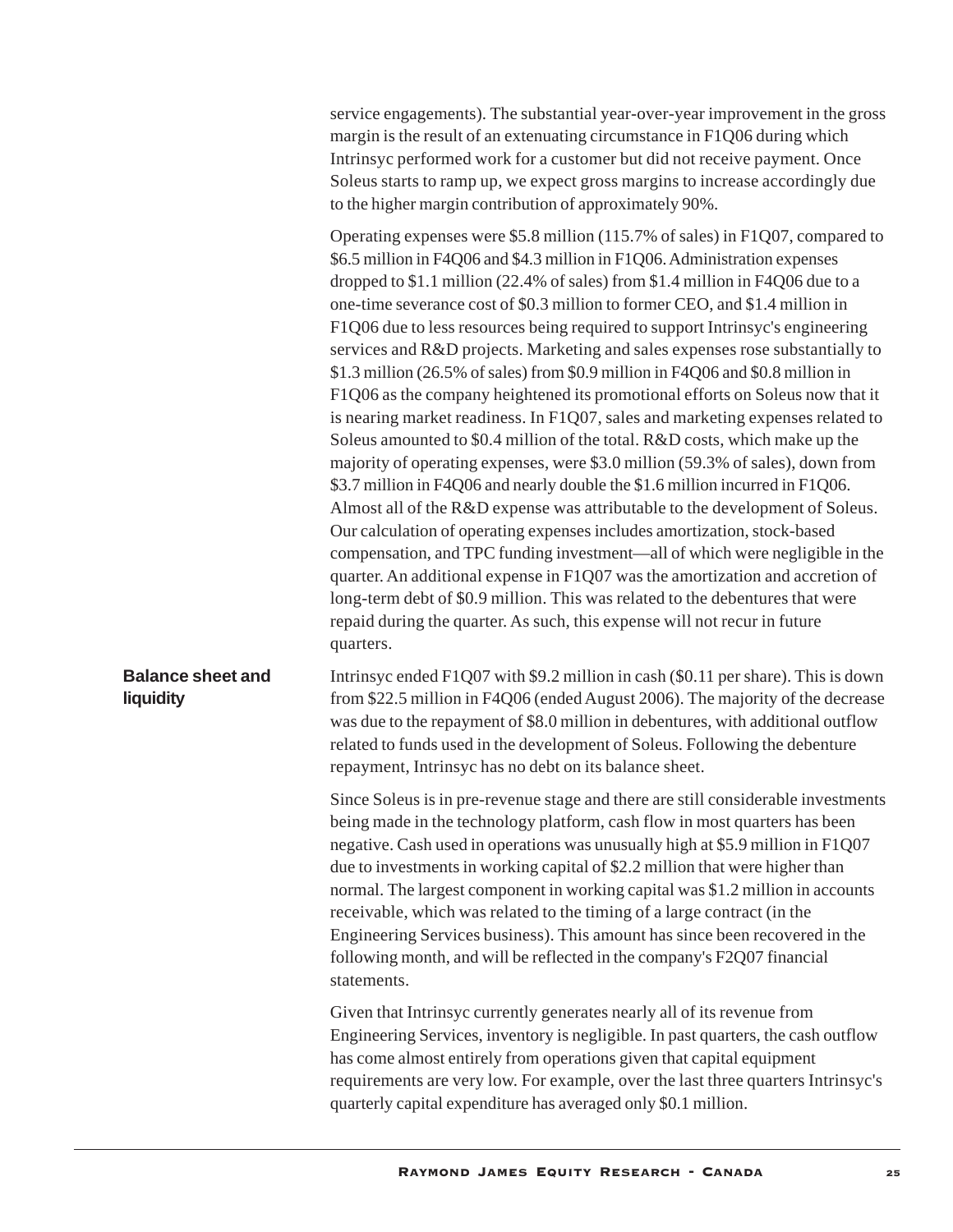|                                    | Given the intense development activity for Soleus, we expect the company to<br>look for additional funding sometime during F2Q07 or F3Q07. Alternatives<br>could include an equity offering or the issuance of debt.                                                                                                                                                                                                                                                                                                                                                                                                                                                                                                                                                                                                                                                                                                                                                                                                                                                                                                                                                                                                                                               |
|------------------------------------|--------------------------------------------------------------------------------------------------------------------------------------------------------------------------------------------------------------------------------------------------------------------------------------------------------------------------------------------------------------------------------------------------------------------------------------------------------------------------------------------------------------------------------------------------------------------------------------------------------------------------------------------------------------------------------------------------------------------------------------------------------------------------------------------------------------------------------------------------------------------------------------------------------------------------------------------------------------------------------------------------------------------------------------------------------------------------------------------------------------------------------------------------------------------------------------------------------------------------------------------------------------------|
| Our outlook for<br>F2007 and F2008 | Intrinsyc does not provide any guidance and its greatest revenue potential is<br>expected to come from Soleus, a product that is still in pre-revenue stage. We<br>expect Soleus to begin generating initial revenue in F2H07, and to grow rapidly<br>thereafter as volumes ramp up. Given the early stage of Soleus, and the time<br>that it will take for it to penetrate the mobile handset OS market, we have<br>created a long-range forecast in order to capture the value of the opportunity<br>for this innovative product. With significant growth in Soleus volumes, we<br>expect this to be reflected in gross margin and earnings.                                                                                                                                                                                                                                                                                                                                                                                                                                                                                                                                                                                                                     |
|                                    | As discussed earlier, Soleus revenue will come from an up-front licensing fee<br>plus royalties (per unit), and will have roughly 90% gross margins—much<br>higher than the current corporate average. As the proportion of revenue from<br>Soleus increases, we expect a dramatic corresponding rise in gross margin.<br>Based on our current outlook, we see profitability first being achieved in F2010.<br>Depending on the timing and ramp of Soleus design wins, there is a possibility<br>that the company could turn profitable in late F2009. Management has indicated<br>that in order for Soleus to break-even, the company needs to ship 750,000 to 1<br>million units per quarter in terms of volume. This implies a run-rate break-even<br>revenue of \$3 million per quarter for Soleus. We have been more conservative<br>in our forecast model as we believe Intrinsyc will likely ramp up expenses once<br>Soleus starts to take off to stay on track with its product roadmap and manage<br>growth. Please refer to Exhibit 10 for our quarterly and annual forecast<br>summary. Our outlook for F2007 represents our expectation for early Soleus<br>revenues late in the fiscal year, and continued steady growth in engineering<br>services. |

Our forecast does not include the impact of equity financings, which would further dilute the EPS, nor does it include the impact of future acquisitions, which could provide upside to our estimates.

|                                   | F1Q07   | <b>F2Q07E</b> | <b>F3Q07E</b> | <b>F4Q07E</b> | 2007E   | 2008E    | 2009E   | 2010E  |
|-----------------------------------|---------|---------------|---------------|---------------|---------|----------|---------|--------|
| <b>Engineering Services Group</b> | 5.0     | 5.0           | 5.1           | 5.5           | 20.6    | 23.2     | 26.3    | 29.7   |
| Mobile Products Group ("Soleus")  | 0.0     | 0.0           | 0.1           | 0.1           | 0.2     | 2.3      | 9.5     | 24.4   |
| <b>Total Revenues</b>             | \$5.0   | \$5.0         | \$5.2         | \$5.6         | \$20.8  | \$25.5   | \$35.8  | \$54.1 |
| $q/q$ growth                      | 2%      | 0%            | 4%            | 8%            |         |          |         |        |
| y/y growth                        | 10%     | 4%            | 18%           | 13%           | 11%     | 23%      | 41%     | 51%    |
| Gross profit                      | 2.3     | 2.3           | 2.4           | 2.6           | 9.7     | 11.7     | 19.6    | 34.5   |
| Gross margin %                    | 46.1%   | 46.6%         | 46.8%         | 46.5%         | 46.5%   | 46.0%    | 54.7%   | 63.7%  |
| <b>EBITDA</b>                     | (2.4)   | (3.7)         | (3.8)         | (3.9)         | (13.8)  | (15.0)   | (9.2)   | 3.2    |
| Net income                        | (4.3)   | (3.8)         | (3.9)         | (4.0)         | (16.0)  | (15.4)   | (9.8)   | 2.3    |
| <b>IFD EPS</b>                    | (S0.05) | (S0.05)       | (\$0.05)      | (S0.05)       | (S0.19) | (\$0.19) | (S0.12) | \$0.03 |

## **EXHIBIT 10: FORECAST SUMMARY (\$ MLN, EXCEPT FOR PER SHARE DATA)**

*Source: Company Reports, RJ Research estimates & analysis*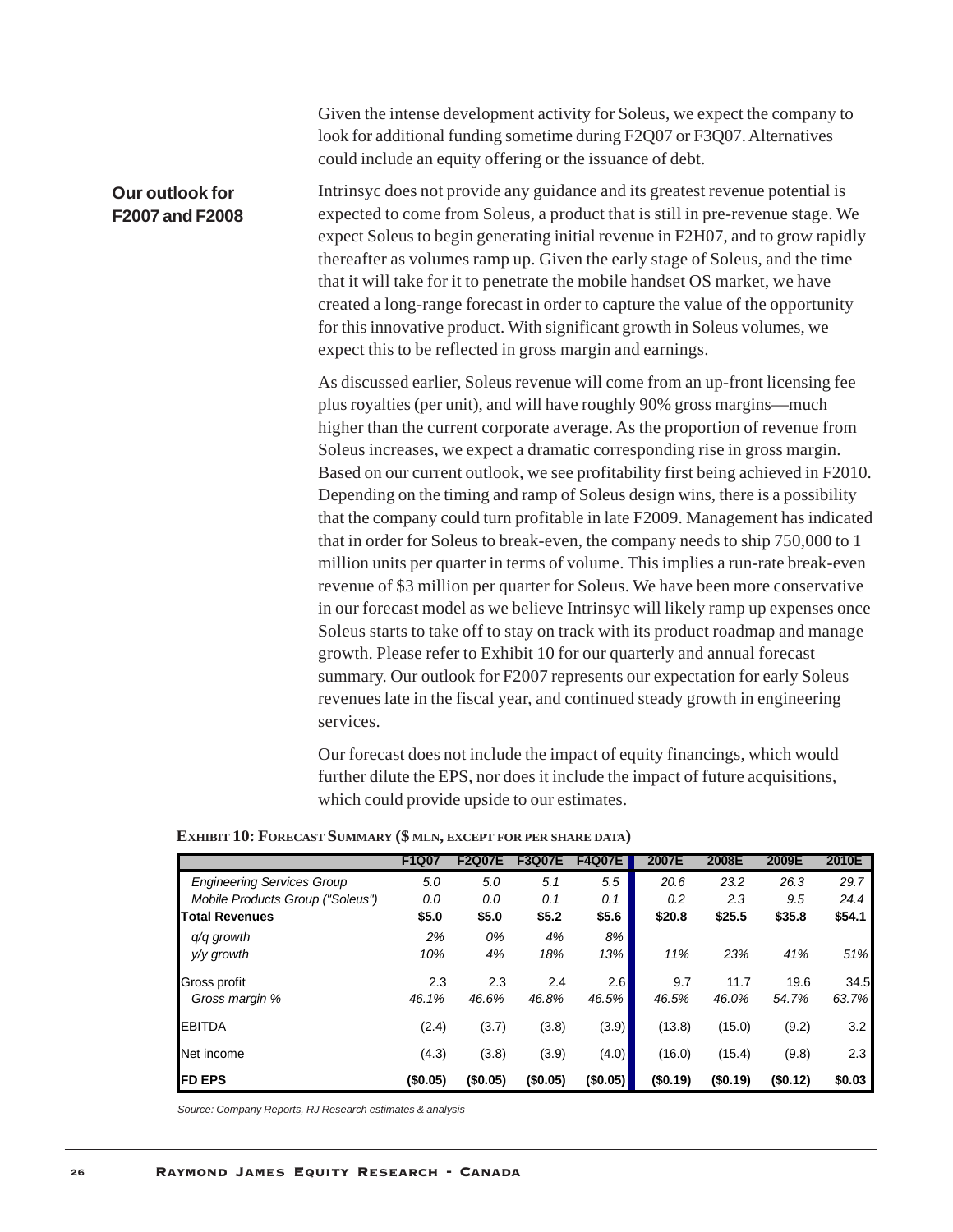## **STOCK VALUATION AND RECOMMENDATION**

Intrinsyc's share price fell from \$1.40 in February 2006 to a 52-week low of \$0.36 in November 2006. From the low-point in November 2006, the shares have almost doubled to \$0.68, with a 36% uptick just in the last few days since the design win announcement. We view the initial design win announcement as a critical milestone for Intrinsyc, and a point of validation for Soleus as a viable OS for mass market consumer mobile handheld devices. As Intrinsyc demonstrates traction with Soleus, we believe the valuation will shift to give the company more credit as a software products company with recurring revenue streams, which are characterized by a much higher growth multiple. This should result in a significantly higher valuation picture for the company.

We are initiating coverage of Intrinsyc with an OUTPERFORM rating and a 6 to 12 month target price of \$1.15. Our target price implies a C2008 EV/S multiple of 3.2 times, and is supported by a sum-of-the-parts valuation analysis. At current levels, the stock is trading at a C2008 EV/S of 1.8 times – roughly in line with the group average of 1.6 times (which include engineering services companies that have EV/S multiples less than 1.0 times). As the company demonstrates success with Soleus, we believe Intrinsyc's valuation multiples will expand to be more in line with companies that generate recurring revenue streams. A look at the valuation of other software companies that have recurring revenue business models have an average multiple of 3.3 times.

Our sum-of-the parts analysis yields a total value of \$1.12 per share. We have ascribed a value of \$23.2 million, or \$0.28 per share for Intrinsyc's Engineering Services business. This is based on 1.0 times our F2008 revenue estimate of \$23.2 million for the division. We have determined a value of \$69.9 million, or \$0.84 per share, for Soleus based on a Price/Sales multiple of 5.0 times our F2010 revenue estimate of \$24.4 million for the segment, and discounted by 2.5 years at a rate of 25%. We have used a slightly longer time horizon for our evaluation of Soleus compared to Engineering Services to account for Soleus' progression from an early stage venture and our expectation for rapidly accelerating revenue even beyond our forecast period (assuming Soleus is a success). We have ascribed an aggressive revenue multiple to reflect high growth rates as Soleus will still be in the early stages of growth even by F2010. We have offset this with a discount rate of 25% to reflect execution risk inherent in these early stages of revenue ramp. Exhibit 11 shows a matrix of the revenue potential for Soleus depending on price per unit (royalties) and unit volumes. It is clear from the table below that revenues could vary widely depending on volumes and reiterate that Intrinsyc is recommended for risktolerant investors that believe in the future success of Intrinsyc.

**We have an OUTPERFORM rating and a 6-12 month target price of \$1.15**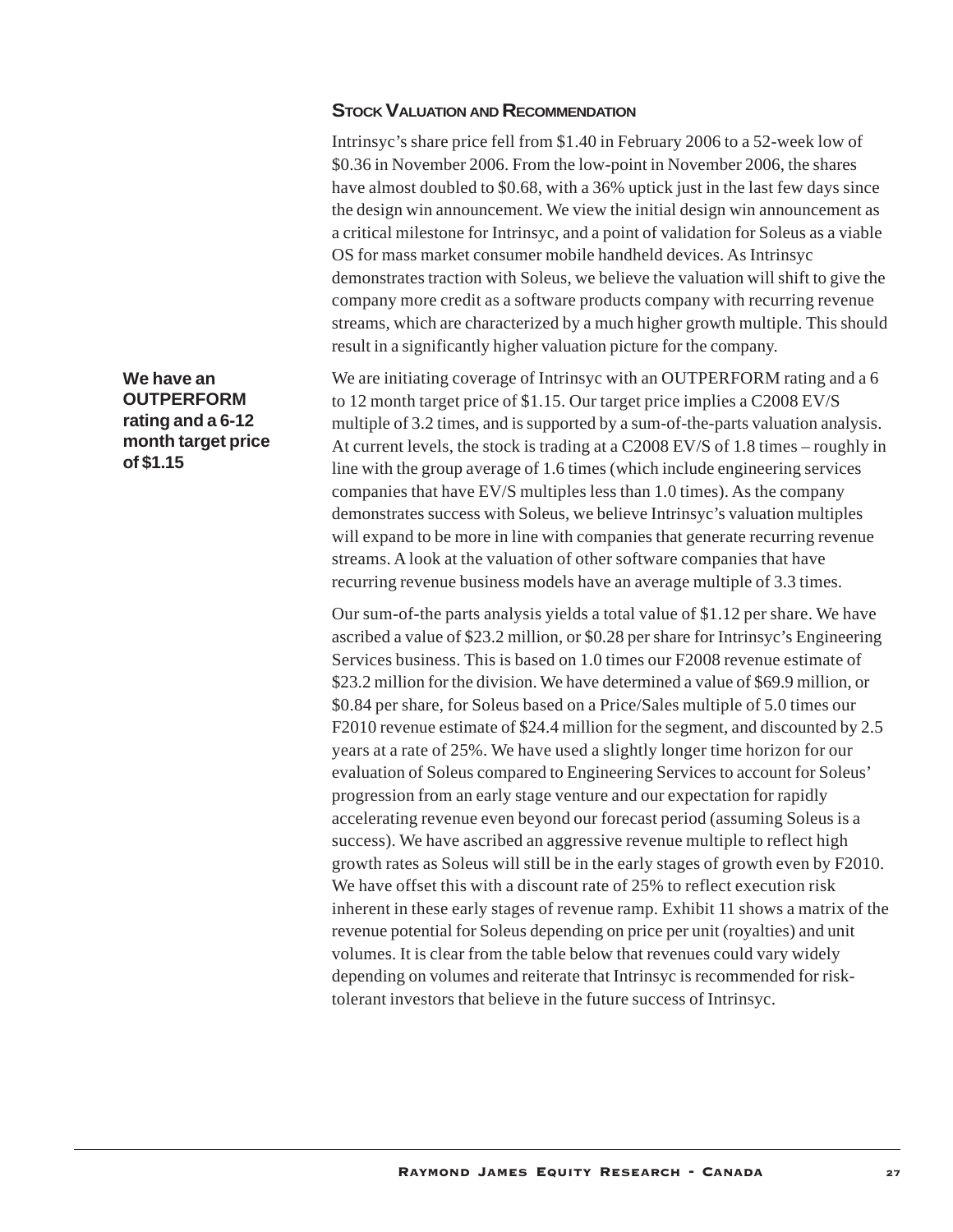| Feature phone unit f/c: |    |      | 660 mln |       |       |       |       |       |       |       |
|-------------------------|----|------|---------|-------|-------|-------|-------|-------|-------|-------|
| ICS's market share:     |    |      | 0.50%   | 0.75% | 1.00% | 1.25% | 1.30% | 1.50% | 2.00% | 2.50% |
| unit volume             |    |      | 3.3     | 5.0   | 6.6   | 8.3   | 8.6   | 9.9   | 13.2  | 16.5  |
|                         | \$ | 3.00 | 9.9     | 14.9  | 19.8  | 24.8  | 25.7  | 29.7  | 39.6  | 49.5  |
|                         | S  | 3.20 | 10.6    | 15.8  | 21.1  | 26.4  | 27.4  | 31.7  | 42.2  | 52.8  |
| init                    | \$ | 3.40 | 11.2    | 16.8  | 22.4  | 28.1  | 29.1  | 33.7  | 44.9  | 56.1  |
| per                     | \$ | 3.50 | 11.6    | 17.3  | 23.1  | 28.9  | 29.9  | 34.7  | 46.2  | 57.8  |
|                         | \$ | 3.60 | 11.9    | 17.8  | 23.8  | 29.7  | 30.8  | 35.6  | 47.5  | 59.4  |
| price                   | S  | 3.80 | 12.5    | 18.8  | 25.1  | 31.4  | 32.5  | 37.6  | 50.2  | 62.7  |
|                         | \$ | 3.83 | 12.6    | 19.0  | 25.3  | 31.6  | 32.8  | 37.9  | 50.6  | 63.2  |
|                         | \$ | 4.00 | 13.2    | 19.8  | 26.4  | 33.0  | 34.2  | 39.6  | 52.8  | 66.0  |

**EXHIBIT 11: SOLEUS REVENUE POTENTIAL MATRIX**

*Source: FirstCall, Bloomberg, ThomsonOne, Company Reports, RJ Research estimates and analysis*

In addition to these valuation methodologies, recent acquisitions support our target multiple. For example, Motorola recently acquired TTPCom at a P/S multiple of 2.8 times, and Access acquired Palmsource at an implied P/S multiple of 4.7 times. As the company builds credibility for the Soleus platform and more mobile handheld device manufacturers start to rely on it is a viable platform, we believe that Intrinsyc will be deserving of a higher multiple. We recommend investors with tolerance for risk to begin accumulating shares in advance of design win announcements.

| EXHIBIT 12: COMPARABLE COMPANIES - INTRINSYC |  |
|----------------------------------------------|--|
|----------------------------------------------|--|

*All values in US\$ mlns, except per share data or otherwise stated.*

|                                                   | <b>Ticker</b>   |            |            | Price            | <b>Market</b>    |                 | <b>EPS</b>               |                 |                          | P/E              |       |                 | <b>Sales</b>             |                |                 | <b>EV/Sales</b>          |        |
|---------------------------------------------------|-----------------|------------|------------|------------------|------------------|-----------------|--------------------------|-----------------|--------------------------|------------------|-------|-----------------|--------------------------|----------------|-----------------|--------------------------|--------|
|                                                   | Symbol          | Currency   | <b>FYE</b> | 3/29/07          | Cap              | C06             | C <sub>07</sub> E        | C08E            | C <sub>06</sub>          | C <sub>07E</sub> | C08E  | C <sub>06</sub> | C <sub>07</sub> E        | C08E           | C <sub>06</sub> | C <sub>07</sub> E        | C08E   |
| <b>Intrinsyc Software</b>                         | ICS-T           | <b>CDN</b> | Aug        | \$0.68           | \$56             | (S0.24)         | (S0.19)                  | (S0.18)         | n.m.                     | n.m.             | n.m.  | \$19            | \$22                     | \$27           | 2.5x            | 2.2x                     | 1.8x   |
| <b>Engineering Services</b>                       |                 |            |            |                  |                  |                 |                          |                 |                          |                  |       |                 |                          |                |                 |                          |        |
| <b>BSQUARE</b>                                    | BSQR-Q          | <b>USD</b> | Dec        | \$4.37           | \$42             | (\$0.05)        | $\overline{\phantom{a}}$ |                 | n.m.                     | ۰.               |       | \$50            | $\overline{\phantom{a}}$ |                | 0.6x            |                          |        |
| Elektrobit                                        | EBG1V-HE        | €          | Dec        | € 1.61           | €208             | (E0.03)         | € 0.01                   | € 0.10          | n.m.                     | $100+$           | 16.1x | €182            | €189                     | €211           | 0.6x            | 0.6x                     | 0.5x   |
| Sasken                                            | SASKEN-BY       | Rs.        | Mar        | 480              | 13.710           | 16.07           | 32.90                    | 40.21           | 29.9x                    | 14.6x            | 11.9x | 11.202          | 6.903                    | 8.506          | 1.2x            | 2.0x                     | 1.6x   |
| Sysopen Digia                                     | SYS1V-HE        | €          | Dec        | € 3.54           | €72              | €0.25           | € 0.30                   | € 0.34          | 14.2x                    | 11.8x            | 10.4x | €85             | €102                     | € 109          | 1.4x            | 1.1x                     | 1.1x   |
| Teleca                                            | TELC.B-SK       | <b>SEK</b> | Dec        | <b>SEK 32.50</b> | <b>SEK 2,027</b> | <b>SEK 0.03</b> | <b>SEK 1.97</b>          | <b>SEK 3.07</b> | $100+$                   | 16.5x            | 10.6x | SEK 2,780       | SEK 2,835                | SEK 3,036      | 0.8x            | 0.8x                     | 0.8x   |
| Engineering Services Average (excl. Intrinsyc)    |                 |            |            |                  |                  |                 |                          |                 | 44.0x                    | 14.6x            | 11.3x |                 |                          |                | 4.6x            | 1.0x                     | 0.9x   |
| Mobile Software                                   |                 |            |            |                  |                  |                 |                          |                 |                          |                  |       |                 |                          |                |                 |                          |        |
| Access                                            | 4813-JP         | ¥          | Jan        | <b>JPY 528</b>   | <b>JPY 206</b>   | (JPY 26)        | (JPY 16)                 | <b>JPY 20</b>   | n.m.                     | n.m.             | 27.0x | JPY 26.4        | JPY 36.1                 | JPY 45.3       | 6.8x            | 5.0x                     | 4.0x   |
| Aplix                                             | 3727-JP         | ¥          | Dec        | JPY 385          | <b>JPY 39</b>    | (JPY 16)        | JPY 11.2                 | JPY 22.6        | n.m.                     | 34.5x            | 17.0x | JPY 6.6         | <b>JPY 8.4</b>           | JPY 12.3       | 4.2x            | 3.3x                     | 2.3x   |
| Avanquest                                         | AVQ-FR          | €          | Dec        | € 17.68          | € 121            | € 0.50          | €0.83                    | €1.00           | 35.4x                    | 21.3x            | 17.7x | €75             | €126                     | € 140          | 1.4x            | 0.8x                     | 0.8x   |
| Esmertec                                          | <b>ESMN-SWX</b> | SFr        | Dec        | SFr. 9.10        | SFr. 148         | SFr. - 0.92     | SFr. - 0.58              | SFr. 0.15       | n.m.                     | n.m.             | 60.7x | SFr. 31         | SFr. 45                  | SFr. 64        | 4.9x            | 3.4x                     | 2.4x   |
| <b>Mentor Graphics</b>                            | MENT-Q          | <b>USD</b> | Dec        | \$16.27          | \$1,348          | \$0.02          | \$1.01                   | \$1.10          | $100+$                   | 16.2x            | 14.8x | \$55            | \$844                    | \$886          | 26.8x           | 1.7x                     | 1.7x   |
| Openwave                                          | OPWV-Q          | <b>USD</b> | Jun        | \$8.13           | \$759            | \$0.20          | \$0.08                   | \$0.19          | 40.7x                    | $100+$           | 42.8x | \$380           | \$371                    | \$389          | 1.1x            | 1.1x                     | 1.1x   |
| Opera Software                                    | OPERA-OS        | <b>NOK</b> | Dec        | NOK 12.95        | <b>NOK 1.581</b> | (NOK 0.09)      | <b>NOK 0.09</b>          | <b>NOK 0.42</b> | n.m.                     | $100+$           | 30.8x | <b>NOK 212</b>  | <b>NOK 310</b>           | <b>NOK 441</b> | 5.5x            | 3.7x                     | 2.6x   |
| Trolltech                                         | <b>TROLL-OS</b> | <b>NOK</b> | Dec        | NOK 10.50        | <b>NOK 550</b>   | (NOK 0.84)      | (NOK 0.23)               | <b>NOK 0.90</b> | n.m.                     | n.m.             | 11.7x | <b>NOK 173</b>  | <b>NOK 253</b>           | <b>NOK 386</b> | 2.3x            | 1.6x                     | 1.0x   |
| Wind River Systems                                | WIND-Q          | <b>USD</b> | Jan        | \$9.92           | \$851            |                 | \$0.36                   | \$0.50          | $\overline{\phantom{a}}$ | 27.6x            | 19.7x |                 | \$317                    | \$357          | $\sim$          | 2.1x                     | 1.9x   |
| Zi Corp.                                          | ZICA-Q          | <b>USD</b> | Dec        | \$1.58           | \$74             | (S0.19)         | $\overline{a}$           |                 | n.m.                     | ٠.               |       | \$12            | $\overline{a}$           |                | 5.7x            | $\overline{\phantom{a}}$ | $\sim$ |
| Mobile Software Group Average (excl. Intrinsyc)   |                 |            |            |                  | - -              |                 |                          |                 | 38.0x                    | 24.4x            | 24.3x |                 |                          |                | 4.4x            | 2.4x                     | 1.8x   |
| <b>Blended Weighted Average (excl. Intrinsyc)</b> |                 |            |            |                  |                  |                 |                          |                 | 32.6x                    | 19.2x            | 20.0x |                 |                          |                | 3.0x            | 2.0x                     | 1.6x   |

Note: Revenue, EBITDA and EPS estimates for Intrinsyc Software are from Raymond James; all other estimates are from FirstCall.

*Source: FirstCall, Bloomberg, ThomsonOne, Company Reports, RJ Research estimates and analysis*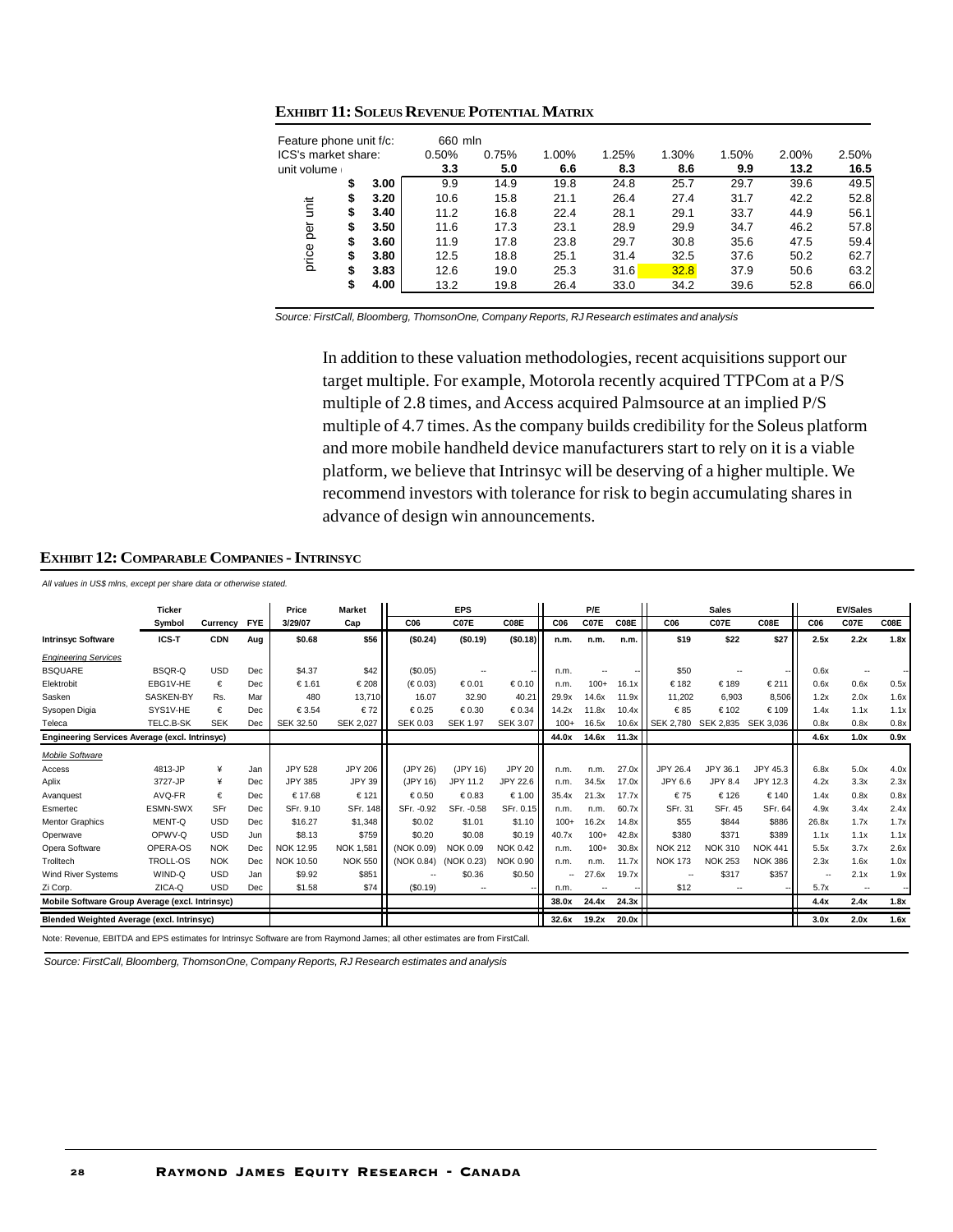## **INVESTMENT AND BUSINESS RISKS**

**Likelihood of equity dilution** – Intrinsyc has a history of operating losses and has relied on equity and debt financing in the past to fund its ongoing development. We expect the company to continue to have a cash outflow from operations until revenues from Soleus become material. Given a cash burn of \$3 million to \$4 million per quarter, and a cash balance of \$9.2 million (as of the latest quarter), we believe that the company needs to seek sources of additional financing very soon. We believe this is most likely to come from issuing new equity. Therefore, we believe there is potential for the equity base to face some dilution.

**Timing of Soleus design wins** – Intrinsyc has made considerable investments in the development of the Soleus mobile software platform. Although the company is in discussions with various potential customers for licensing Soleus, Intrinsyc has only signed one design win announcement with a path for volume production; thus, making it difficult to ascertain the demand for the product and its future sales potential with any certainty. There is a risk that this investment may fail to generate a meaningful return. The limited visibility is exacerbated by the long sales and development cycles to achieve a design win and receive licensing revenues upon commercial release of the customers' product. Now that the product is ready, we believe this is a critical time, and the ability of Intrinsyc to generate a return for the significant investments made to date will depend largely on the timing of first design wins, successful execution, and market acceptance of Soleus-based handset devices.

**Cross-over of feature phones and smartphones** – Over time, we believe that the unit growth for feature phones may be impacted as the market for smartphones grows, particularly those that are targeted at the prosumer/ consumer market with price points similar to the high-end feature phones. As such, we believe it is critical for Intrinsyc to carve out a niche position in the HLOS market for consumer-oriented converged mobile devices to ensure a slice of the pie. In addition, there is the potential risk that OS platforms for smartphones may move downstream, such as Symbian or Microsoft's Windows Mobile. The chance of Microsoft moving downstream could be viewed as a risk as it could severely hamper Soleus' potential to gain market share, create a distinct brand, and generate meaningful sales. This is especially true considering that Soleus is based on the WinCE core.

**Exposure to currency fluctuations** – In F1Q07, Intrinsyc generated 59% of its revenue from customers in the U.S. As a result, a large proportion of sales are denominated in US\$, however, the company's operations are primarily in Canada with additional functions in the U.K. Accordingly, the bulk of Intrinsyc's expenses are incurred in  $\mathbb{C}\$  and  $\mathcal{L}$ , and the company is exposed to fluctuations in the relative value of the three currencies. If the  $CS$  or  $\pounds$  were to rise relative to the US\$, operating results may be adversely impacted. Intrinsyc estimates that a C\$0.01 increase relative to the US\$ would result in an approximate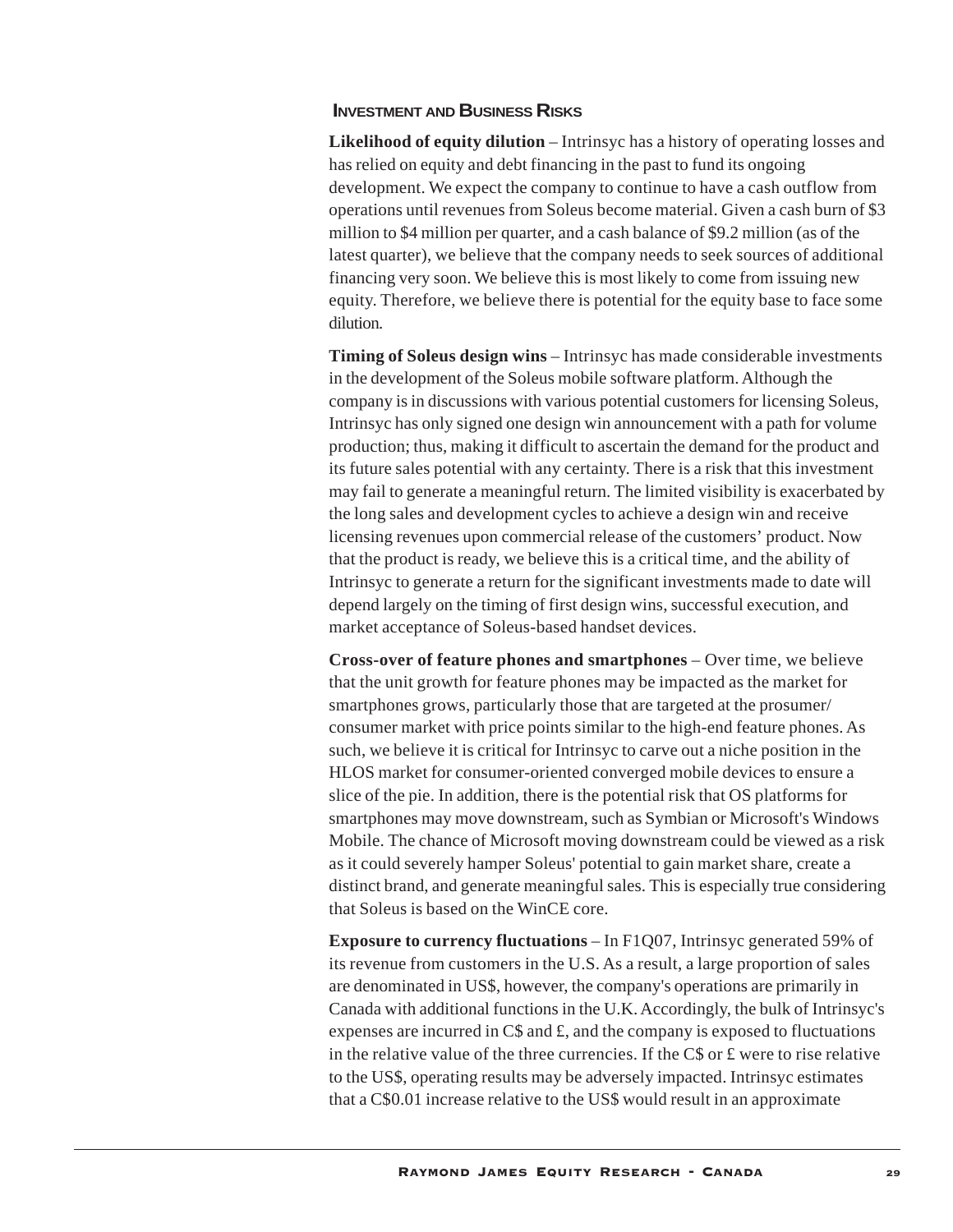reduction of \$10,000 in earnings before tax on a quarterly basis. To protect itself against this exposure, Intrinsyc effectively hedges 60% to 80% of its net monthly US\$ receipts.

**Customer concentration** – Intrinsyc's sales are highly concentrated with its largest customers. In F1Q07, the company's top two customers accounted for 45% of revenue (25% and 20%, respectively). The loss of any key customer, completion of a major contract, or a significant decline in demand from any of its top customers would have a material adverse effect on Intrinsyc's financial performance. This risk would be somewhat mitigated once Soleus begins to generate material revenues as it will open up new channels for sales and diversify the customer base.

**Technology Partnerships Canada (TPC) audit** – TPC and Intrinsyc had an agreement (which expired in March 2004) by which Intrinsyc was eligible to receive R&D funding to support the development of embedded devices and wireless Internet-enabled network connectivity. On August 25, 2004 Intrinsyc settled a complaint by the Government of Canada on account of Intrinsyc's use of a consultant in connection with the funding under the TPC agreement, which was deemed by the Government to be a breach of the TPC agreement. At various times during the agreement, Intrinsyc received overpayments from TPC and TPC has been performing an audit of the agreement. Intrinsyc is currently negotiating an extension to the agreement. If the extension is granted by TPC, then Intrinsyc will be required to pay approximately \$387,000. If Intrinsyc does not accept the extension, then it will not be obligated to pay the \$387,000. If Intrinsyc is found to be in default of the agreement, then TPC may suspend or terminate any obligation and it can demand repayment of all or part of the contributions disbursed to Intrinsyc, which total approximately \$3.8 million to date.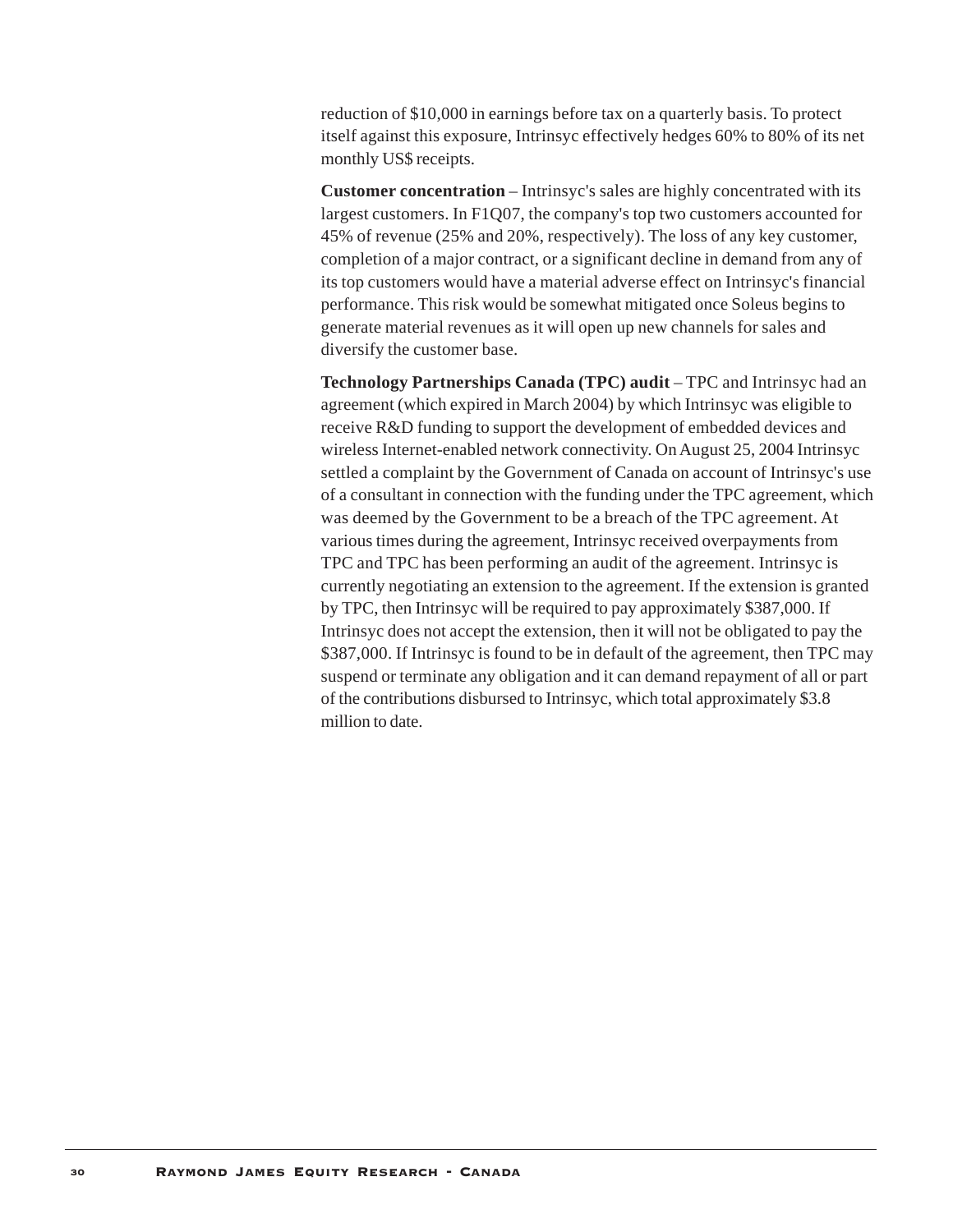## **EXHIBIT 13: INCOME STATEMENT (\$MLN, EXCEPT PER SHARE DATA)**

| Intrinsyc Software International (FYE August)                       | 2004              | 2005              | 2006                | 2007E               | 2008E              | F1Q06             | F2Q06               | F3Q06                | F4Q06               | F1Q07               | <b>F2Q07E</b>      | <b>F3Q07E</b>      | <b>F4Q07E</b>      | <b>F1Q08E</b>      | <b>F2Q08E</b>      | <b>F3Q08E</b>      | <b>F4Q08E</b>      |
|---------------------------------------------------------------------|-------------------|-------------------|---------------------|---------------------|--------------------|-------------------|---------------------|----------------------|---------------------|---------------------|--------------------|--------------------|--------------------|--------------------|--------------------|--------------------|--------------------|
| Hardware revenue                                                    | 2.7               | 1.9               | 1.9                 | 1.1                 | 0.8                | 0.7               | 0.5                 | 0.4                  | 0.4                 | 0.4                 | 0.3                | 0.2                | 0.2                | 0.2                | 0.2                | 0.2                | 0.2                |
| Software revenue- Enterprise Interop Solutions                      | 3.1               | 2.7               | 1.8                 | 1.9                 | 0.0                | 0.5               | 0.5                 | 0.4                  | 0.5                 | 0.4                 | 0.5                | 0.5                | 0.5                | 0.0                | 0.0                | 0.0                | 0.0                |
| Software revenue - Soleus                                           |                   |                   |                     | 0.2                 | 2.3                |                   |                     |                      |                     |                     |                    | 0.1                | 0.1                | 0.5                | 0.5                | 0.6                | 0.7                |
| Services revenue - Engineering services<br>Revenue                  | 9.4<br>15.2       | 12.9<br>17.5      | 14.9<br>18.7        | 17.6<br>20.8        | 22.4<br>25.5       | 3.4<br>4.6        | 3.9<br>4.8          | 3.6<br>4.4           | 4.1<br>4.9          | 4.2<br>5.0          | 4.2<br>5.0         | 4.4<br>5.2         | 4.8<br>5.6         | 5.1<br>5.8         | 5.5<br>6.2         | 5.8<br>6.6         | 6.0<br>6.9         |
| % Q/Q change                                                        |                   |                   |                     |                     |                    | $-16%$            | 5%                  | $-8%$                | 12%                 | 2%                  | 0%                 | 4%                 | R <sup>o</sup>     | 3%                 | 8%                 | 5%                 | 6%                 |
| % Y/Y change                                                        | 9.3%              | 15.6%             | 6.4%                | 11.3%               | 22.6%              | 24%               | 15%                 | 3%                   | $-9%$               | 10%                 | 4%                 | 18%                | 13%                | 15%                | 25%                | 27%                | 24%                |
| Cost of sales                                                       | 8.4               | 9.1               | 11.3                | 11.1                | 13.8               | 2.7               | 3.2                 | 2.8                  | 2.6                 | 2.7                 | 2.7                | 2.8                | 3.0                | 3.2                | 3.4                | 3.5                | 3.7                |
| <b>Gross profit</b>                                                 | 6.8               | 8.5               | 7.3                 | 9.7                 | 11.7               | 1.9               | 1.6                 | $1.5$                | 2.3                 | 2.3                 | 2.3                | 2.4                | 2.6                | 2.6                | 2.8                | 3.0                | 3.3                |
| Gross margin %                                                      | 44.6%             | 48.2%             | 39.3%               | 46.5%               | 46.0%              | 41.4%             | 33.6%               | 35.2%                | 46.7%               | 46.1%               | 46.6%              | 46.8%              | 46.5%              | 44.7%              | 45.7%              | 46.2%              | 47.1%              |
| Administration                                                      | 3.2               | 4.2               | 5.4                 | 4.9                 | 5.7                | 1.4               | 1.4                 | 1.2                  | 1.4                 | 1.1                 | 1.2                | 1.3                | 1.3                | 1.4                | 1.4                | 1.5                | 1.5                |
| Marketing & sales                                                   | 3.0               | 3.0               | 3.5                 | 6.1                 | 7.1                | 0.8               | 0.9                 | 0.9                  | 0.9                 | 1.3                 | 1.6                | 1.6                | 1.6                | 1.7                | 2.0                | 1.7                | 1.7                |
| Soleus Development<br>Other R&D                                     |                   | 3.1<br>1.0        | 10.6<br>0.4         | 12.0<br>0.0         | 12.1<br>0.0        | 1.5<br>0.1        | 2.5<br>0.1          | 2.9<br>0.1           | 3.6<br>0.1          | 3.0<br>0.0          | 3.0<br>0.0         | 3.0<br>0.0         | 3.0<br>0.0         | 3.0<br>0.0         | 3.1<br>0.0         | 3.0<br>0.0         | 3.0<br>0.0         |
| Research & development                                              | 1.7               | 4.0               | 11.0                | 12.0                | 12.1               | 1.6               | 2.7                 | 3.0                  | 3.7                 | 3.0                 | 3.0                | 3.0                | 3.0                | 3.0                | 3.1                | 3.0                | 3.0                |
| Amortization                                                        | 1.1               | 0.8               | 1.1                 | 0.8                 | 0.8                | 0.2               | 0.4                 | 0.2                  | 0.2                 | 0.2                 | 0.2                | 0.2                | 0.2                | 0.2                | 0.2                | 0.2                | 0.2                |
| Stock-based compensation                                            | 0.6               | 0.8               | 0.9                 | 0.9                 | 1.0                | 0.2               | 0.3                 | 0.3                  | 0.2                 | 0.2                 | 0.3                | 0.3                | 0.3                | 0.3                | 0.3                | 0.3                | 0.3                |
| Restructuring                                                       | 0.6               | 0.0               | 0.0                 | 0.0                 | 0.0                | 0.0               | 0.0                 | 0.0                  | 0.0                 | 0.0                 | 0.0                | 0.0                | 0. <sub>C</sub>    | 0.0                | 0.0                | 0.0                | 0.0                |
| Technology Partnerships Canada Funding Investment                   | $-0.2$            | 0.2               | 0.3                 | 0.5                 | 0.8                | 0.0               | 0.0                 | 0.1                  | 0.1                 | 0.0                 | 0.0                | 0.2                | 0.3                | 0.0                | 0.1                | 0.3                | 0.5                |
| Earnings (loss) from operations                                     | (3.3)             | (4.6)             | (14.7)              | (15.5)              | (15.8)             | (2.4)             | (4.0)               | (4.1)                | (4.2)               | (3.5)               | (3.9)              | (4.0)              | (4.1)              | (3.9)              | (4.2)              | (3.8)              | (3.9)              |
| Foreign exchange (gain) loss                                        | (0.0)             | 0.5               | 0.4                 | (0.2)               | 0.0                | 0.1               | 0.1                 | 0.3                  | (0.0)               | (0.2)               | 0.0                | 0.0                | 0.0                | 0.0                | 0.0                | 0.0                | 0.0                |
| Loss (gain) on disposal of equipment                                | 0.0               | 0.0               | 0.0                 | 0.0                 | 0.0                | 0.0               | 0.0                 | 0.0                  | 0.0                 | 0.0                 | 0.0                | 0.0                | 0.0                | 0.0                | 0.0                | 0.0                | 0.0                |
| Interest income<br>Accretion and amortization - long term debt      | (0.0)<br>0.0      | (0.1)<br>0.0      | (0.6)<br>0.7        | (0.5)<br>0.9        | (0.4)<br>0.0       | (0.0)<br>0.1      | (0.1)<br>0.2        | (0.2)<br>0.2         | (0.2)<br>0.2        | (0.2)<br>0.9        | (0.1)<br>0.0       | (0.1)<br>0.0       | (0.1)<br>0.0       | (0.1)<br>0.0       | (0.1)<br>0.0       | (0.1)<br>0.0       | (0.1)<br>0.0       |
| Interest expense - long term debt                                   | 0.0               | 0.0               | 0.9                 | 0.2                 | 0.0                | 0.2               | 0.2                 | 0.3                  | 0.3                 | 0.2                 | 0.0                | 0.0                | 0.0                | 0.0                | 0.0                | 0.0                | 0.0                |
|                                                                     |                   |                   |                     |                     | (15.4)             | (2.7)             | (4.5)               | (4.7)                |                     | (4.2)               | (3.8)              | (3.9)              | (4.0)              | (3.8)              | (4.1)              | (3.7)              | (3.8)              |
| Earnings (loss) before income taxes                                 | (3.2)             | (5.0)             | (16.3)              | (15.9)              |                    |                   |                     |                      |                     |                     |                    |                    |                    |                    |                    |                    |                    |
| Income tax expense (recovery) - current                             | 0.0               | 0.1               | 0.2                 | 0.1                 | 0.0                | 0.0               | 0.0                 | 0.1                  | (4.4)<br>0.         | 0.1                 | 0.0                | 0.0                | 0. <sub>C</sub>    | 0.0                | 0.0                | 0.0                | 0.0                |
| Income tax expense (recovery) - future                              | (0.1)             | (0.1)             | (0.1)               | (0.0)               | 0.0                | 0.0               | 0.0                 | 0.0                  | 0.0                 | 0.0                 | 0.0                | 0.0                | 0.0                | 0.0                | 0.0                | 0.0                | 0.0                |
| Net income (loss)                                                   | (3.1)             | (5.0)             | (16.4)              | (16.0)              | (15.4)             | (2.7)             | (4.5)               | (4.7)                | (4.4)               | (4.3)               | (3.8)              | (3.9)              | (4.0)              | (3.8)              | (4.1)              | (3.7)              | (3.8)              |
| <b>Basic EPS</b>                                                    | (\$0.07)          | (\$0.09)          | (\$0.24)            | (\$0.19)            | (\$0.19)           | (\$0.05)          | (\$0.08)            | (\$0.06)             | (\$0.05             | (\$0.05)            | (\$0.05)           | (\$0.05)           | (\$0.05            | (\$0.05)           | (\$0.05)           | (\$0.04)           | (\$0.05)           |
| <b>FD EPS</b>                                                       | (\$0.07)          | (\$0.09)          | (\$0.24)            | (\$0.19)            | (\$0.19)           | (S0.05)           | (\$0.08)            | (\$0.06)             | (\$0.05             | (\$0.05)            | (\$0.05)           | (\$0.05)           | (\$0.05            | (\$0.05)           | (S0.05)            | (\$0.04)           | (\$0.05)           |
| Weighted average basic shares outstanding                           | 41.6              | 54.5              | 67.6                | 83.0                | 83.0               | 56.2              | 56.2                | 74.6                 | 83.0                | 83.0                | 83.0               | 83.0               | 83.0               | 83.0               | 83.0               | 83.0               | 83.C               |
| Weighted Average fully diluted shares outstanding                   | 41.6              | 54.5              | 67.6                | 83.0                | 83.0               | 56.2              | 56.2                | 74.6                 | 83.0                | 83.0                | 83.0               | 83.0               | 83.0               | 83.0               | 83.0               | 83.0               | 83.0               |
| Depreciation and Amortization                                       | 1.1               | 0.8               | 1.8                 | 1.7                 | 0.8                | 0.3               | 0.6                 | 0.4                  | 0.4                 | 1.1                 | 0.2                | 0.2                | 0.2                | 0.2                | 0.2                | 0.2                | 0.2                |
| <b>EBITDA</b>                                                       | (2.2)             | (3.8)             | (12.9)              | (13.8)              | (15.0)             | (2.0)             | (3.4)               | (3.7)                | (3.8)               | (2.4)               | (3.7)              | (3.8)              | (3.9)              | (3.7)              | (4.0)              | (3.6)              | (3.7)              |
| <b>Margin Analysis/Forecast Assumptions:</b>                        |                   |                   |                     |                     |                    |                   |                     |                      |                     |                     |                    |                    |                    |                    |                    |                    |                    |
| Engineering Services g/g change<br>Mobile Products Group q/q change |                   |                   |                     |                     |                    | -15.9%            | 5.3%                | -8.4%                | 12.2%               | $2.0\%$             | -0.4%              | 2.0%               | 7.8%<br>0.0%       | $-3.6%$<br>513.3%  | 7.5%<br>14.1%      | 5.3%<br>5.7%       | 3.3%<br>29.0%      |
| Q/Q revenue growth                                                  |                   |                   |                     |                     |                    | $-15.9%$          | 5.3%                | $-8.4%$              | 12.2%               | 2.0%                | $-0.4%$            | 3.5%               | 7.7%               | 3.3%               | 8.1%               | 5.3%               | 5.5%               |
| Engineering Services y/y change                                     |                   | 15.6%             | 6.4%                | 10.5%               | 12.5%              | $-15.9%$          | 5.3%                | $-8.4%$              | 12.2%               | 2.0%                | $-0.4%$            | 2.0%               | 7.8%               | $-3.6%$            | 7.5%               | 5.3%               | 3.3%               |
| Mobile Products Group y/y change<br>Y/Y revenue growth              | 9.3%              | 15.6%             | 6.4%                | 11.3%               | 1404.0%<br>22.6%   | 23.5%             | 15.1%               | 2.6%                 | $-9.0%$             | 10.3%               | 4.3%               | 17.9%              | 13.2%              | 14.7%              | 24.5%              | 640.0%<br>26.7%    | 854.7%<br>24.1%    |
|                                                                     |                   |                   |                     |                     |                    |                   |                     |                      |                     |                     |                    |                    |                    |                    |                    |                    |                    |
| Gross margin %<br>Administration (as % of sales)                    | 44.6%<br>20.9%    | 48.2%<br>23.9%    | 39.3%<br>29.0%      | 46.5%<br>23.5%      | 46.0%<br>22.4%     | 41.4%<br>30.5%    | 33.6%<br>28.4%      | 35.2%<br>27.6%       | 46.7%<br>29.4%      | 46.1%<br>22.4%      | 46.6%<br>24.0%     | 46.8%<br>24.2%     | 46.5%<br>23.3%     | 44.7%<br>23.4%     | 45.7%<br>22.5%     | 46.2%<br>22.1%     | 47.1%<br>21.7%     |
| Marketing & sales                                                   | 20.1%             | 17.2%             | 18.5%               | 29.5%               | 27.9%              | 17.7%             | 18.4%               | 20.5%                | 17.6%               | 26.5%               | 32.0%              | 30.9%              | 28.7%              | 29.5%              | 32.1%              | 25.9%              | 24.6%              |
| Soleus Development                                                  | 0.0%              | 17.4%             | 56.6%               | 57.5%               | 47.5%              | 33.8%             | 52.4%               | 66.8%                | 72.8%               | 58.8%               | 60.0%              | 58.0%              | 53.8%              | 52.1%              | 49.8%              | 45.8%              | 43.4%              |
| Other R&D                                                           | 0.0%              | 5.7%              | 2.2%                | 0.1%                | 0.0%               | 2.4%              | 3.0%                | 1.4%                 | 1.9%                | 0.5%                | 0.0%               | 0.0%               | 0.0%               | 0.0%               | 0.0%               | 0.0%               | 0.0%               |
| Research & development                                              | 11.1%             | 23.1%             | 58.8%               | 57.7%               | 47.5%              | 36.2%             | 55.4%               | 68.2%                | 74.7%               | 59.3%               | 60.0%              | 58.0%              | 53.8%              | 52.1%              | 49.8%              | 45.8%              | 43.4%              |
| Operating expenses (as % of sales)<br>EBITDA margin                 | 66.1%<br>$-14.3%$ | 74.6%<br>$-21.7%$ | 118.3%<br>$-69.3%$  | 121.3%<br>$-66.6%$  | 107.9%<br>$-58.8%$ | 93.8%<br>$-44.8%$ | 117.5%<br>$-70.5%$  | 129.7%<br>$-84.9%$   | 131.5%<br>$-76.8%$  | 115.7%<br>$-47.6%$  | 125.0%<br>$-74.5%$ | 124.8%<br>$-74.1%$ | 119.7%<br>$-69.7%$ | 112.8%<br>$-64.6%$ | 112.6%<br>$-63.7%$ | 104.6%<br>$-55.4%$ | 102.9%<br>$-52.9%$ |
| EBIT margin (excl. one-time items)                                  | $-21.5%$          | $-26.4%$          | $-79.0%$            | $-74.8%$            | $-62.0%$           | $-52.5%$          | $-83.9%$            | $-94.5%$             | $-84.8%$            | $-69.6%$            | $-78.5%$           | $-78.0%$           | $-73.2%$           | $-68.1%$           | $-66.9%$           | $-58.4%$           | $-55.8%$           |
| Effective tax rate<br>Net margin                                    | 4.2%<br>$-20.4%$  | 0.3%<br>$-28.4%$  | $-0.8%$<br>$-87.9%$ | $-0.4%$<br>$-77.0%$ | 0.0%<br>$-60.4%$   | 0.1%<br>$-60.0%$  | $-0.8%$<br>$-94.5%$ | $-1.0%$<br>$-107.2%$ | $-1.2%$<br>$-90.0%$ | $-1.4%$<br>$-84.8%$ | 0.0%<br>$-76.5%$   | 0.0%<br>$-76.0%$   | 0.0%<br>$-71.5%$   | 0.0%<br>$-66.4%$   | 0.0%<br>$-65.3%$   | 0.0%<br>$-56.9%$   | 0.0%<br>$-54.4%$   |

*Source: Company Reports, RJ Research estimates and analysis*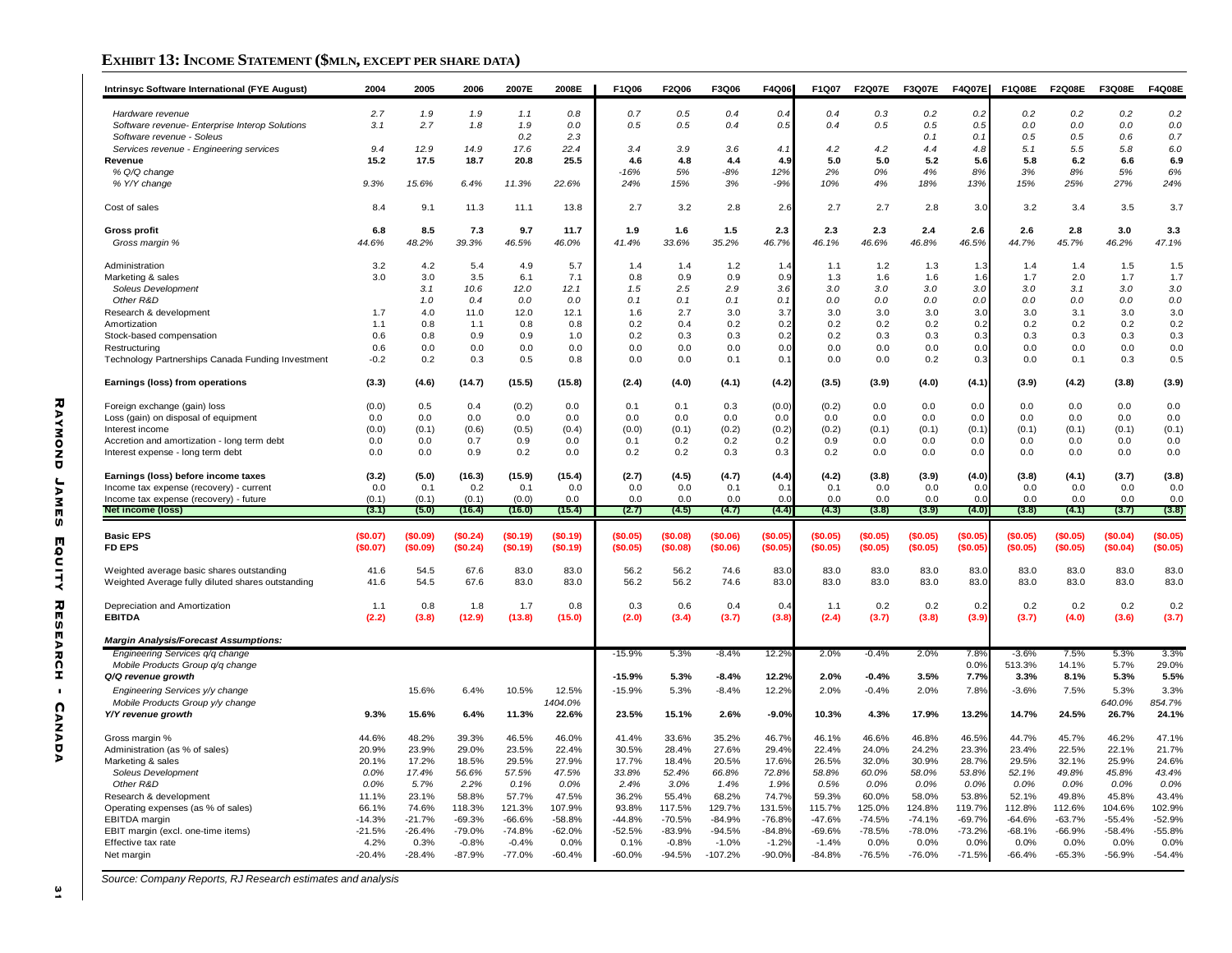## **EXHIBIT 14: BALANCE SHEET (\$MLN, EXCEPT PER SHARE DATA)**

| <b>Intrinsyc Software (FYE August)</b>     | 2004    | 2005    | 2006    | F1Q05   | F2Q05   | F3Q05   | <b>F4Q05</b> | F1Q06   | F2Q06   | F3Q06   | F4Q06   | F1Q07   |
|--------------------------------------------|---------|---------|---------|---------|---------|---------|--------------|---------|---------|---------|---------|---------|
| Assets                                     |         |         |         |         |         |         |              |         |         |         |         |         |
| Cash and cash equivalents                  | 4.6     | 7.3     | 22.5    | 3.1     | 3.5     | 2.6     | 7.3          | 11.1    | 8.2     | 26.4    | 22.5    | 9.2     |
| Short term investment                      | 0.0     | 0.0     | 0.0     | 5.0     | 5.0     | 5.0     | 0.0          | 0.0     | 0.0     | 0.0     | 0.0     | 0.0     |
| Accounts receivable                        | 3.4     | 3.9     | 3.8     | 3.8     | 3.8     | 4.3     | 3.9          | 4.4     | 3.7     | 3.6     | 3.8     | 5.0     |
| Other receivable                           | 0.9     | 0.0     | 0.0     | 1.0     | 0.0     | 0.0     | 0.0          | 0.0     | 0.0     | 0.0     | 0.0     | 0.0     |
| Inventory                                  | 0.3     | 0.1     | 0.1     | 0.2     | 0.2     | 0.2     | 0.1          | 0.1     | 0.1     | 0.1     | 0.1     | 0.2     |
| Prepaid expenses - current                 | 0.3     | 0.3     | 0.4     | 0.3     | 0.2     | 0.1     | 0.3          | 0.4     | 0.3     | 0.2     | 0.4     | 0.4     |
| <b>Total current assets</b>                | 9.5     | 11.7    | 26.8    | 13.4    | 12.7    | 12.3    | 11.7         | 16.0    | 12.4    | 30.3    | 26.8    | 14.7    |
| Prepaid expenses                           | 0.0     | 0.0     | 0.1     | 0.0     | 0.0     | 0.0     | 0.0          | 0.0     | 0.1     | 0.1     | 0.1     | 0.2     |
| Equipment                                  | 0.8     | 1.0     | 1.4     | 0.9     | 0.9     | 0.9     | 1.0          | 1.0     | 1.3     | 1.4     | 1.4     | 1.3     |
| Goodwill                                   | 14.2    | 14.2    | 14.2    | 14.2    | 14.2    | 14.2    | 14.2         | 14.2    | 14.2    | 14.2    | 14.2    | 14.2    |
| Intangible assets                          | 1.4     | 1.2     | 0.6     | 1.3     | 1.2     | 1.1     | 1.2          | 1.1     | 0.7     | 0.6     | 0.6     | 0.5     |
| Deferred financing costs                   | 0.0     | 0.0     | 0.5     | 0.0     | 0.0     | 0.0     | 0.0          | 0.8     | 0.8     | 0.6     | 0.5     | 0.0     |
| <b>Total assets</b>                        | 26.0    | 28.1    | 43.5    | 29.7    | 29.0    | 28.5    | 28.1         | 33.1    | 29.4    | 47.2    | 43.5    | 30.9    |
| Liabilities and Shareholders' Equity       |         |         |         |         |         |         |              |         |         |         |         |         |
| Accounts payable and accrued liabilities   | 2.0     | 2.8     | 4.0     | 1.7     | 1.7     | 2.1     | 2.8          | 2.5     | 3.4     | 3.6     | 4.0     | 3.1     |
| Taxes payable                              | 0.0     | 0.3     | 0.2     | 0.0     | 0.0     | 0.0     | 0.3          | 0.3     | 0.1     | 0.1     | 0.2     | 0.2     |
| Deferred revenue                           | 0.6     | 0.8     | 0.5     | 0.8     | 0.7     | 0.9     | 0.8          | 0.7     | 0.5     | 0.6     | 0.5     | 0.6     |
| Future income taxes                        | 0.1     | 0.0     | 0.0     | 0.1     | 0.1     | 0.1     | 0.0          | 0.0     | 0.0     | 0.0     | 0.0     | 0.0     |
| <b>Total current liabilities</b>           | 2.8     | 3.9     | 4.8     | 2.6     | 2.5     | 3.1     | 3.9          | 3.5     | 3.9     | 4.3     | 4.8     | 3.9     |
| <b>Debentures</b>                          | 0.0     | 0.0     | 7.6     | 0.0     | 0.0     | 0.0     | 0.0          | 7.4     | 7.4     | 7.5     | 7.6     | 0.0     |
| Future income taxes                        | 0.3     | 0.3     | 0.2     | 0.3     | 0.2     | 0.2     | 0.3          | 0.2     | 0.3     | 0.2     | 0.2     | 0.2     |
| <b>Total long-term liabilities</b>         | 0.3     | 0.3     | 7.8     | 0.3     | 0.2     | 0.2     | 0.3          | 7.6     | 7.7     | 7.8     | 7.8     | 0.2     |
| <b>Total liabilities</b>                   | 3.0     | 4.2     | 12.6    | 2.8     | 2.7     | 3.3     | 4.2          | 11.1    | 11.7    | 12.1    | 12.6    | 4.1     |
| Share capital                              | 52.3    | 57.5    | 74.6    | 57.5    | 57.5    | 57.5    | 57.5         | 57.5    | 57.5    | 74.6    | 74.6    | 74.6    |
| Warrants and underwriters' options         | 0.2     | 0.2     | 5.2     | 0.2     | 0.2     | 0.2     | 0.2          | 0.8     | 0.6     | 5.2     | 5.2     | 5.2     |
| Contributed surplus                        | 1.1     | 1.9     | 3.0     | 1.2     | 1.4     | 1.7     | 1.9          | 2.1     | 2.5     | 2.8     | 3.0     | 3.2     |
| Cumulative translation adjustment          | 0.0     | 0.0     | 0.0     | 0.0     | 0.0     | 0.0     | 0.0          | 0.0     | 0.0     | 0.0     | 0.0     | 0.0     |
| Deficit                                    | $-30.6$ | $-35.5$ | $-51.9$ | $-32.0$ | $-32.7$ | $-34.0$ | $-35.5$      | $-38.3$ | $-42.8$ | $-47.5$ | $-51.9$ | $-56.2$ |
| Total shareholders' equity                 | 23.0    | 23.9    | 30.8    | 26.9    | 26.3    | 25.2    | 23.9         | 22.0    | 17.8    | 35.1    | 30.8    | 26.8    |
| Total liabilities and shareholders' equity | 26.0    | 28.1    | 43.5    | 29.7    | 29.0    | 28.5    | 28.1         | 33.1    | 29.4    | 47.2    | 43.5    | 30.9    |

*Source: Company Reports, RJ Research estimates and analysis*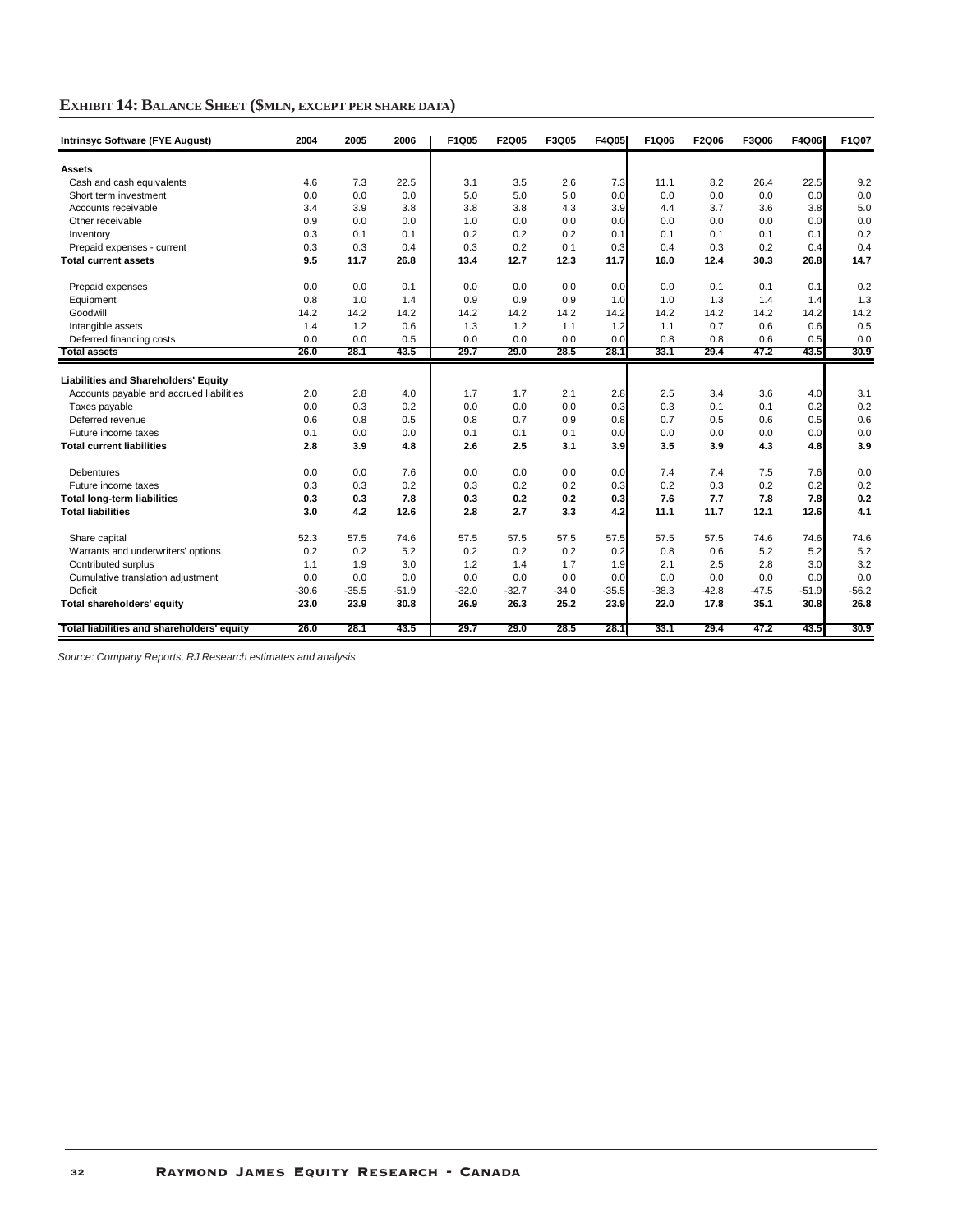| EXHIBIT 15: CASH FLOW STATEMENT (\$MLN, EXCEPT PER SHARE DATA) |  |
|----------------------------------------------------------------|--|
|----------------------------------------------------------------|--|

| <b>Intrinsyc Software (FYE August)</b>                                      | 2004       | 2005         | 2006   | F1Q06        | F2Q06        | F3Q06 | F4Q06        | F1Q07  |
|-----------------------------------------------------------------------------|------------|--------------|--------|--------------|--------------|-------|--------------|--------|
| <b>Operating activities:</b>                                                |            |              |        |              |              |       |              |        |
| Net earnings (loss)                                                         | (3.1)      | (5.0)        | (16.4) | (2.7)        | (4.5)        | (4.7) | (4.4)        | (4.3)  |
| Amortization                                                                | 1.1        | 0.8          | 1.1    | 0.2          | 0.4          | 0.2   | 0.2          | 0.2    |
| Future income taxes                                                         | (0.1)      | (0.1)        | (0.0)  | (0.0)        | 0.0          | (0.0) | (0.0)        | (0.0)  |
| Stock-based compensation                                                    | 0.6        | 0.8          | 0.9    | 0.2          | 0.3          | 0.3   | 0.2          | 0.2    |
| Accretion and amortization - long term debt                                 | 0.0        | 0.0          | 0.7    | 0.1          | 0.2          | 0.2   | 0.2          | 0.2    |
| Unrealized foreign exchange loss on contingent consic                       | 0.1        | 0.0          | 0.0    | 0.0          | 0.0          | 0.0   | 0.0          | 0.0    |
| Changes in non-cash operating working capital                               |            |              |        |              |              |       |              |        |
| Income taxes payable                                                        | (0.1)      | 0.1          | (0.0)  | (0.0)        | (0.1)        | (0.0) | 0.1          | (0.1)  |
| Funds held in trust                                                         | 0.5        | 0.0          | 0.0    | 0.0          | 0.0          | 0.0   | 0.0          | 0.0    |
| Accounts receivable                                                         | (0.0)      | (0.5)        | 0.1    | (0.5)        | 0.7          | 0.1   | (0.2)        | (1.2)  |
| Other receivable                                                            | 0.0        | 0.9          | 0.0    | 0.0          | 0.0          | 0.0   | 0.0          | 0.0    |
| Inventory                                                                   | 0.4        | 0.1          | 0.0    | 0.0          | (0.0)        | 0.0   | 0.0          | (0.0)  |
| Prepaid expenses                                                            | (0.2)      | (0.0)        | (0.1)  | (0.0)        | (0.0)        | 0.1   | (0.2)        | (0.1)  |
| Accounts payable and accrued liabilities                                    | (0.2)      | 0.9          | 1.2    | (0.3)        | 0.9          | 0.3   | 0.4          | (0.9)  |
| Deferred revenue                                                            | 0.2        | 0.2          | (0.3)  | (0.1)        | (0.3)        | 0.1   | (0.1)        | 0.1    |
| Changes in non-cash operating working capital                               | 0.5        | 1.8          | 0.9    | (0.9)        | 1.1          | 0.7   | 0.1          | (2.2)  |
| Cash provided by (used in) operations                                       | (0.9)      | (1.7)        | (12.8) | (3.1)        | (2.5)        | (3.4) | (3.8)        | (5.9)  |
|                                                                             |            |              |        |              |              |       |              |        |
| <b>Investing activities:</b>                                                |            |              |        |              |              |       |              |        |
| Purchase of short term investments                                          | 0.0        | 0.0          | 0.0    | 0.0          | 0.0          | 0.0   | 0.0          | 0.0    |
| Funds held in trust                                                         | 0.0        | 0.0          | 0.0    | 0.0          | 0.0          | 0.0   | 0.0          | 0.0    |
| <b>IEL</b> acquisition costs                                                | (0.1)      | 0.0          | 0.0    | 0.0          | 0.0          | 0.0   | 0.0          | 0.0    |
| Acquisition of intangible assets                                            | (0.4)      | (0.2)        | 0.0    | 0.0          | 0.0          | 0.0   | 0.0          | 0.0    |
| Loan note                                                                   | (0.9)      | 0.0          | 0.0    | 0.0          | 0.0          | 0.0   | 0.0          | 0.0    |
| Purchase of equipment                                                       | (0.2)      | (0.6)        | (0.8)  | (0.1)        | (0.4)        | (0.1) | (0.1)        | (0.1)  |
| Cash provided by (used in) investing activities                             | (1.5)      | (0.7)        | (0.8)  | (0.1)        | (0.4)        | (0.1) | (0.1)        | (0.1)  |
| <b>Financing activities:</b>                                                |            |              |        |              |              |       |              |        |
| Issuance of common shares and warrants                                      | 0.0        | 5.6          | 24.1   | 0.0          | 0.0          | 24.1  | 0.0          | 0.0    |
| Share issuance costs                                                        |            |              | (2.3)  |              |              | (2.3) |              | 0.0    |
| Restricted cash                                                             | 0.0<br>0.0 | (0.5)<br>0.0 | 0.0    | 0.0<br>0.0   | 0.0<br>0.0   | 0.0   | (0.0)<br>0.0 | 0.0    |
|                                                                             | 0.0        | 0.0          | 0.0    | 0.0          | 0.0          | 0.0   | 0.0          | 0.0    |
| Cash guarantee on common shares issued                                      | 0.0        | 0.0          | 0.0    | 0.0          | 0.0          | 0.0   | 0.0          | 0.7    |
| Accretion and amortization realized on early redemptic<br><b>Debentures</b> | 0.0        |              | 8.0    | 8.0          |              | 0.0   | 0.0          | (8.0)  |
| Debentures issuance costs                                                   | 0.0        | 0.0<br>0.0   | (1.0)  |              | 0.0<br>(0.1) | 0.0   | 0.0          | (0.0)  |
|                                                                             | 0.0        | 5.1          | 28.7   | (1.0)<br>7.0 | (0.1)        | 21.8  | (0.0)        |        |
| Cash provided by (used in) financing activities                             |            |              |        |              |              |       |              | (7.3)  |
| Net increase (decrease) in cash and cash equivalents                        | (2.3)      | 2.7          | 15.2   | 3.8          | (3.0)        | 18.3  | (3.9)        | (13.3) |
| Cash and cash equivalents, beginning                                        | 6.9        | 4.6          | 7.3    | 7.3          | 11.1         | 8.2   | 26.4         | 22.5   |
| Cash and cash equivalents, ending                                           | 4.6        | 7.3          | 22.5   | 11.1         | 8.2          | 26.4  | 22.5         | 9.2    |

*Source: Company Reports, RJ Research estimates and analysis*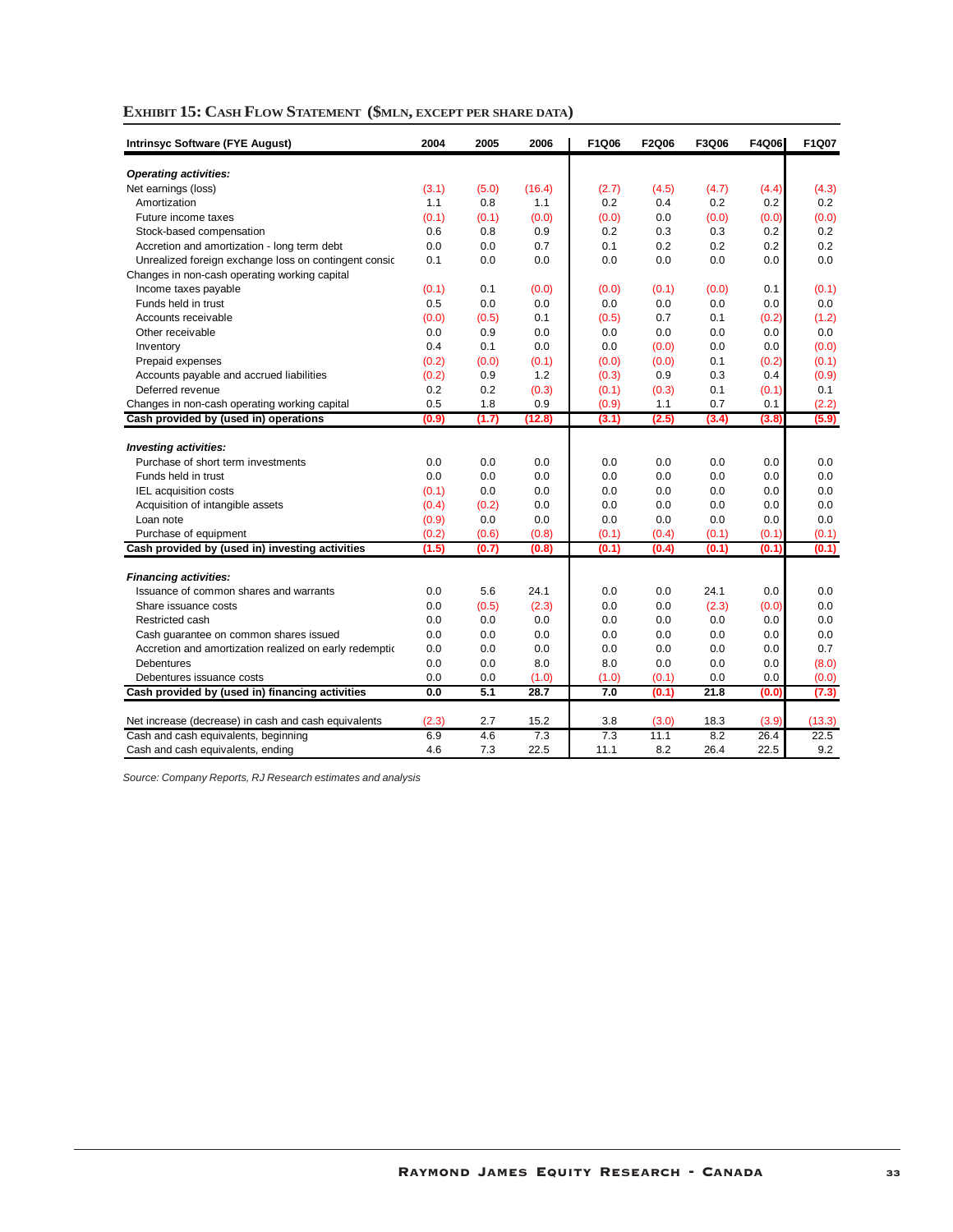## IMPORTANT DISCLOSURES:

#### **Research Analyst Certification:**

The views expressed in this report (which include the actual rating assigned to the company as well as the analytical substance and tone of the report) accurately reflect the personal views of the analyst(s) covering the subject securities. No part of said person's compensation was, is, or will be directly or indirectly related to the specific recommendations or views contained in this research report.

#### **Stock Ratings:**

**Strong Buy 1:** the stock is expected to appreciate and produce a total return of at least 15% and outperform the S&P/TSX Composite Index over the next six months.

**Outperform 2:** the stock is expected to appreciate and outperform the S&P/TSX Composite Index over the next twelve months.

**Market Perform 3:** the stock is expected to perform generally in line with the S&P/TSX Composite Index over the next twelve months and is potentially a source of funds for more highly rated securities.

**Underperform 4:** the stock is expected to underperform the S&P/TSX Composite Index or its sector over the next six to twelve months and should be sold.

**Distribution of Ratings:** Out of 201 stocks in the Raymond James Ltd. (Canada) coverage universe, the ratings distribution is as follows: Strong Buy and Outperform (Buy, 68%); Market Perform (Hold, 28%); Underperform (Sell, 4%). Within those rating categories, the percentage of rated companies that currently are or have been investment-banking clients of Raymond James Ltd. or its affiliates over the past 12 months is as follows: Strong Buy and Outperform (Buy, 34%); Market Perform (Hold, 30%); Underperform, (Sell, 0%). Note: Data updated monthly.

**Risk Factors:** Some of the general risk factors that pertain to the projected 6-12 month stock price targets included with our research are as follows: i) changes in industry fundamentals with respect to customer demand or product/service pricing could adversely impact expected revenues and earnings, ii) issues relating to major competitors, customers, suppliers and new product expectations could change investor attitudes toward the sector or this stock, iii) unforeseen developments with respect to the management, financial condition or accounting policies or practices could alter the prospective valuation, or iv) external factors that affect global and/or regional economies, interest rates, exchange rates or major segments of the economy could alter investor confidence and investment prospects.

**Analyst Compensation:** Equity research analysts and associates at Raymond James Ltd. are compensated on a salary and bonus system. Several factors enter into the compensation determination for an analyst, including i) research quality and overall productivity, including success in rating stocks on an absolute basis and relative to the S&P/TSX Composite Index and/or a sector index, ii) recognition from institutional investors, iii) support effectiveness to the institutional and retail sales forces and traders, iv) commissions generated in stocks under coverage that are attributable to the analyst's efforts, v) net revenues of the overall Equity Capital Markets Group, and vi) compensation levels for analysts at competing investment dealers.

**Analyst Stock Holdings:** Effective September 2002, Raymond James Ltd. equity research analysts and associates or members of their households are forbidden from investing in securities of companies covered by them. Analysts and associates are permitted to hold long positions in the securities of companies they cover which were in place prior to September 2002 but are only permitted to sell those positions five days after the rating has been lowered to Underperform.

**Review of Material Operations:** The Analyst and/or Associate are required to conduct due diligence on, and where deemed appropriate visit, the material operations of a subject company before initiating research coverage. The scope of the review may vary depending on the complexity of the subject company's business operations.

**Raymond James Relationships:** Raymond James Ltd. or its affiliates expects to receive or intends to seek compensation for investment banking services from all companies under research coverage within the next three months.

Raymond James Ltd. or its officers, employees or affiliates may execute transactions in securities mentioned in this report that may not be consistent with the report's conclusions.

Additional information is available upon request. This document may not be reprinted without permission.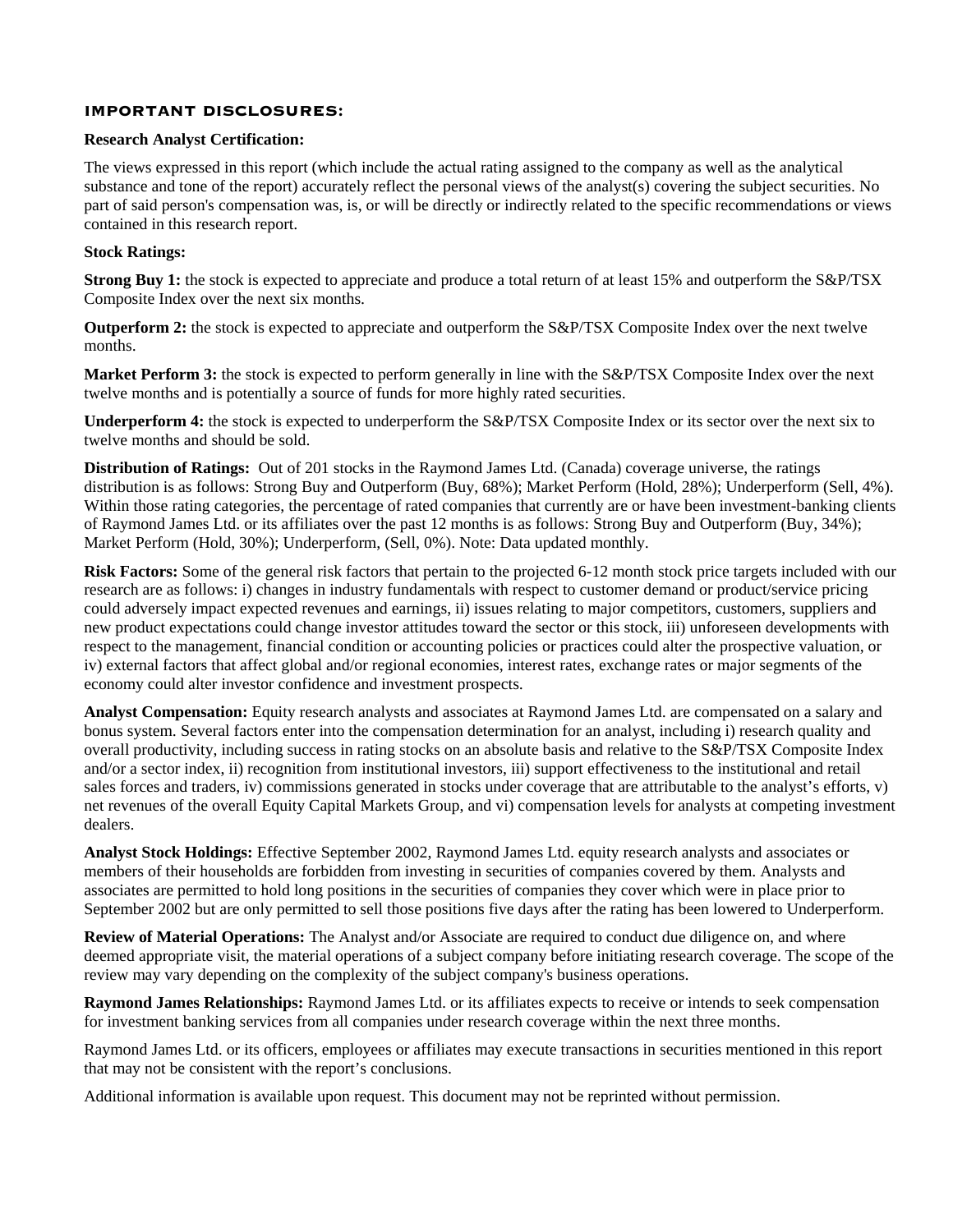All Raymond James Ltd. research reports are distributed electronically and are available to clients at the same time via the firm's website (http://www.raymondjames.ca). Immediately upon being posted to the firm's website, the research reports are then distributed electronically to clients via email upon request and to clients with access to Bloomberg (home page: RJLC), First Call Research Direct and Reuters. Selected research reports are also printed and mailed at the same time to clients upon request. Requests for Raymond James Ltd. research may be made by contacting the Raymond James Product Group during market hours at (604) 659-8000.

In the event that this is a compendium report (i.e., covers more than six subject companies), Raymond James Ltd. may choose to provide specific disclosures for the subject companies by reference. To access these disclosures, clients should refer to *http://www.raymondjames.ca* (go to *Equity Research/Companies We Cover*).

All expressions of opinion reflect the judgment of the Research Department of Raymond James Ltd. or its affiliates (RJL), at this date and are subject to change. Information has been obtained from sources considered reliable, but we do not guarantee that the foregoing report is accurate or complete. Other departments of RJL may have information which is not available to the Research Department about companies mentioned in this report. RJL may execute transactions in the securities mentioned in this report which may not be consistent with the report's conclusions. RJL may perform investment banking or other services for, or solicit investment banking business from, any company mentioned in this report. For institutional clients of the European Economic Area (EEA): This document (and any attachments or exhibits hereto) is intended only for EEA Institutional Clients or others to whom it may lawfully be submitted. RJL is a member of CIPF. ©2007 Raymond James Ltd.

#### company-specific disclosures

*Legend:* 

- **1. Within the last 12 months, Raymond James Ltd. or its affiliates has undertaken an underwriting liability or has provided advice for a fee with respect to the securities of the subject company.**
- **2. The Analyst and/or Associate or a member of his/their household has a long position in the securities of this stock.**
- **3. Raymond James Ltd. makes a market in the securities of the subject company.**
- **4. Raymond James Ltd. and/or affiliated companies own 1% or more of the equity securities of the subject company.**
- **5. <Person Name> who is an officer and director of Raymond James Ltd. or its affiliates serves as a director of the subject company.**
- **6. Within the last 12 months, the subject company has paid for all or a material portion of the travel costs associated with a site visit by the Analyst and/or Associate.**
- **7. None of the above disclosures apply to this company.**

| ıС<br>Companv                              |            | 10naa | Disclosures |
|--------------------------------------------|------------|-------|-------------|
| Intrinsy<br>ottware<br>$\mathcal{S}^{(1)}$ | <b>ICS</b> | -     |             |